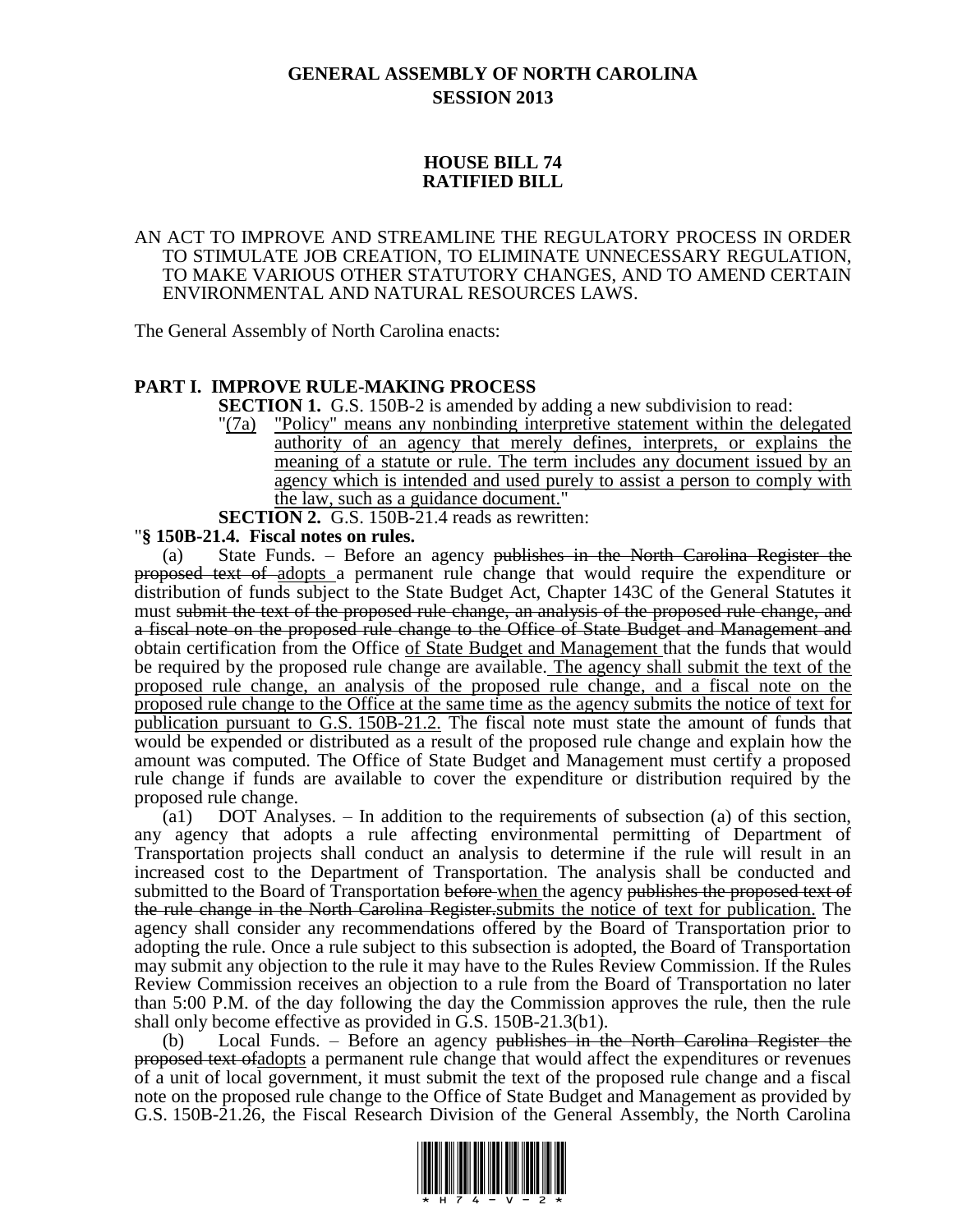Association of County Commissioners, and the North Carolina League of Municipalities. The fiscal note must state the amount by which the proposed rule change would increase or decrease expenditures or revenues of a unit of local government and must explain how the amount was computed.

 $(b1)$  Substantial Economic Impact. – Before an agency publishes in the North Carolina Register the proposed text ofadopts a permanent rule change that would have a substantial economic impact and that is not identical to a federal regulation that the agency is required to adopt, the agency shall prepare a fiscal note for the proposed rule change and have the note approved by the Office of State Budget and Management. The agency may request the Office of State Budget and Management to prepare the fiscal note only after, working with the Office, it has exhausted all resources, internal and external, to otherwise prepare the required fiscal note. If an agency requests the Office of State Budget and Management to prepare a fiscal note for a proposed rule change, that Office must prepare the note within 90 days after receiving a written request for the note. If the Office of State Budget and Management fails to prepare a fiscal note within this time period, the agency proposing the rule change shall prepare a fiscal note. A fiscal note prepared in this circumstance does not require approval of the Office of State Budget and Management.

If an agency prepares the required fiscal note, the agency must submit the note to the Office of State Budget and Management for review. The Office of State Budget and Management shall review the fiscal note within 14 days after it is submitted and either approve the note or inform the agency in writing of the reasons why it does not approve the fiscal note. After addressing these reasons, the agency may submit the revised fiscal note to that Office for its review. If an agency is not sure whether a proposed rule change would have a substantial economic impact, the agency shall ask the Office of State Budget and Management to determine whether the proposed rule change has a substantial economic impact. Failure to prepare or obtain approval of the fiscal note as required by this subsection shall be a basis for objection to the rule under G.S. 150B-21.9(a)(4).

As used in this subsection, the term "substantial economic impact" means an aggregate financial impact on all persons affected of at least five hundred thousand dollars  $(\$500,000)$ one million dollars (\$1,000,000) in a 12-month period. In analyzing substantial economic impact, an agency shall do the following:

- (1) Determine and identify the appropriate time frame of the analysis.
- (2) Assess the baseline conditions against which the proposed rule is to be measured.
- (3) Describe the persons who would be subject to the proposed rule and the type of expenditures these persons would be required to make.
- (4) Estimate any additional costs that would be created by implementation of the proposed rule by measuring the incremental difference between the baseline and the future condition expected after implementation of the rule. The analysis should include direct costs as well as opportunity costs. Cost estimates must be monetized to the greatest extent possible. Where costs are not monetized, they must be listed and described.
- (5) For costs that occur in the future, the agency shall determine the net present value of the costs by using a discount factor of seven percent (7%).

 $(b2)$  Content. – A fiscal note required by subsection  $(b1)$  of this section must contain the following:

- (1) A description of the persons who would be affected by the proposed rule change.
- (2) A description of the types of expenditures that persons affected by the proposed rule change would have to make to comply with the rule and an estimate of these expenditures.
- (3) A description of the purpose and benefits of the proposed rule change.
- (4) An explanation of how the estimate of expenditures was computed.
- (5) A description of at least two alternatives to the proposed rule that were considered by the agency and the reason the alternatives were rejected. The alternatives may have been identified by the agency or by members of the public.

(c) Errors. – An erroneous fiscal note prepared in good faith does not affect the validity of a rule."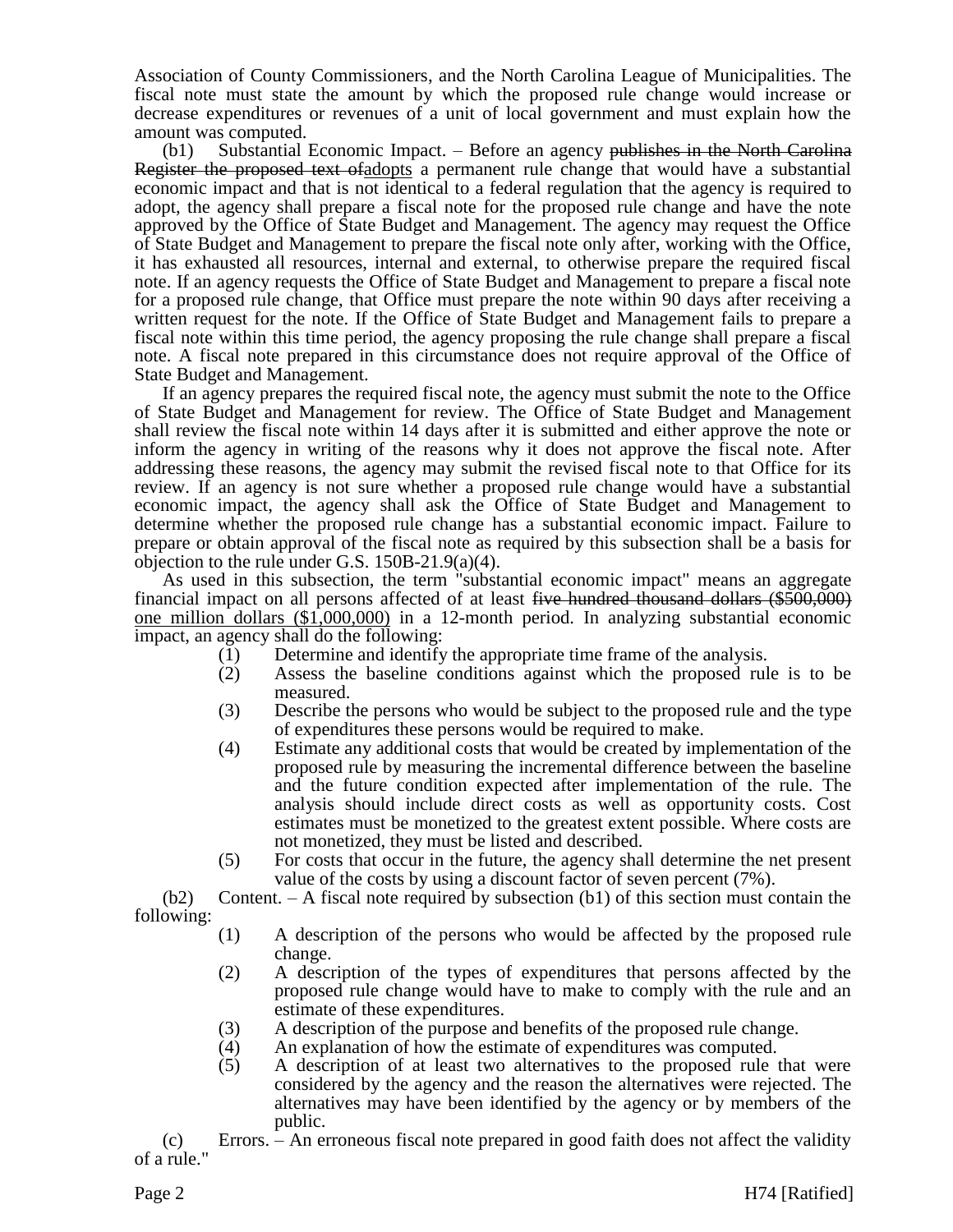**SECTION 3.(a)** G.S. 150B-21.2(c) reads as rewritten:

"(c) Notice of Text. – A notice of the proposed text of a rule must include all of the following:

- (1) The text of the proposed rule-rule, unless the rule is a readoption without substantive changes to the existing rule proposed in accordance with G.S. 150B-21.3A.
- (2) A short explanation of the reason for the proposed rule and a link to the agency's Web site containing the information required by G.S. 150B-19.1(c).
- (3) A citation to the law that gives the agency the authority to adopt the rule.<br>  $(4)$  The proposed effective date of the rule.
- The proposed effective date of the rule.
- (5) The date, time, and place of any public hearing scheduled on the rule.<br>(6) Instructions on how a person may demand a public hearing on a pr
- Instructions on how a person may demand a public hearing on a proposed rule if the notice does not schedule a public hearing on the proposed rule and subsection (e) of this section requires the agency to hold a public hearing on the proposed rule when requested to do so.
- (7) The period of time during which and the person to whom written comments may be submitted on the proposed rule.
- (8) If a fiscal note has been prepared for the rule, a statement that a copy of the fiscal note can be obtained from the agency.
- (9) The procedure by which a person can object to a proposed rule and the requirements for subjecting a proposed rule to the legislative review process."

**SECTION 3.(b)** Part 2 of Article 2A of Chapter 150B of the General Statutes is amended by adding a new section to read:

# "**§ 150B-21.3A. Periodic review and expiration of existing rules.**

- (a) Definitions. For purposes of this section, the following definitions apply:
	- (1) Commission. Means the Rules Review Commission.<br>
	Committee. Means the Joint Legislative Adm
	- Committee. Means the Joint Legislative Administrative Procedure Oversight Committee.
	- (3) Necessary with substantive public interest. Means any rule for which the agency has received public comments within the past two years. A rule is also "necessary with substantive public interest" if the rule affects the property interest of the regulated public and the agency knows or suspects that any person may object to the rule.
	- (4) Necessary without substantive public interest. Means a rule for which the agency has not received a public comment concerning the rule within the past two years. A "necessary without substantive public interest" rule includes a rule that merely identifies information that is readily available to the public, such as an address or a telephone number.
	- $(5)$  Public comment. Means written comments objecting to the rule, in whole or in part, received by an agency from any member of the public, including an association or other organization representing the regulated community or other members of the public.
	- (6) Unnecessary rule. Means a rule that the agency determines to be obsolete, redundant, or otherwise not needed.

(b) Automatic Expiration. – Except as provided in subsection (d1) of this section, any rule for which the agency that adopted the rule has not conducted a review in accordance with this section shall expire on the date set in the schedule established by the Commission pursuant to subsection (d) of this section.

(c) Review Process. – Each agency subject to this Article shall conduct a review of the agency's existing rules at least once every 10 years in accordance with the following process:

(1) Step 1: The agency shall conduct an analysis of each existing rule and make an initial determination as to whether the rule is (i) necessary with substantive public interest, (ii) necessary without substantive public interest, or (iii) unnecessary. The agency shall then post the results of the initial determination on its Web site and invite the public to comment on the rules and the agency's initial determination. The agency shall also submit the results of the initial determination to the Office of Administrative Hearings for posting on its Web site. The agency shall accept public comment for no

H74 [Ratified] Page 3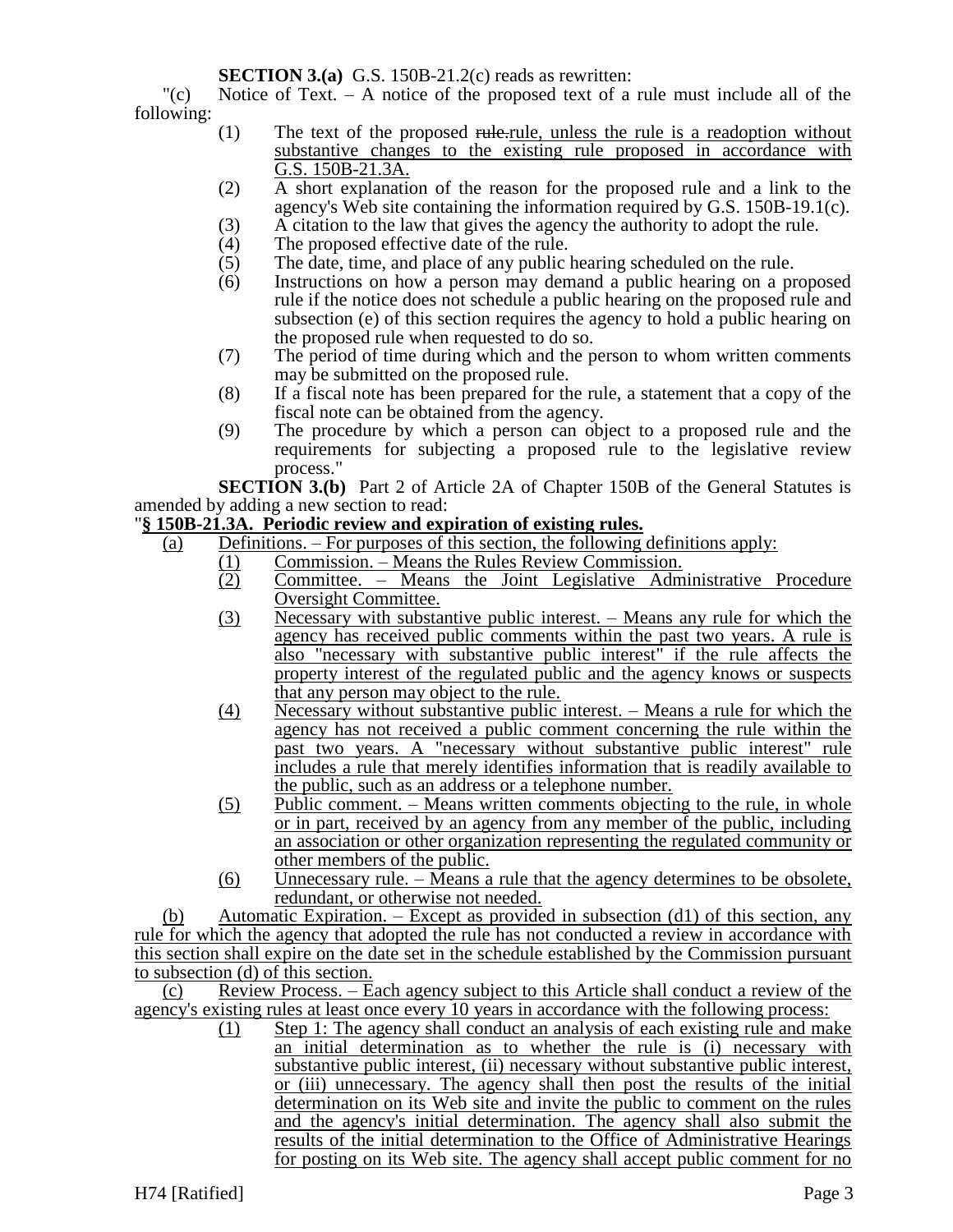less than 60 days following the posting. The agency shall review the public comments and prepare a brief response addressing the merits of each comment. After completing this process, the agency shall submit a report to the Commission. The report shall include the following items:

- a. The agency's initial determination.
- b. All public comments received in response to the agency's initial determination.
- c. The agency's response to the public comments.
- (2) Step 2: The Commission shall review the reports received from the agencies pursuant to subdivision (1) of this subsection. If a public comment relates to a rule that the agency determined to be necessary and without substantive public interest or unnecessary, the Commission shall determine whether the public comment has merit and, if so, designate the rule as necessary with substantive public interest. For purposes of this subsection, a public comment has merit if it addresses the specific substance of the rule and relates to any of the standards for review by the Commission set forth in G.S. 150B-21.9(a). The Commission shall prepare a final determination report and submit the report to the Committee for consultation in accordance with subdivision (3) of this subsection. The report shall include the following items:
	- a. The agency's initial determination.
	- b. All public comments received in response to the agency's initial determination.
	-
	- c. The agency's response to the public comments.<br>
	<u>d.</u> A summary of the Commission's determinated d. A summary of the Commission's determinations regarding public comments.
	- e. A determination that all rules that the agency determined to be necessary and without substantive public interest and for which no public comment was received or for which the Commission determined that the public comment was without merit be allowed to remain in effect without further action.
	- f. A determination that all rules that the agency determined to be unnecessary and for which no public comment was received or for which the Commission determined that the public comment was without merit shall expire on the first day of the month following the date the report becomes effective in accordance with this section.
	- g. A determination that all rules that the agency determined to be necessary with substantive public interest or that the Commission designated as necessary with public interest as provided in this subdivision shall be readopted as though the rules were new rules in accordance with this Article.
- (3) Step 3: The final determination report shall not become effective until the agency has consulted with the Committee. The determinations contained in the report pursuant to sub-subdivisions e.,  $f_{\cdot}$ , and g. of subdivision (2) of this subsection shall become effective on the date the report is reviewed by the Committee. If the Committee does not hold a meeting to hear the consultation required by this subdivision within 60 days of receipt of the final determination report, the consultation requirement is deemed satisfied, and the determinations contained in the report become effective on the 61st day following the date the Committee received the report. If the Committee disagrees with a determination regarding a specific rule contained in the report, the Committee may recommend that the General Assembly direct the agency to conduct a review of the specific rule in accordance with this section in the next year following the consultation.

(d) Timetable. – The Commission shall establish a schedule for the review of existing rules in accordance with this section on a decennial basis by assigning each Title of the Administrative Code a date by which the review required by this section must be completed. In establishing the schedule, the Commission shall consider the scope and complexity of rules subject to this section and the resources required to conduct the review required by this section.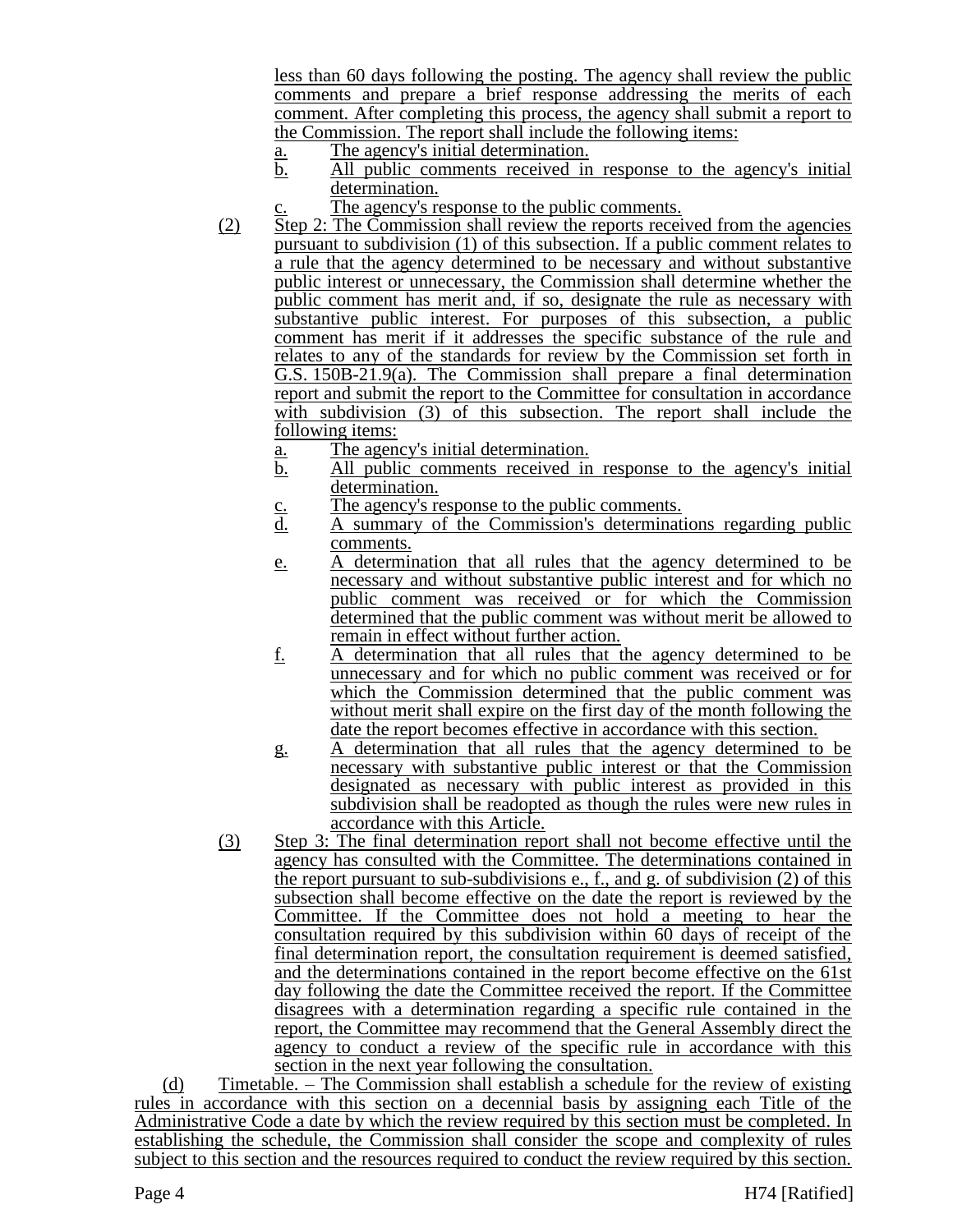The Commission shall have broad authority to modify the schedule and extend the time for review in appropriate circumstances. Except as provided in subsection (d1) of this section, if the agency fails to conduct the review by the date set by the Commission, the rules contained in that Title which have not been reviewed will expire. The Commission may exempt rules that have been adopted or amended within the previous 10 years from the review required by this section. However, any rule exempted on this basis must be reviewed in accordance with this section no more than 10 years following the last time the rule was amended.

(d1) Rules to Conform to or Implement Federal Law. – Rules adopted to conform to or implement federal law shall not expire as provided by this section. The Commission shall report annually to the Committee on any rules that do not expire pursuant to this subsection.

(e) Other Reviews. – Notwithstanding any provision of this section, an agency may subject a rule that it determines to be unnecessary to review under this section at any time by notifying the Commission that it wishes to be placed on the schedule for the current year. The Commission may also subject a rule to review under this section at any time by notifying the agency that the rule has been placed on the schedule for the current year."

**SECTION 3.(c)** G.S. 150B-19.2 is repealed.

**SECTION 3.(d)** If G.S. 150B-21.3A, as enacted by subsection (b) of this section, becomes law, the Rules Review Commission shall subject rules adopted by the Environmental Management Commission related to surface water quality and wetlands to review in the first year that the Rules Review Commission establishes for the review of existing rules in accordance with G.S. 150B-21.3A.

**SECTION 4.** The Joint Legislative Administrative Procedure Oversight Committee shall undertake a study of the exemptions from rule making contained in G.S. 150B-1(d) and elsewhere in the General Statutes. For each exemption, the Committee shall evaluate the continued need for the exemption and the potential consequences of repeal of the exemption. The Committee shall report to the 2014 Regular Session of the 2013 General Assembly on its findings and recommendations, including any legislative recommendations for the repeal of exemptions.

# **PART II. STATE AND LOCAL GOVERNMENT REGULATIONS**

# **PROHIBIT DELAYED ENFORCEMENT OF LOCAL ORDINANCES AND PROHIBIT CERTAIN CONTRACT REQUIREMENTS BY LOCAL GOVERNMENTS**

**SECTION 5.(a)** G.S. 153A-348 is amended by adding a new subsection to read:

"(d) When a use constituting a violation of a zoning or unified development ordinance is in existence prior to adoption of the zoning or unified development ordinance creating the violation, and that use is grandfathered and subsequently terminated for any reason, a county shall bring an enforcement action within 10 years of the date of the termination of the grandfathered status, unless the violation poses an imminent hazard to health or public safety."

**SECTION 5.(b)** G.S. 160A-364.1 is amended by adding a new subsection to read: "(d) When a use constituting a violation of a zoning or unified development ordinance is in existence prior to adoption of the zoning or unified development ordinance creating the violation, and that use is grandfathered and subsequently terminated for any reason, a city shall bring an enforcement action within 10 years of the date of the termination of the grandfathered status, unless the violation poses an imminent hazard to health or public safety."

**SECTION 5.(c)** G.S. 153A-449 reads as rewritten:

# "**§ 153A-449. Contracts with private entities.**

A county may contract with and appropriate money to any person, association, or corporation, in order to carry out any public purpose that the county is authorized by law to engage in. A county may not require a private contractor under this section to abide by any restriction that the county could not impose on all employers in the county, such as paying minimum wage or providing paid sick leave to its employees, as a condition of bidding on a contract."

**SECTION 5.(d)** G.S. 160A-20.1 reads as rewritten:

# "**§ 160A-20.1. Contracts with private entities.**

A city may contract with and appropriate money to any person, association, or corporation, in order to carry out any public purpose that the city is authorized by law to engage in.  $\overline{A}$  city may not require a private contractor under this section to abide by any restriction that the city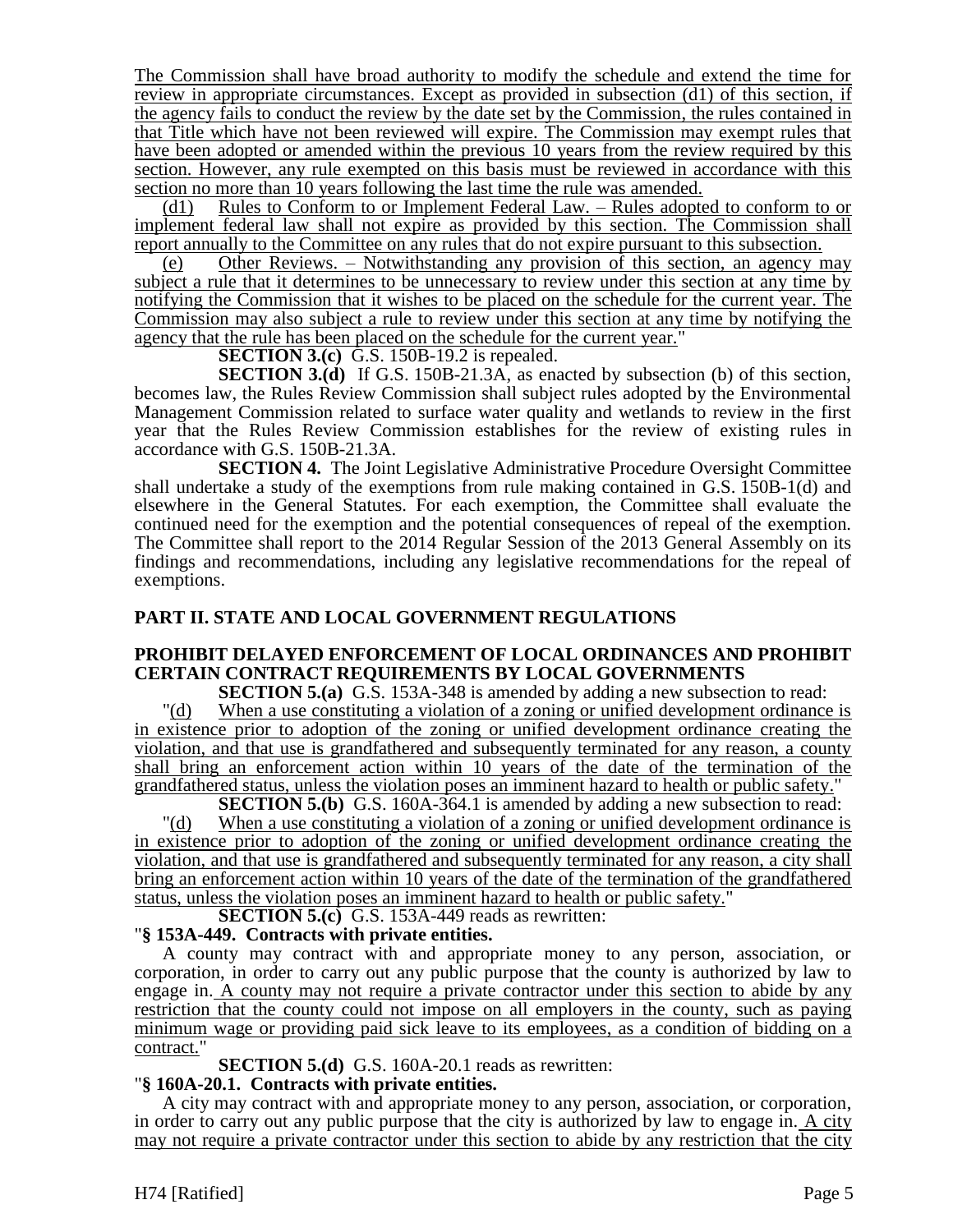could not impose on all employers in the city, such as paying minimum wage or providing paid sick leave to its employees, as a condition of bidding on a contract."

**SECTION 5.(e)** This section is effective when it becomes law and applies to contracts entered on or after that date.

# **EQUAL TREATMENT FOR FRATERNITIES AND SORORITIES BY LOCAL GOVERNMENT**

**SECTION 6.(a)** G.S. 153A-340 is amended by adding a new subsection to read:

"(k) A zoning or unified development ordinance may not differentiate in terms of the regulations applicable to fraternities or sororities between those fraternities or sororities that are approved or recognized by a college or university and those that are not."

**SECTION 6.(b)** G.S. 160A-381 is amended by adding a new subsection to read:

"(g) A zoning or unified development ordinance may not differentiate in terms of the regulations applicable to fraternities or sororities between those fraternities or sororities that are approved or recognized by a college or university and those that are not."

**SECTION 6.(c)** Part 3 of Article 1 of Chapter 116 of the General Statutes is amended by adding a new section to read:

# "**§ 116-40.11. Disciplinary proceedings; right to counsel for students and organizations.**

(a) Any student enrolled at a constituent institution who is accused of a violation of the disciplinary or conduct rules of the constituent institution shall have the right to be represented, at the student's expense, by a licensed attorney or nonattorney advocate who may fully participate during any disciplinary procedure or other procedure adopted and used by the constituent institution regarding the alleged violation. However, a student shall not have the right to be represented by a licensed attorney or nonattorney advocate in either of the following circumstances:

- (1) If the constituent institution has implemented a "Student Honor Court" which is fully staffed by students to address such violations.
- (2) For any allegation of "academic dishonesty" as defined by the constituent institution.

(b) Any student organization officially recognized by a constituent institution that is accused of a violation of the disciplinary or conduct rules of the constituent institution shall have the right to be represented, at the organization's expense, by a licensed attorney or nonattorney advocate who may fully participate during any disciplinary procedure or other procedure adopted and used by the constituent institution regarding the alleged violation. However, a student organization shall not have the right to be represented by a licensed attorney or nonattorney advocate if the constituent institution has implemented a "Student Honor Court" which is fully staffed by students to address such violations.

(c) Nothing in this section shall be construed to create a right to be represented at a disciplinary proceeding at public expense."

**SECTION 6.(d)** Each constituent institution shall track the number and type of disciplinary proceedings impacted by this section, as well as the number of cases in which a student or student organization is represented by an attorney or nonattorney advocate. The constituent institutions shall report their findings to the Board of Governors of The University of North Carolina, and the Board of Governors shall submit a combined report to the Joint Legislative Education Oversight Committee and the House and Senate Education Appropriations Subcommittees by May 1, 2014.

**SECTION 6.(e)** Subsection (c) of this section is effective when it becomes law and applies to all allegations of violations beginning on or after that date.

# **AMEND PRIVATE CLUB DEFINITION**

**SECTION 7.** G.S. 130A-247 reads as rewritten:

# "**§ 130A-247. Definitions.**

The following definitions shall apply throughout this Part: …

(2) "Private club" means an organization that  $(i)$  maintains selective members, is operated by the membership, does not provide food or lodging for pay to anyone who is not a member or a member's guest, and is either incorporated as a nonprofit corporation in accordance with Chapter 55A of the General Statutes or is exempt from federal income tax under the Internal Revenue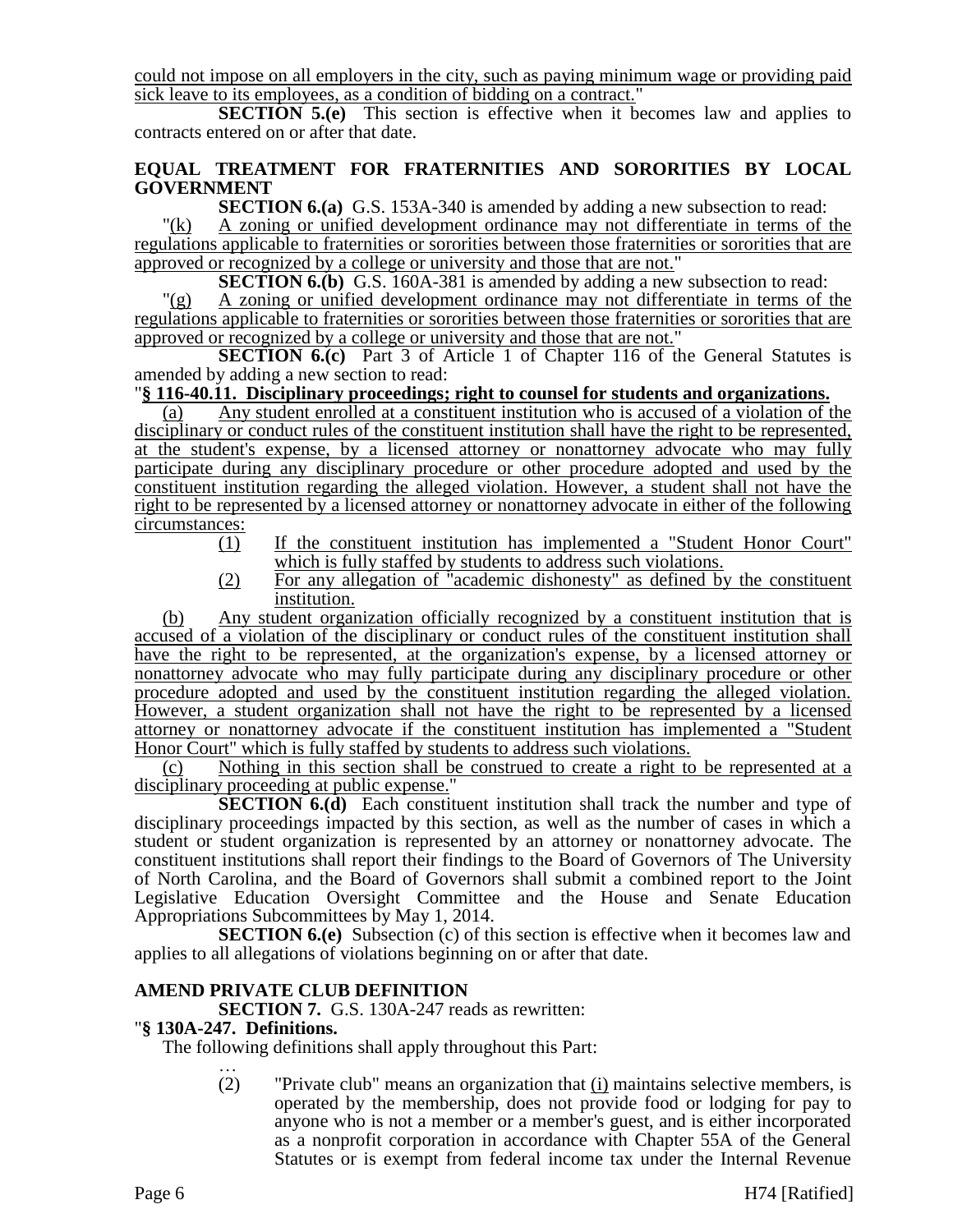#### **OUTDOOR ADVERTISING AMENDMENTS SECTION 8.(a)** G.S. 136-133.1 reads as rewritten: "**§ 136-133.1. Outdoor advertising vegetation cutting or removal.**

…."

… (a1) Notwithstanding any law to the contrary, in order to promote the outdoor advertiser's right to be clearly viewed as set forth in G.S. 136-127, the Department of Transportation, at the request of a selective vegetation removal permittee, may approve plans for the cutting, thinning, pruning, or removal of vegetation outside of the cut or removal zone defined in subsection (a) of this section along acceleration or deceleration ramps so long as the view to the outdoor advertising sign will be improved and the total aggregate area of cutting or removal does not exceed the maximum allowed in subsection (a) of this section.

… (f) Tree branches within a highway right-of-way that encroach into the zone created by points A,  $\overline{C}$ , and  $\overline{DB}$ , D, and E may be cut or pruned. Except as provided in subsection (g) of this section, no person, firm, or entity shall cut, trim, prune, or remove or otherwise cause to be cut, trimmed, pruned, or removed vegetation that is in front of, or adjacent to, outdoor advertising and within the limits of the highway right-of-way for the purpose of enhancing the visibility of outdoor advertising unless permitted to do so by the Department in accordance with this section, G.S. 136-93(b), 136-133.2, and 136-133.4. …"

**SECTION 8.(b)** Article 11 of Chapter 136 of the General Statutes is amended by adding a new section to read:

# "**§ 136-131.2. Modernization of outdoor advertising devices.**

No municipality, county, local or regional zoning authority, or other political subdivision shall, without the payment of just compensation as provided for in G.S. 136-131.1, regulate or prohibit the repair or reconstruction of any outdoor advertising for which there is in effect a valid permit issued by the Department of Transportation so long as the square footage of its advertising surface area is not increased. As used in this section, reconstruction includes the changing of an existing multipole outdoor advertising structure to a new monopole structure."

# **DISPOSITION OF DMH/DD/SAS RECORDS**

**SECTION 9.** The Division of Mental Health, Developmental Disabilities, and Substance Abuse Services shall amend its Records Retention and Disposition Schedule Manual to provide that if a Medicaid service has been eliminated by the State, the provider must retain records for three years after the last date of the service, unless a longer period is required by federal law. At the termination of that time period, records may be destroyed or transferred to a State agency or contractor identified by the Department of Health and Human Services.

# **STUDY OCCUPATIONAL LICENSING BOARD AGENCY**

**SECTION 10.(a)** The Joint Legislative Program Evaluation Oversight Committee shall include in the 2013-2014 Work Plan for the Program Evaluation Division of the General Assembly a study to evaluate the structure, organization, and operation of the various independent occupational licensing boards. For purposes of this act, the term "occupational licensing board" has the same meaning as defined in G.S. 93B-1. The Program Evaluation Division shall include the following within this study:

- (1) Consideration of the feasibility of establishing a single State agency to oversee the administration of all or some of the occupational licensing boards.
- (2) Whether greater efficiency and cost-effectiveness can be realized by combining the administrative functions of the boards while allowing the boards to continue performing the regulatory functions.
- (3) Whether the total number of boards should be reduced by combining and/or eliminating some boards.

**SECTION 10.(b)** The Program Evaluation Division shall submit its findings and recommendations from Section 10(a) of this act to the Joint Legislative Program Evaluation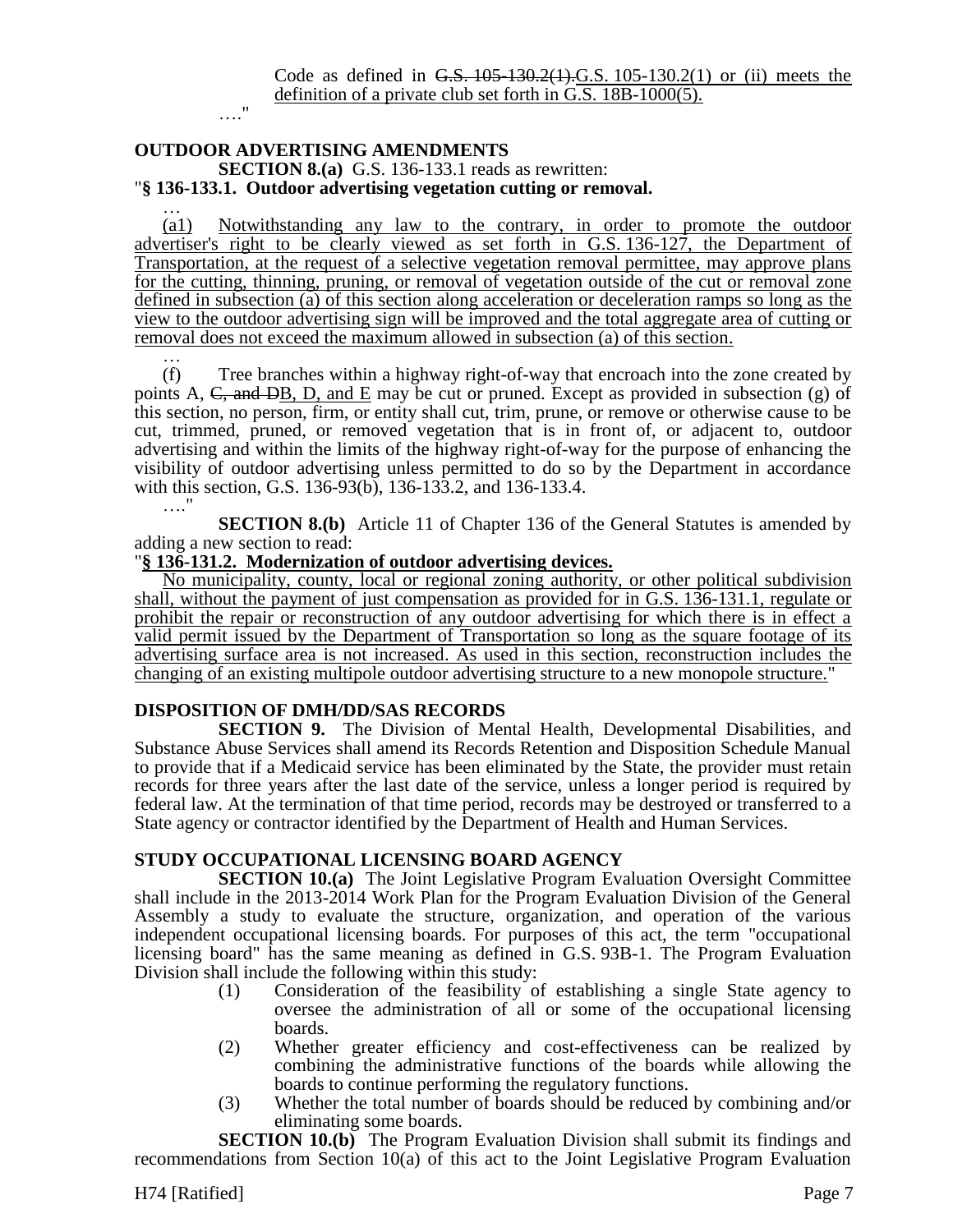Oversight Committee and the Joint Legislative Administrative Procedure Oversight Committee at a date to be determined by the Joint Legislative Program Evaluation Oversight Committee.

# **PROHIBIT TRANSPORTATION IMPACT MITIGATION ORDINANCES**

**SECTION 10.1.(a)** Article 8 of Chapter 160A of the General Statutes is amended by adding a new section to read as follows:

# "**§ 160A-204. Transportation impact mitigation ordinances prohibited.**

No city may enact or enforce an ordinance, rule, or regulation that requires an employer to assume financial, legal, or other responsibility for the mitigation of the impact of his or her employees' commute or transportation to or from the employer's workplace, which may result in the employer being subject to a fine, fee, or other monetary, legal, or negative consequences."

**SECTION 10.1.(b)** Article 6 of Chapter 153A of the General Statutes is amended by adding a new section to read as follows:

# "**§ 153A-145.1. Transportation impact mitigation ordinances prohibited.**

No county may enact or enforce an ordinance, rule, or regulation that requires an employer to assume financial, legal, or other responsibility for the mitigation of the impact of his or her employees' commute or transportation to or from the employer's workplace, which may result in the employer being subject to a fine, fee, or other monetary, legal, or negative consequences."

# **TEMPORARY LIMITATION ON ENACTMENT OF ENVIRONMENTAL ORDINANCES BY CITIES AND COUNTIES; STUDY**

**SECTION 10.2(a)** Notwithstanding any other provision of law and except as authorized by this section, a city or county may not enact an ordinance that regulates a field that is also regulated by a State or federal statute enforced by an environmental agency or that regulates a field that is also regulated by a rule adopted by an environmental agency. A city or county may enact an ordinance that regulates a field that is also regulated by a State or federal statute enforced by an environmental agency or that regulates a field that is also regulated by a rule adopted by an environmental agency if the ordinance is approved by a unanimous vote of the members present and voting.

**SECTION 10.2(b)** For purposes of this section, "an environmental agency" means any of the following:

- (1) The Department of Environment and Natural Resources created pursuant to G.S. 143B-279.1.
- (2) The Environmental Management Commission created pursuant to G.S. 143B-282.
- (3) The Coastal Resources Commission established pursuant to G.S. 113A-104.
- (4) The Marine Fisheries Commission created pursuant to G.S. 143B-289.51.<br>(5) The Wildlife Resources Commission created pursuant to G.S. 143-240.
- The Wildlife Resources Commission created pursuant to G.S. 143-240.
- (6) The Commission for Public Health created pursuant to G.S. 130A-29, when regulating pursuant to the authority granted by Articles 9, 10, 11, 19, 19A, and 19B of Chapter 130A of the General Statutes.
- (7) The Sedimentation Control Commission created pursuant to G.S. 143B-298.<br>(8) The Mining and Energy Commission created pursuant to G.S. 143B-293.1.
- The Mining and Energy Commission created pursuant to G.S. 143B-293.1.
- (9) The Pesticide Board created pursuant to G.S. 143-436.

**SECTION 10.2.(c)** The Environmental Review Commission shall study the circumstances under which cities and counties should be authorized to enact ordinances (i) that regulate a field that is also regulated by a State or federal statute enforced by an environmental agency or that regulate a field that is also regulated by a rule adopted by an environmental agency and (ii) that are more stringent than the State or federal statute or State rule. The Environmental Review Commission shall report its findings and recommendations to the 2014 Regular Session of the 2013 General Assembly.

**SECTION 10.2.(d)** This section is effective when it becomes law. Subsection (a) of this section applies to ordinances enacted on or after that date. Subsection (a) of this section expires October 1, 2014.

# **PART III. BUSINESS AND LABOR REGULATIONS**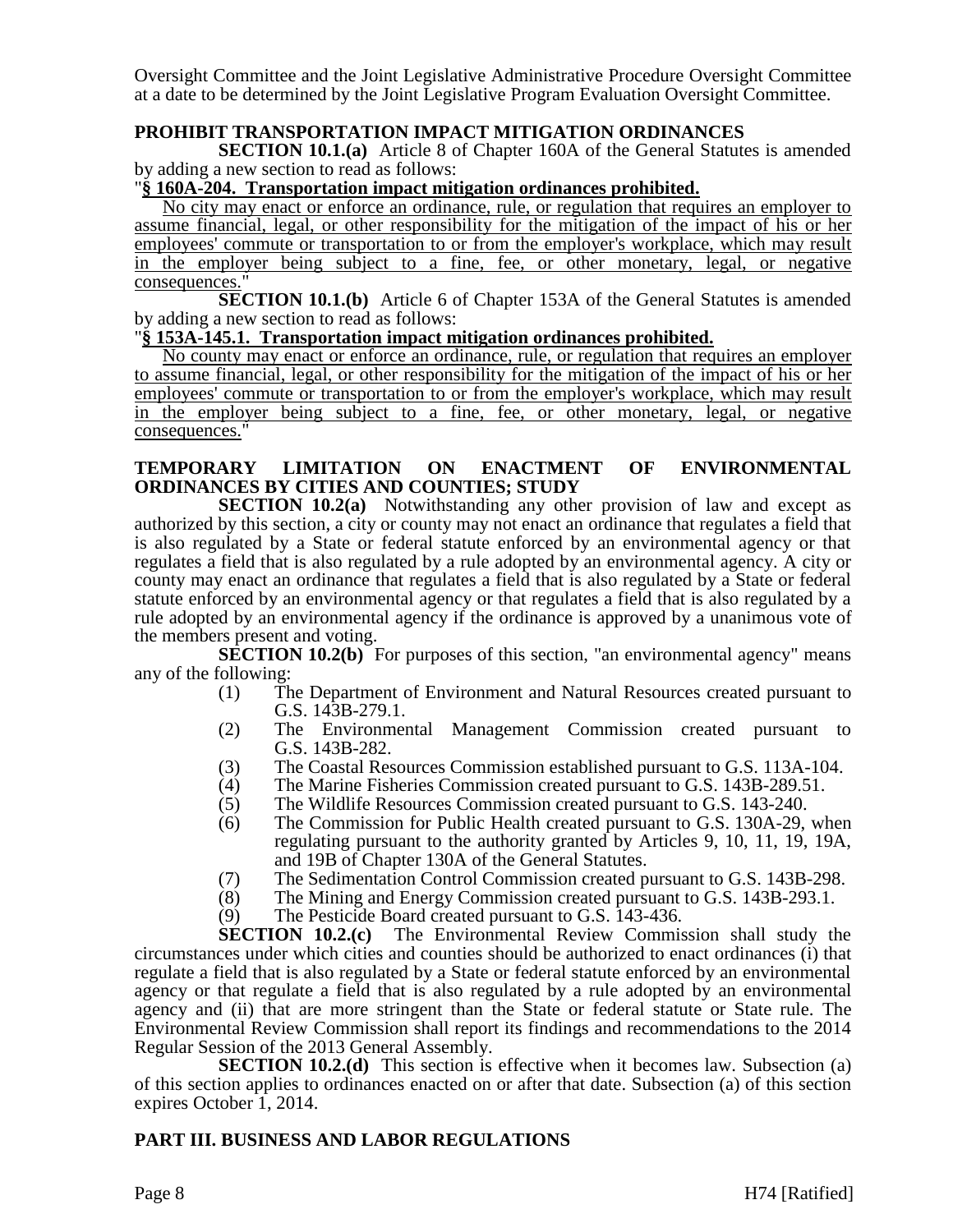# **LET BED AND BREAKFASTS OFFER THREE MEALS/DAY**

**SECTION 11.(a)** G.S. 130A-247 is amended by adding a new subdivision to read:

- "(5a) "Bed and breakfast home" means a business in a private home of not more than eight guest rooms that offers bed and breakfast accommodations for a period of less than one week and that meets all of the following criteria:
	- a. Does not serve food or drink to the general public for pay.
	- b. Serves the breakfast meal, the lunch meal, the dinner meal, or a combination of all or some of these three meals, only to overnight guests of the home.
	- c. Includes the price of any meals served in the room rate.
	- d. Is the permanent residence of the owner or the manager of the business."
- **SECTION 11.(b)** G.S. 130A-248(a2) reads as rewritten:

"(a2) For the protection of the public health, the Commission shall adopt rules governing the sanitation of private homes offering bed and breakfast accommodations to eight or fewer persons per night,bed and breakfast homes, as defined in G.S. 130A-247, and rules governing the sanitation of bed and breakfast innsies, as defined in G.S. 130A-247. In carrying out this function, the Commission shall adopt requirements that are the least restrictive so as to protect the public health and not unreasonably interfere with the operation of bed and breakfast homes and bed and breakfast inns."

**SECTION 11.(c)** This section becomes effective October 1, 2013.

# **PEO ACT AMENDMENTS**

**SECTION 11.1.(a)** G.S. 58-89A-5(8) is repealed.

**SECTION 11.1.(b)** G.S. 58-89A-50 reads as rewritten:

"**§ 58-89A-50. Surety bond; letter of credit; other deposits.**

(a) An applicant for licensure shall file with the Commissioner a surety bond for the benefit of the Commissioner as follows:

- (1) If the applicant was initially licensed prior to October 1, 2008, the bond, or other items as provided for in subsection (f) of this section, shall be in the amount of one hundred thousand dollars (\$100,000).
- $(2)$  If the applicant was not initially licensed prior to October 1, 2008, the bond, or other items as provided for in subsection (f) of this section, shall be in an amount equal to five percent (5%) of the applicant's prior year's total North Carolina wages, benefits, workers compensation premiums, and unemployment compensation contributions, but not greater than five hundred thousand dollars (\$500,000), or such greater amount as the Commissioner may require.

bond, or other items as set forth in subsection (f) of this section, in the amount of one hundred thousand dollars (\$100,000) for the benefit of the Commissioner. An applicant whose current assets do not exceed current liabilities pursuant to G.S. 58-89A-60(b) shall file an additional surety bond or other items set forth in subsection (f) of this section equal to or in excess of current liabilities less current assets.

(b) The surety bond required by this section shall be in a form acceptable to the Commissioner, issued by an insurer authorized by the Commissioner to write surety business in this State, and maintained in force while the license remains in effect or any obligations or liabilities of the applicant, licensee or PEO previously licensed by this State remain outstanding.

(c) The surety bond required by this section may be exchanged or replaced with another surety bond if (i) the surety bond applies to obligations and liabilities that arose during the period of the original surety bond, (ii) the surety bond meets the requirements of this section, and (iii) 90 days' advance written notice is provided to the Commissioner.

(d) A licensee shall not require a client company to contribute in any manner to the payment of the surety bond required by this section.

**SECTION 11.1.(c)** G.S. 58-89A-60(b) reads as rewritten:

"(b) Every applicant shall file with the Commissioner evidence of financial responsibility. Evidence of financial responsibility includes an audited GAAP financial statement, prepared as of a date not more than 90 days before the date of application that

…."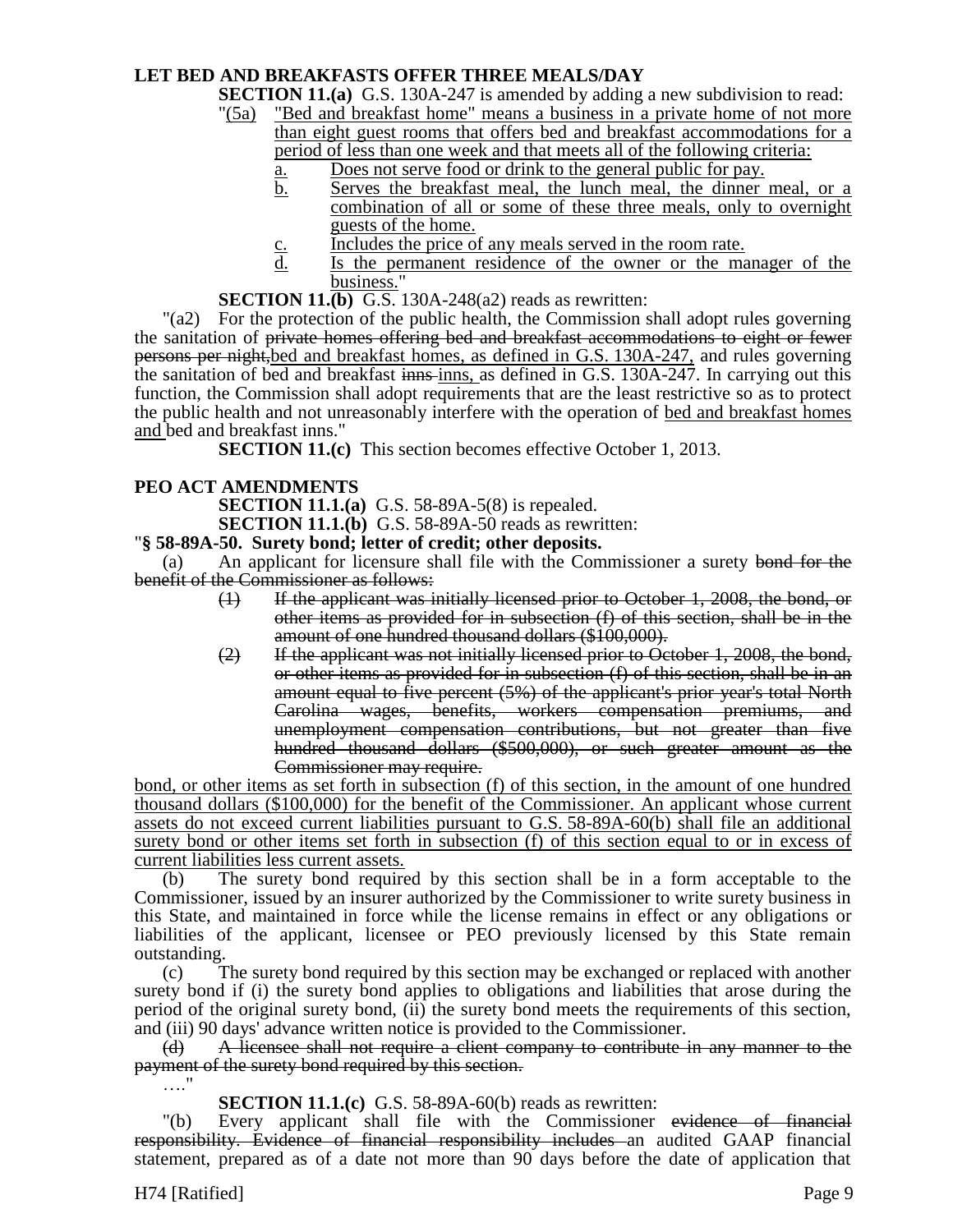demonstrates that the applicant or licensee is not in a hazardous financial condition licensee's current assets exceed current liabilities and attached to which is a separate document signed by the chief executive and the chief financial officer certifying that (i) each has reviewed the financial statement; (ii) based on each signatory's knowledge, the financial statement does not contain any untrue or misleading statement of material fact or omit a fact with respect to the period covered by the financial statement; and (iii) based on each signatory's knowledge, the financial statement fairly presents in all material respects the financial condition of the licensee as of, and for, the period presented in the financial statement.

Notwithstanding the requirements of this subsection, the Commissioner may, in the Commissioner's discretion, accept an audited GAAP financial statement that has been prepared more than 90 days before submission to the Commissioner if the Commissioner deems such acceptance appropriate. The Commissioner may, in the Commissioner's discretion, impose conditions upon such acceptance of financial statements prepared more than 90 days prior to submission.

The audited GAAP financial statement shall be prepared in accordance with generally accepted accounting principles and audited by an independent certified public accountant licensed to practice in the jurisdiction in which such accountant is located and shall be without qualification as to the going concern status of the PEO. A PEO group may submit combined or consolidated audited financial statements to meet the requirements of this section, except that a PEO that has not had sufficient operating history to have audited financial statements based upon at least 12 months of operating history must meet the financial capacity requirements of this subsection and present financial statements reviewed by a certified public accountant."

# **SECTION 11.1.(d)** G.S. 58-89A-85 reads as rewritten:

# "**§ 58-89A-85. Supervision; rehabilitation; liquidation.**

If at any time the Commissioner determines, after notice and an opportunity for the licensee to be heard, that a licensee (i) has been or will be unable, in such a manner as may endanger the ability of the licensee, to fully perform its obligations pursuant to this Article or (ii) is bankrupt or in a hazardous financial condition, bankrupt, the Commissioner may either (i) commence a supervision proceeding pursuant to Article 30 of this Chapter or (ii) apply to the Superior Court of Wake County or to the federal bankruptcy court that has previously taken jurisdiction over the licensee, if applicable, for an order directing the Commissioner or authorizing the Commissioner to rehabilitate or to liquidate a licensee in accordance with Article 30 of this Chapter."

**SECTION 11.1.(e)** G.S. 58-89A-95 reads as rewritten:

# "**§ 58-89A-95. Agreement; notice.Agreement.**

(a) A licensee shall establish the terms of a PEO agreement by a written contract between the licensee and the client company.

(b) The licensee shall give written notice of the agreement, by agreement or otherwise, as it affects assigned employees to each employee assigned to a client company work site. This written notice shall be given to each assigned employee not later than the first payday after the date on which that individual becomes an assigned employee.

(c) The licensee shall give each employee written notice when the employee ceases to be an employee of the licensee."

**SECTION 11.1.(f)** G.S. 58-89A-100 reads as rewritten:

# "**§ 58-89A-100. Contract requirements.**

A contract between a licensee and a client company shall provide:

(1) That the licensee reserves a right of direction and control over employees assigned to a client company's work sites. However, a Unless otherwise expressly agreed by a professional employer organization and a client company in a PEO agreement, the client company may retain such sufficient retains the exclusive right of direction and control over the assigned employees as is necessary to conduct the client company's business and without which the client company would be unable to conduct its business, to discharge any fiduciary responsibility that it may have, or to comply with any applicable licensure, regulatory, or statutory requirement of the client company. company or an assigned employee. The PEO agreement shall provide that employment responsibilities not allocated to the licensee by the PEO agreement or this section remain with the client company.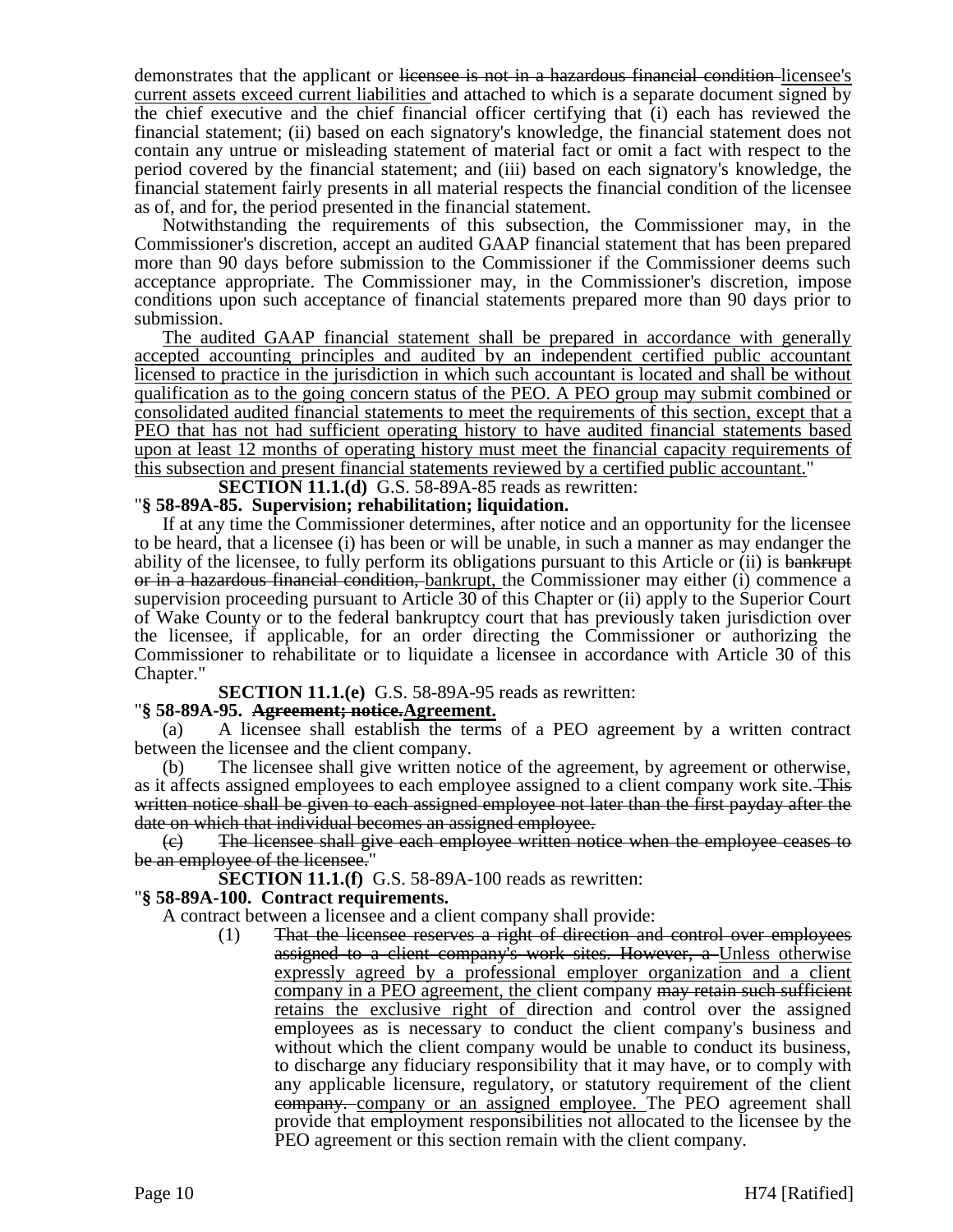- (2) That the licensee assumes responsibility for the payment of wages to the assigned employees as agreed to in the PEO agreement.
- (3) That the licensee assumes responsibility for the payment of payroll taxes and collection of taxes from payroll on assigned employees.
- $(4)$  That the licensee reserves a right to hire, fire, and discipline the assigned employees.That the licensee shall have a right to hire, discipline, and terminate an assigned employee as may be necessary to fulfill the licensee's responsibilities under this Chapter and a PEO agreement. The client company shall have a right to hire, discipline, and terminate an assigned employee.
- (5) That the licensee retains a right of direction and control over the adoption of employment policies and the management of workers' compensation claims, claim filings, and related procedures in accordance with applicable federal laws and the laws of this State.
- (6) That responsibility to obtain workers' compensation coverage for assigned employees, from an entity authorized to do business in this State and otherwise in compliance with all applicable requirements, shall be specifically allocated in the PEO agreement to either the client company or the licensee. If the responsibility is allocated to the licensee under any such agreement, that agreement shall require that the licensee maintain and provide to the client company, at the termination of the agreement if requested by the client company, records regarding the loss experience related to workers' compensation insurance provided to assigned employees pursuant to the agreement."

**SECTION 11.1.(g)** G.S. 58-89A-145 reads as rewritten:

# "**§ 58-89A-145. Examinations.**

(a) The Commissioner may conduct an examination of a licensee as often as the Commissioner considers appropriate.

(b) An examination under this Article shall be conducted in accordance with the Examination Law of this Chapter, G.S. 58-2-131 through G.S. 58-2-134.

(c) In lieu of an examination of any foreign or alien person licensed under this Article, the Commissioner may, in the Commissioner's discretion, accept an examination report on the licensee prepared by the appropriate regulator for the licensee's state of domicile.

(d) When making an examination under this Article, the Commissioner may retain attorneys, appraisers, independent actuaries, independent certified public accountants, or other professionals and specialists as examiners, the reasonable cost of which shall be borne by the licensee that is the subject of the examination may only be recovered pursuant to G.S. 58-89A-65(d)."

**SECTION 11.1.(h)** G.S. 58-89A-155(a)(4) is repealed.

**SECTION 11.1.(i)** This section becomes effective October 1, 2013.

# **CHILD CARE PROVIDERS' CRIMINAL HISTORY CHECKS**

**SECTION 12.** G.S. 110-90.2 is amended by adding a new subsection to read:

"(h) The check of the State and National Repositories for the criminal history of a person required to be conducted by this section and directed to the State Bureau of Investigation shall be completed within 15 business days of the receipt of the properly submitted request from the Department of Health and Human Services. If the check reveals that the child care provider has no criminal history as defined by subdivision (a)(3) of this section, the Department of Health and Human Services shall make a determination of the fitness of the provider pursuant to subsection (d) of this section within 15 calendar days of receipt of the results of the criminal history check. If the check reveals that the child care provider has a criminal history as defined by subdivision (a)(3) of this section, the Department of Health and Human Services shall make a determination of the fitness of the provider pursuant to subsection (d) of this section within 30 business days of receipt of the results of the criminal history check."

# **REGULATION OF DIGITAL DISPATCHING SERVICES**

**SECTION 12.1.(a)** G.S. 160A-194 reads as rewritten: "**§ 160A-194. Regulating and licensing businesses, trades, etc.**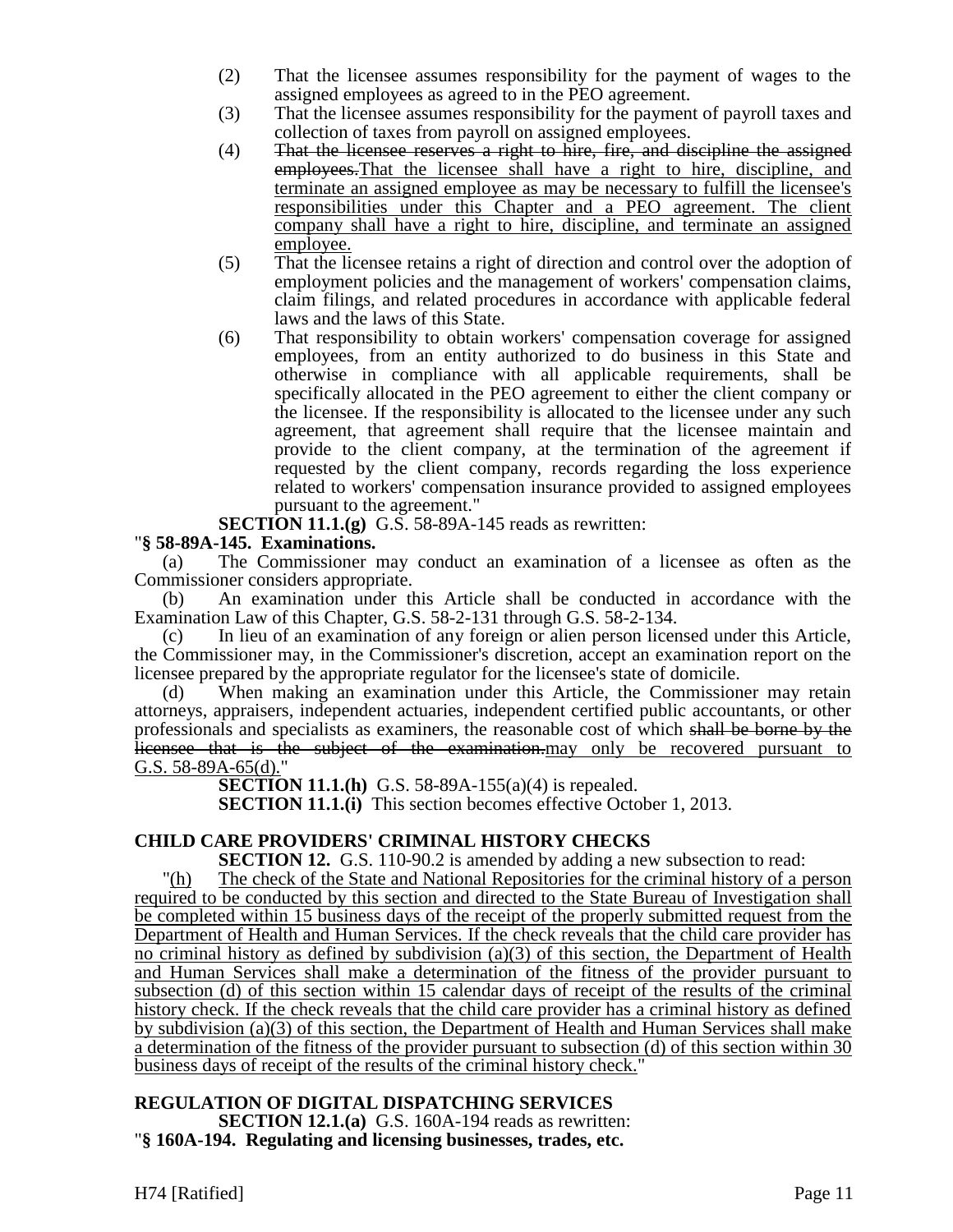(a) A city may by ordinance, subject to the general law of the State, regulate and license occupations, businesses, trades, professions, and forms of amusement or entertainment and prohibit those that may be inimical to the public health, welfare, safety, order, or convenience. In licensing trades, occupations, and professions, the city may, consistent with the general law of the State, require applicants for licenses to be examined and charge a reasonable fee therefor. Nothing in this section shall impair the city's power to levy privilege license taxes on occupations, businesses, trades, professions, and other activities pursuant to G.S. 160A-211.

(b) Nothing in this section shall authorize a city to examine or license a person holding a license issued by an occupational licensing board of this State as to the profession or trade that he has been licensed to practice or pursue by the State.

(c) Nothing in this section shall authorize a city to regulate and license digital dispatching services for prearranged transportation services for hire."

**SECTION 12.1.(b)** G.S. 160A-304 is amended by adding a new subsection to read:

"(c) Nothing in this Chapter authorizes a city to adopt an ordinance doing any of the following:

- (1) Requiring licensing or regulation of digital dispatching services for prearranged transportation services for hire connected with vehicles operated for hire in the city if the business providing the digital dispatching services does not own or operate the vehicles for hire in the city.
- (2) Setting a minimum rate or minimum increment of time used to calculate a rate for prearranged transportation services for hire.
- (3) Requiring an operator to use a particular formula or method to calculate rates charged.
- (4) Setting a minimum waiting period between requesting prearranged transportation services and the provision of those transportation services when the prearranged transportation services are digitally dispatched.
- (5) Requiring a final destination to be set at the time of requesting prearranged transportation services through digital dispatching services.
- (6) Requiring or prohibiting taxi franchises or taxi operators from contracting with a person in the business of digital dispatching services for prearranged transportation services for hire."
- **SECTION 12.1.(c)** G.S. 153A-134 reads as rewritten:

# "**§ 153A-134. Regulating and licensing businesses, trades, etc.**

(a) A county may by ordinance, subject to the general law of the State, regulate and license occupations, businesses, trades, professions, and forms of amusement or entertainment and prohibit those that may be inimical to the public health, welfare, safety, order, or convenience. In licensing trades, occupations, and professions, the county may, consistent with the general law of the State, require applicants for licenses to be examined and charge a reasonable fee therefor. This section does not authorize a county to examine or license a person holding a license issued by an occupational licensing board of this State as to the profession or trade that he has been licensed to practice or pursue by the State.

(b) This section does not impair the county's power to levy privilege license taxes on occupations, businesses, trades, professions, and other activities pursuant to G.S. 153A-152.

(c) Nothing in this section shall authorize a county to regulate and license digital dispatching services for prearranged transportation services for hire."

# **WC INSURANCE CANCELLATION/ELECTRONIC COMMUNICATIONS**

**SECTION 13.(a)** G.S. 58-36-105(b) reads as rewritten:

"(b) Any cancellation permitted by subsection (a) of this section is not effective unless written notice of cancellation has been given by registered or certified mail, return receipt requested, to the insured not less than 15 days before the proposed effective date of cancellation. The notice shall may be given by registered or certified mail, return receipt requested, to the insured and any other person designated in the policy to receive notice of cancellation at their addresses shown in the policy or, if not indicated in the policy, at their last known addresses. The notice shall state the precise reason for cancellation. Whenever notice of intention to cancel is required to be given by registered or certified mail, no cancellation by the insurer shall be effective unless and until such method is employed and completed. Notice of cancellation, termination, or nonrenewal may also be given by any method permitted for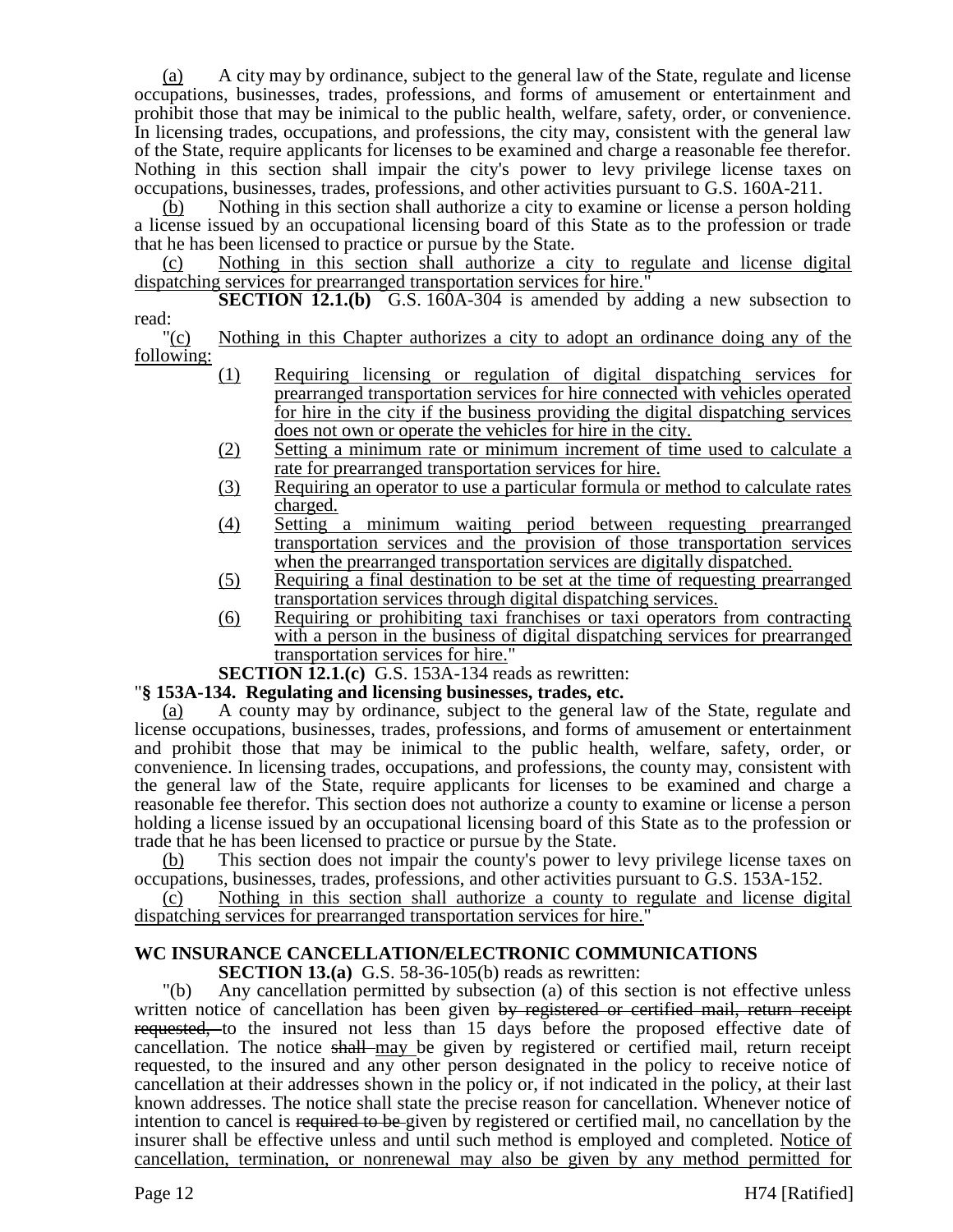service of process pursuant to Rule 4 of the North Carolina Rules of Civil Procedure. Failure to send this notice, as provided in this section, to any other person designated in the policy to receive notice of cancellation invalidates the cancellation only as to that other person's interest."

**SECTION 13.(b)** Article 2 of Chapter 58 of the General Statutes is amended by adding a new section to read:

# "**§ 58-2-255. Electronic insurance communications and records.**

- (a) Definitions. As used in this section:
	- (1) "Communications" means notices, offers, disclosures, documents, forms, information, and correspondence required or permitted to be provided to a party in writing under the insurance laws of this State or that are otherwise provided by an insurer, including, but not limited to, notices pertaining to the cancellation, termination, or nonrenewal of insurance.
	- (2) "Delivered by electronic means" includes any of the following:
		- a. Delivery to an electronic mail address or an electronic account at which a party has consented to receive electronic communications.
		- b. Displaying information, or a link to information, as an essential step to completing the transaction to which such information relates.
		- c. Providing notice to a party at the electronic mail address or an electronic account at which the party has consented to receive notice of the posting of a communication on an electronic network or site.
	- (3) "Insurer" has the same meaning as in G.S. 58-1-5(3).<br>
	"Party" means a recipient of any communications
	- "Party" means a recipient of any communications defined in this section. "Party" includes an applicant, policyholder, insured, claimant, member, provider, or beneficiary.

(b) When any insurance law of this State, except for cancellation, termination, or nonrenewal of workers' compensation policies pursuant to G.S. 58-36-105(b), requires a communication to be provided to a party in writing, signed by a party, provided by means of a specific delivery method, or retained by an insurer, those requirements are satisfied if the insurer complies with Article 40 of Chapter 66 of the General Statutes.

(c) Verification of communications delivered by electronic means shall constitute proof of mailing in civil and administrative proceedings and under the insurance laws of this State.

(d) Nothing in this section affects requirements related to the content or timing of any communication required under the insurance laws of this State.

A recording of an oral communication between an insurer and a party that is reliably stored and reproduced by an insurer shall constitute an electronic communication or record. When a communication is required under the insurance laws of this State to be provided in writing, the communication provided in accordance with this subsection shall satisfy the requirement that the communication be in writing. When a communication is required under the insurance laws of this State to be signed, a recorded oral communication in which a party agrees to the terms stated in the oral communication shall satisfy the requirement."

**SECTION 13.(c)** G.S. 97-19 reads as rewritten:

#### "**§ 97-19. Liability of principal contractors; certificate that subcontractor has complied with law; right to recover compensation of those who would have been liable; order of liability.**

Any principal contractor, intermediate contractor, or subcontractor who shall sublet any contract for the performance of any work without requiring obtaining from such subcontractor or obtaining from the Industrial Commission a certificate, issued by a workers' compensation insurance carrier, or a certificate of compliance issued by the Department of Insurance to a self-insured subcontractor, stating that such subcontractor has complied with G.S. 97-93 hereof, for a specified term, shall be liable, irrespective of whether such subcontractor has regularly in service fewer than three employees in the same business within this State, to the same extent as such subcontractor would be if he were subject to the provisions of this Article for the payment of compensation and other benefits under this Article on account of the injury or death of any employee of such subcontractor due to an accident arising out of and in the course of the performance of the work covered by such subcontract. If the principal contractor, intermediate contractor or subcontractor shall obtain such certificate at the any time of before subletting such contract to the subcontractor, he shall not thereafter be held liable to any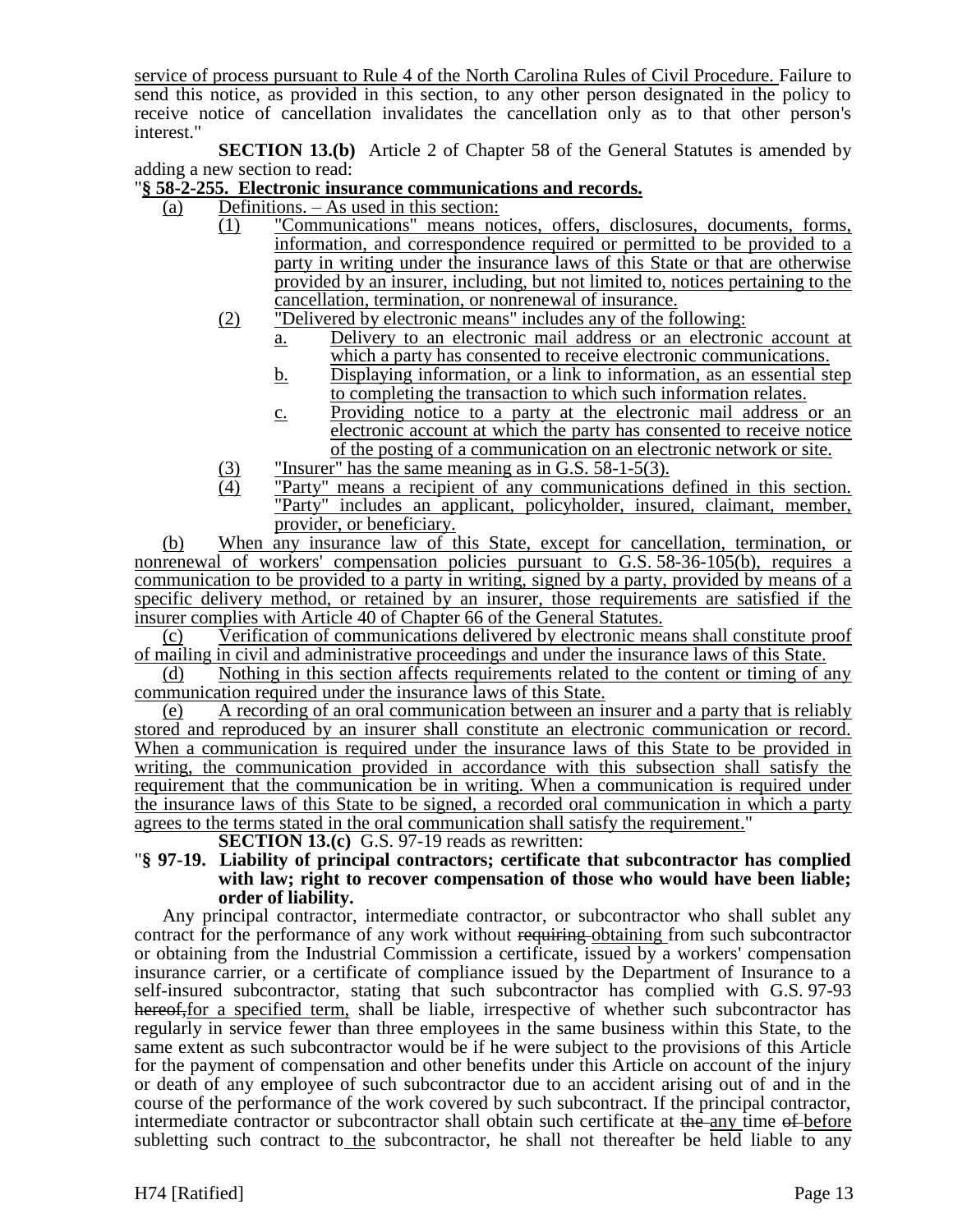employee of such subcontractor for compensation or other benefits under this Article.Article and within the term specified by the certificate.

Notwithstanding the provisions of this section, any principal contractor, intermediate contractor, or subcontractor who shall sublet any contract for the performance of work shall not be held liable to any employee of such subcontractor if either (i) the subcontractor has a workers' compensation insurance policy in compliance with G.S. 97-93 in effect on the date of injury regardless of whether the principal contractor, intermediate contractor, or subcontractor failed to timely obtain a certificate from the subcontractor; or (ii) the policy expired or was cancelled prior to the date of injury provided the principal contractor, intermediate contractor, or subcontractor obtained a certificate at any time before subletting such contract to the subcontractor and was unaware of the expiration or cancellation.

Any principal contractor, intermediate contractor, or subcontractor paying compensation or other benefits under this Article, under the foregoing provisions of this section, may recover the amount so paid from any person, persons, or corporation who independently of such provision, would have been liable for the payment thereof.

Every claim filed with the Industrial Commission under this section shall be instituted against all parties liable for payment, and said Commission, in its award, shall fix the order in which said parties shall be exhausted, beginning with the immediate employer.

The principal or owner may insure any or all of his contractors and their employees in a blanket policy, and when so insured such contractor's employees will be entitled to compensation benefits regardless of whether the relationship of employer and employee exists between the principal and the contractor."

**SECTION 13.(d)** This section is effective when it becomes law and applies to insurance policies and certificates of insurance in effect on or after that date.

# **VETERANS PREFERENCE FOR PRIVATE EMPLOYERS**

**SECTION 14.** Article 3 of Chapter 95 of the General Statutes is amended by adding a new section to read:

# "**§ 95-28.4. Veterans preference.**

A private, nonpublic employer in the State may provide a preference to a veteran for employment. Spouses of honorably discharged veterans who have a service-connected permanent and total disability also may be preferred for employment. Granting of this preference is not a violation of any State or local equal employment opportunity law."

# **AGRICULTURAL RIGHT TO WORK**

**SECTION 15.** G.S. 95-79 reads as rewritten:

# "**§ 95-79. Certain agreements declared illegal.**

Any agreement or combination between any employer and any labor union or labor organization whereby persons not members of such union or organization shall be denied the right to work for said employer, or whereby such membership is made a condition of employment or continuation of employment by such employer, or whereby any such union or organization acquires an employment monopoly in any enterprise, is hereby declared to be against the public policy and an illegal combination or conspiracy in restraint of trade or commerce in the State of North Carolina.

(b) Any provision that directly or indirectly conditions the purchase of agricultural products or the terms of an agreement for the purchase of agricultural products upon an agricultural producer's status as a union or nonunion employer or entry into or refusal to enter into an agreement with a labor union or labor organization is invalid and unenforceable as against public policy in restraint of trade or commerce in the State of North Carolina. For purposes of this subsection, the term "agricultural producer" means any producer engaged in any service or activity included within the provisions of section 3(f) of the Fair Labor Standards Act of 1938, 29 U.S.C. § 203, or section 3121(g) of the Internal Revenue Code of 1986, 26 U.S.C. § 3121."

# **W/C/TAXI DRIVER/INDEPENDENT CONTRACTOR**

**SECTION 17.(a)** Article 1 of Chapter 97 of the General Statutes is amended by adding a new section to read:

"**§ 97-5.1. Presumption that taxicab drivers are independent contractors.**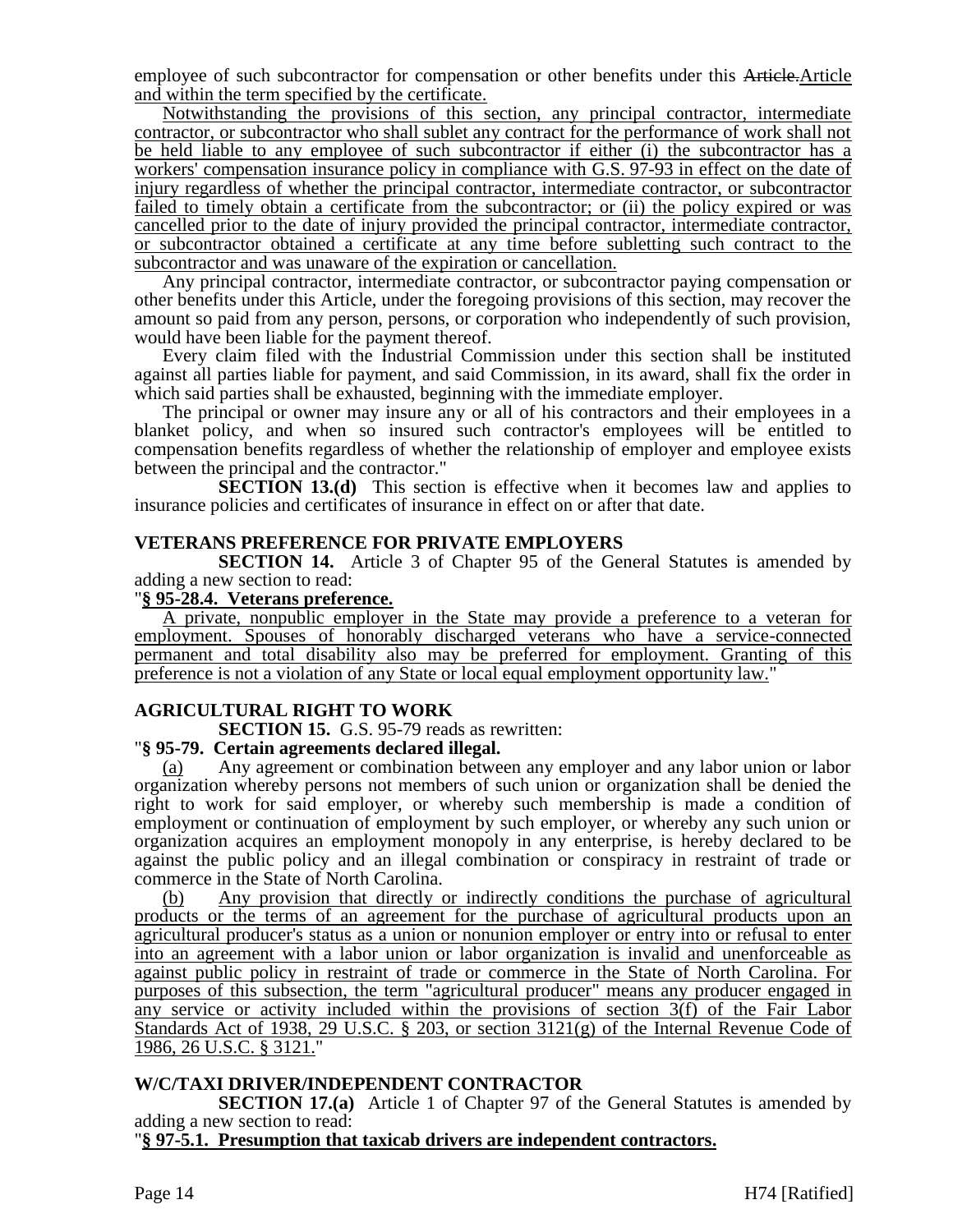(a) It shall be a rebuttable presumption under this Chapter that any person who operates, and who has an ownership or leasehold interest in, a passenger motor vehicle that is operated as a taxicab is an independent contractor for the purposes of this Chapter and not an employee as defined in G.S.  $97-2$ . The presumption is not rebutted solely (i) because the operator is required to comply with rules and regulations imposed on taxicabs by the local governmental unit that licenses companies, taxicabs, or operators or (ii) because a taxicab accepts a trip request to be at a specific place at a specific time, but the presumption may be rebutted by application of the common law test for determining employment status.

(b) The following definitions apply in this section:

- (1) Lease. A contract under which the lessor provides a vehicle to a lessee for consideration.
- $(2)$  Leasehold. Includes, but is not limited to, a lease for a shift or a longer period.
- (3) Passenger motor vehicle that is operated as a taxicab.  $-$  Any vehicle that:
	- a. Has a passenger seating capacity that does not exceed seven persons; and
	- b. Is transporting persons, property, or both on a route that begins or ends in this State and either:
		- 1. Carries passengers for hire when the destination and route traveled may be controlled by a passenger and the fare is calculated on the basis of any combination of an initial fee, distance traveled, or waiting time; or
		- 2. Is in use under a contract between the operator and a third party to provide specific service to transport designated passengers or to provide errand services to locations selected by the third party.'

**SECTION 17.(b)** This section is effective when it becomes law and applies to causes of action arising on or after that date.

# **PART IV. ENVIRONMENTAL AND PUBLIC HEALTH REGULATIONS**

# **SCRAP TIRE DISPOSAL**

**SECTION 18.** G.S. 130A-309.57 reads as rewritten:

# "**§ 130A-309.57. Scrap tire disposal program.**

(a) The owner or operator of any scrap tire collection site shall, within six months after October 1, 1989, provide the Department with information concerning the site's location, size, and the approximate number of scrap tires that are accumulated at the site and shall initiate steps to comply with subsection (b) of this section.

- (b) On or after July 1, 1990:
	- (1) A person may not maintain a scrap tire collection site or a scrap tire disposal site unless the site is permitted.
	- (2) It is unlawful for any person to dispose of scrap tires in the State unless the scrap tires are disposed of at a scrap tire collection site or at a tire disposal site, or disposed of for processing at a scrap tire processing facility.

(c) The Commission shall adopt rules to carry out the provisions of this section. Such rules shall:

- (1) Provide for the administration of scrap tire collector and collection center permits and scrap tire disposal site permits, which may not exceed two hundred fifty dollars (\$250.00) annually.
- (2) Set standards for scrap tire processing facilities and associated scrap tire sites, scrap tire collection centers, and scrap tire collectors.
- (3) Authorize the final disposal of scrap tires at a permitted solid waste disposal facility provided the tires have been cut into sufficiently small parts to assure their proper disposal.
- (4) Provide that permitted scrap tire collectors may not contract with a scrap tire processing facility unless the processing facility documents that it has access to a facility permitted to receive scrap tires.
- (d) A permit is not required for: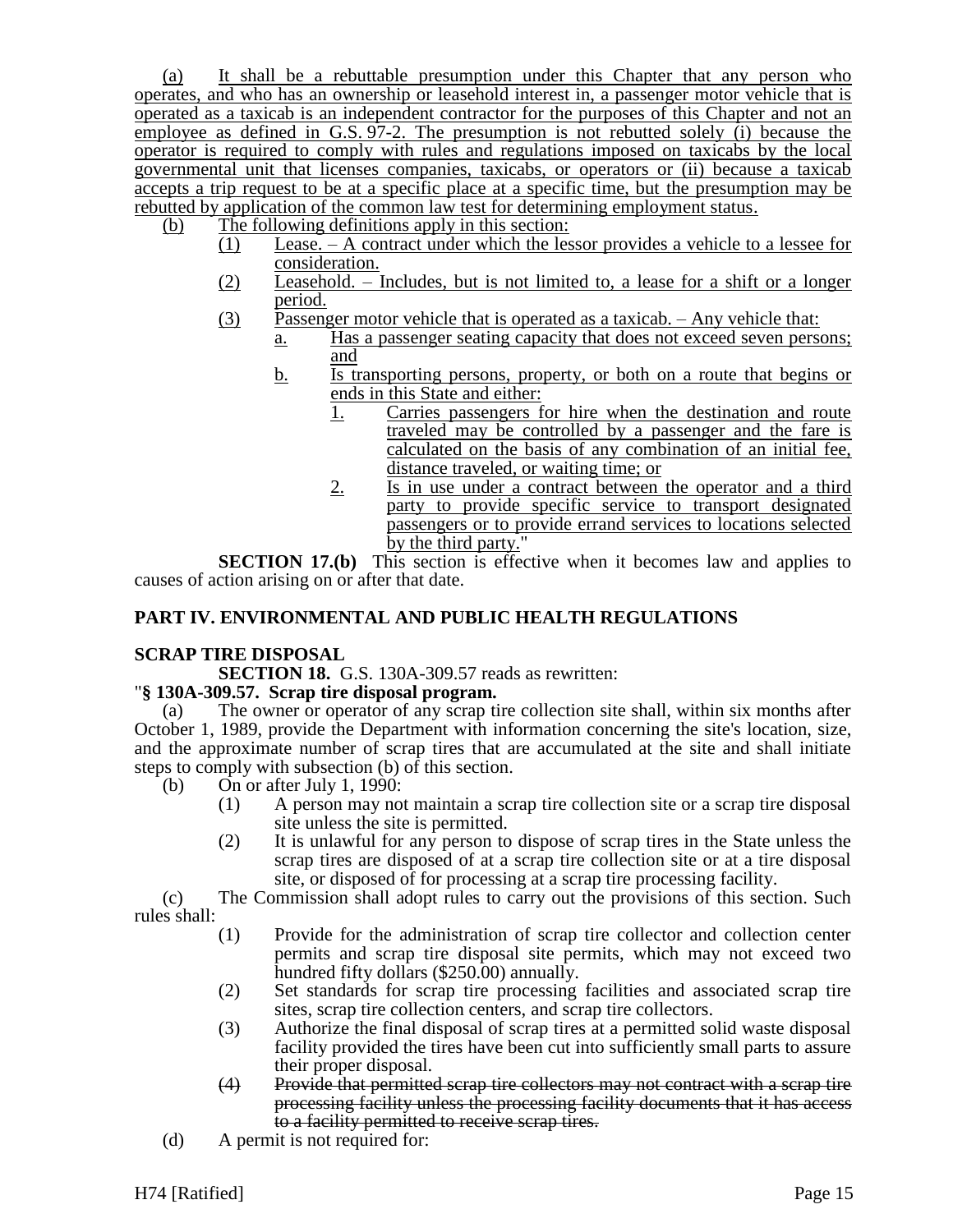- (1) A tire retreading business where fewer than 1,000 scrap tires are kept on the business premises;
- (2) A business that, in the ordinary course of business, removes tires from motor vehicles if fewer than 1,000 of these tires are kept on the business premises; or
- (3) A retail tire-selling business which is serving as a scrap tire collection center if fewer than 1,000 scrap tires are kept on the business premises.

(e) The Department shall encourage the voluntary establishment of scrap tire collection centers at retail tire-selling businesses, scrap tire processing facilities, and solid waste disposal facilities, to be open to the public for the deposit of used and scrap tires. The Department may establish an incentives program for individuals to encourage them to return their used or scrap tires to a scrap tire collection center.

Permitted scrap tire collectors may not contract with a scrap tire processing facility, unless the processing facility documents that it has access to a facility permitted to receive the scrap tires."

# **CARBON MONOXIDE DETECTORS**

**SECTION 19.(a)** G.S. 143-138 reads as rewritten:

# "**§ 143-138. North Carolina State Building Code.**

… (b2) Carbon Monoxide Detectors. – The Code-Code (i) may contain provisions requiring the installation of either battery-operated or electrical carbon monoxide detectors in every dwelling unit having a fossil-fuel burning heater, appliance, or fireplace, and in any dwelling unit having an attached garage-garage and (ii) shall contain provisions requiring the installation of electrical carbon monoxide detectors at a lodging establishment. Violations of this subsection and rules adopted pursuant to this subsection shall be punishable in accordance with subsection (h) of this section and G.S. 143-139. In particular, the rules shall provide:

- (1) For dwelling units, carbon Carbon monoxide detectors shall be those listed by a nationally recognized testing laboratory that is OSHA-approved to test and certify to American National Standards Institute/Underwriters Laboratories Standards ANSI/UL2034 or ANSI/UL2075 and shall be installed in accordance with either the standard of the National Fire Protection Association or the minimum protection designated in the manufacturer's instructions, which the property owner shall retain or provide as proof of compliance. A carbon monoxide detector may be combined with smoke detectors if the combined detector does both of the following: (i) complies with ANSI/UL2034 or ANSI/UL2075 for carbon monoxide alarms and ANSI/UL217 for smoke detectors; and (ii) emits an alarm in a manner that clearly differentiates between detecting the presence of carbon monoxide and the presence of smoke.
- (2) For lodging establishments, carbon monoxide detectors shall be installed in every enclosed space having a fossil fuel burning heater, appliance, or fireplace and in any enclosed space, including a sleeping room, that shares a common wall, floor, or ceiling with an enclosed space having a fossil fuel burning heater, appliance, or fireplace. Carbon monoxide detectors shall be (i) listed by a nationally recognized testing laboratory that is OSHA-approved to test and certify to American National Standards Institute/Underwriters Laboratories Standards ANSI/UL2034 or ANSI/UL2075, (ii) installed in accordance with either the standard of the National Fire Protection Association or the minimum protection designated in the manufacturer's instructions, which the lodging establishment shall retain or provide as proof of compliance, (iii) receive primary power from the building's wiring, where such wiring is served from a commercial source, and (iv) receive power from a battery when primary power is interrupted. A carbon monoxide detector may be combined with smoke detectors if the combined detector complies with the requirements of this subdivision for carbon monoxide alarms and ANSI/UL217 for smoke detectors. For purposes of this subsection, "lodging establishment" means any hotel, motel,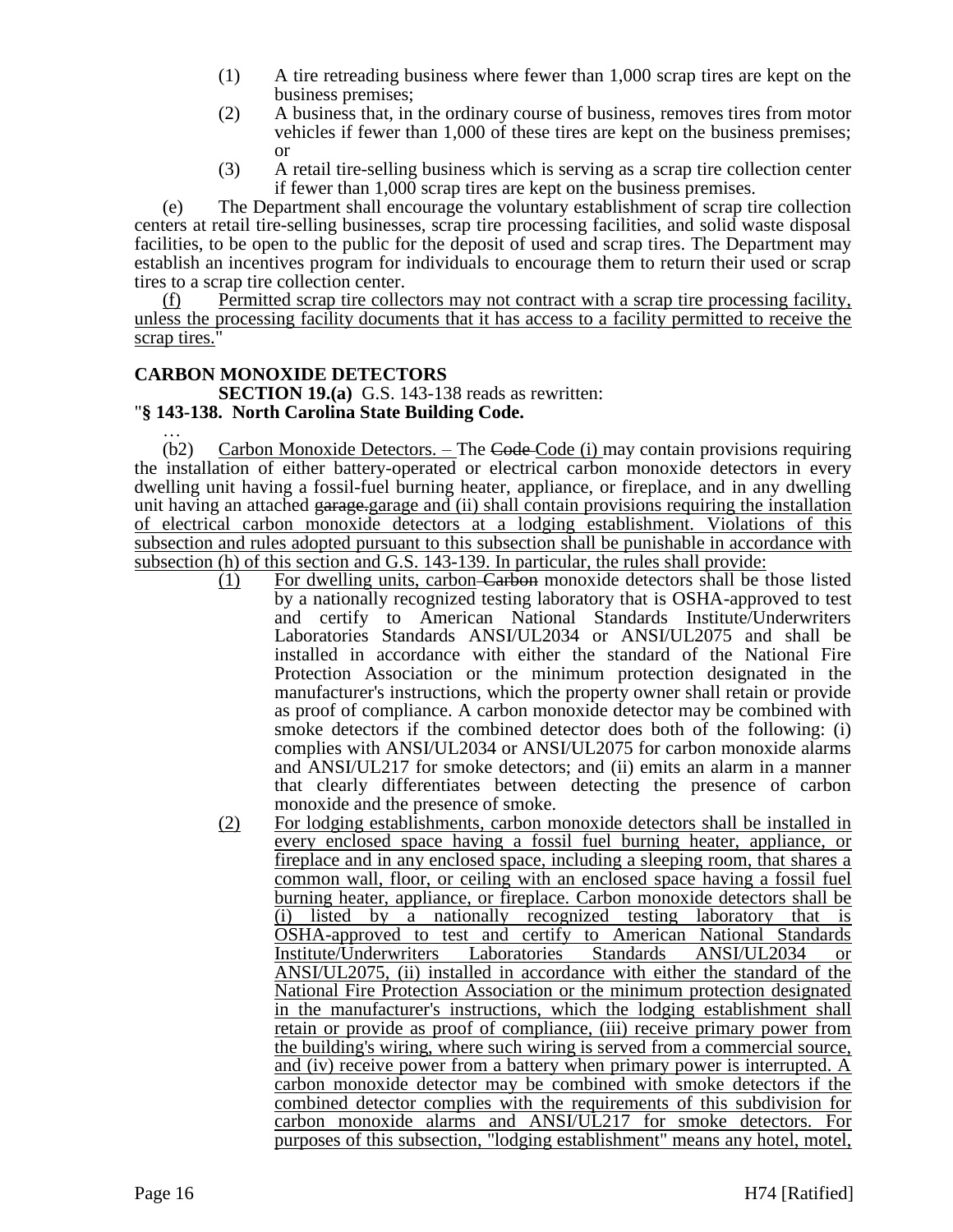# …." **SECTION 19.(b)** G.S. 130A-248 reads as rewritten: "**§ 130A-248. Regulation of food and lodging establishments.**

… (b) No establishment shall commence or continue operation without a permit or transitional permit issued by the Department. The permit or transitional permit shall be issued to the owner or operator of the establishment and shall not be transferable. If the establishment is leased, the permit or transitional permit shall be issued to the lessee and shall not be transferable. If the location of an establishment changes, a new permit shall be obtained for the establishment. A permit shall be issued only when the establishment satisfies all of the requirements of the rules. The requirements of subsection  $(g)$  of this section. The Commission shall adopt rules establishing the requirements that must be met before a transitional permit may be issued, and the period for which a transitional permit may be issued. The Department may also impose conditions on the issuance of a permit or transitional permit in accordance with rules adopted by the Commission. A permit or transitional permit shall be immediately revoked in accordance with G.S. 130A-23(d) for failure of the establishment to maintain a minimum grade of C. A permit or transitional permit may otherwise be suspended or revoked in accordance with G.S. 130A-23.

… (g) All hotels, motels, tourist homes, and other establishments that provide lodging for pay shall install either a battery-operated or electrical carbon monoxide detector in every enclosed space having a fossil fuel burning heater, appliance, or fireplace and in any enclosed space, including a sleeping room, that shares a common wall, floor, or ceiling with an enclosed space having a fossil fuel burning heater, appliance, or fireplace. Carbon monoxide detectors shall be listed by a nationally recognized testing laboratory that is OSHA-approved to test and certify to American National Standards Institute/Underwriters Laboratories Standards ANSI/UL2034 or ANSI/UL2075, and installed in accordance with either the standard of the National Fire Protection Association or the minimum protection designated in the manufacturer's instructions, which the establishment shall retain or provide as proof of compliance. A carbon monoxide detector may be combined with smoke detectors if the combined detector complies with the requirements of this subdivision for carbon monoxide alarms and ANSI/UL217 for smoke detectors."

**SECTION 19.(c)** G.S. 130A-248 reads as rewritten: "**§ 130A-248. Regulation of food and lodging establishments.**

… (b) No establishment shall commence or continue operation without a permit or transitional permit issued by the Department. The permit or transitional permit shall be issued to the owner or operator of the establishment and shall not be transferable. If the establishment is leased, the permit or transitional permit shall be issued to the lessee and shall not be transferable. If the location of an establishment changes, a new permit shall be obtained for the establishment. A permit shall be issued only when the establishment satisfies all of the requirements of the rules-rules and the requirements of subsection  $(g)$  of this section. The Commission shall adopt rules establishing the requirements that must be met before a transitional permit may be issued, and the period for which a transitional permit may be issued. The Department may also impose conditions on the issuance of a permit or transitional permit in accordance with rules adopted by the Commission. A permit or transitional permit shall be immediately revoked in accordance with G.S. 130A-23(d) for failure of the establishment to maintain a minimum grade of C. A permit or transitional permit may otherwise be suspended or revoked in accordance with G.S. 130A-23.

… (g) All hotels, motels, tourist homes, and other establishments that provide lodging for pay shall have carbon monoxide detectors installed in every enclosed space having a fossil fuel burning heater, appliance, or fireplace and in any enclosed space, including a sleeping room, that shares a common wall, floor, or ceiling with an enclosed space having a fossil fuel burning heater, appliance, or fireplace. Carbon monoxide detectors shall be (i) listed by a nationally recognized testing laboratory that is OSHA-approved to test and certify to American National Standards Institute/Underwriters Laboratories Standards ANSI/UL2034 or ANSI/UL2075, (ii)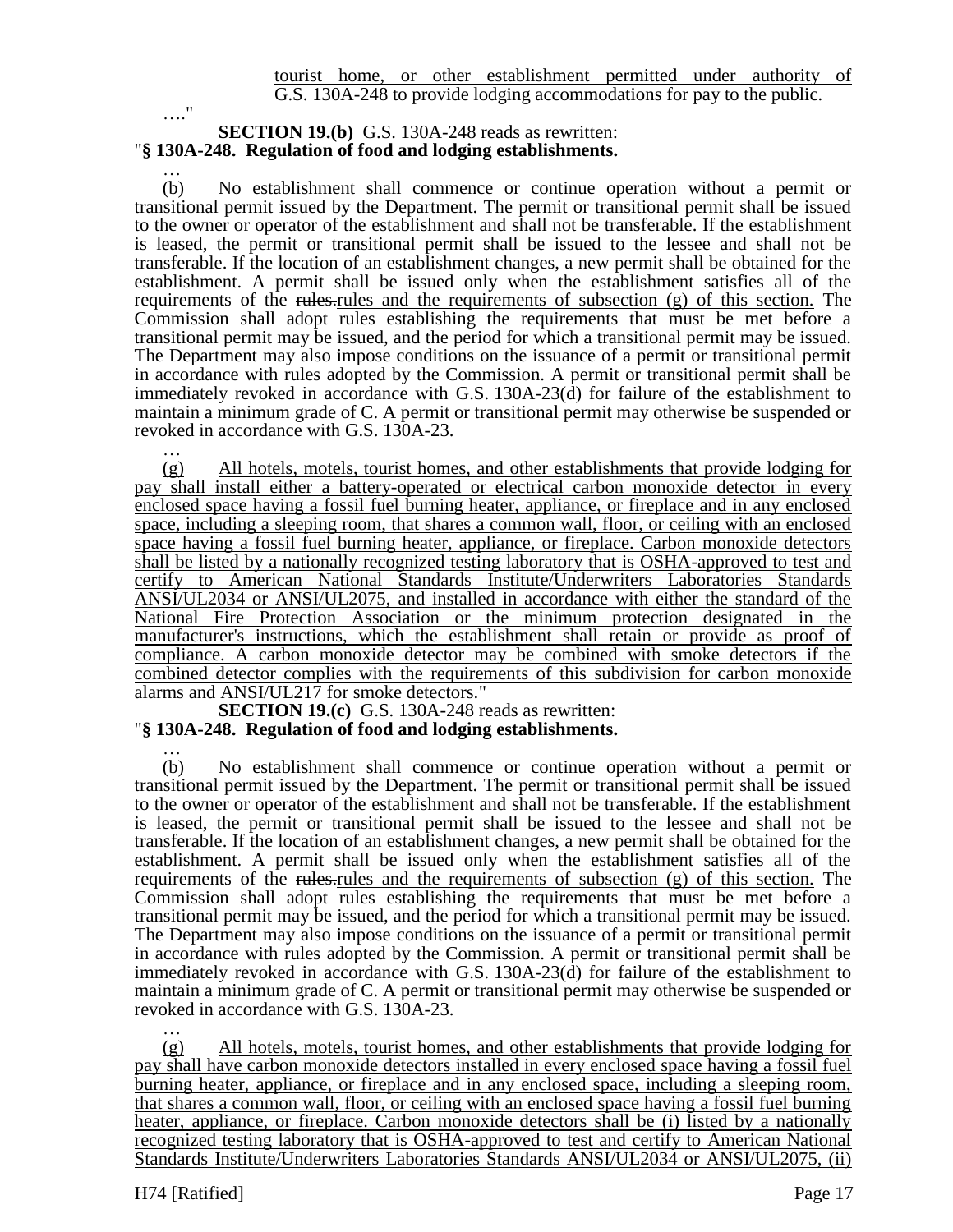installed in accordance with either the standard of the National Fire Protection Association or the minimum protection designated in the manufacturer's instructions, which the establishment shall retain or provide as proof of compliance, (iii) receive primary power from the building's wiring, where such wiring is served from a commercial source, and (iv) receive power from a battery when primary power is interrupted. A carbon monoxide detector may be combined with smoke detectors if the combined detector complies with the requirements of this subdivision for carbon monoxide alarms and ANSI/UL217 for smoke detectors."

**SECTION 19.(d)** The Building Code Council, the Department of Health and Human Services, and the Commission for Public Health, shall jointly study the requirements for installation of carbon monoxide detectors in lodging establishments, enacted by subsections (a), (b), and (c) of this section, in order to determine whether the requirements are adequate to protect the health and safety of the traveling public. At a minimum, the Council, the Department, and the Commission shall study the requirements for placement of detectors and evaluate whether sufficient coverage will be provided to guests and occupants in all areas of an establishment. The Council, the Department, and the Commission shall report their findings and recommendations to the General Assembly no later than April 15, 2014.

**SECTION 19.(e)** This section is effective when it becomes law, except that (i) subsection (b) of this section becomes effective October 1, 2013, and expires October 1, 2014; and (ii) subsection (c) of this section becomes effective October 1, 2014.

# **LAGOON CLOSURE RULE**

**SECTION 20.(a)** The definitions set out in G.S. 143-212, 15A NCAC 02T .0103 (Definitions) and 15A NCAC 02T .1302 (Definitions) apply to this section.

**SECTION 20.(b)** 15A NCAC 02T .1306 (Closure Requirements). – Until the effective date of the revised permanent rule that the Commission is required to adopt pursuant to Section 20(d) of this act, the Commission and the Department shall implement 15A NCAC 02T .1306 (Closure Requirements) as provided in Section 20(c) of this act.

**SECTION 20.(c)** Implementation. – Notwithstanding 15A NCAC 02T .1306 (Closure Requirements), any containment basin, such as a lagoon or a waste storage structure, permitted at a cattle facility under the Section 1300 Rules, shall continue to be subject to the conditions and requirements of the facility's permit until that permit is rescinded by the Division. Upon request of the permittee, the permit may be rescinded by the Division prior to closure of the containment basin if the average size of the confined cattle herd at the cattle facility, calculated on an annual basis during the three years prior to the request for rescission, is less than one hundred confined cattle. Upon permit rescission, all of the following requirements shall apply:

- (1) The cattle facility shall be subject to the requirements of 15A NCAC 02T .1303 (Permitting By Regulation) and 15A NCAC 02T .0113 (Permitting By Regulation) until the containment area is closed in accordance with standards adopted by the NRCS.
- (2) The farm owner shall maintain records of land application and weekly records of containment basin waste levels on forms provided by or approved by the Division.
- (3) Closure shall include prenotification to the Division and, within 15 days of completion of closure, submittal of a closure form supplied by the Division or closure forms approved by the Division that provide the same information required by the forms supplied by the Division.

The Division shall have the authority to deny a request for permit rescission based on the factors set out in subsection (e) of 15A NCAC 02T .0113 (Permitting By Regulation).

**SECTION 20.(d)** Additional Rule-Making Authority. – The Commission shall adopt a rule to amend 15A NCAC 02T .1306 (Closure Requirements) consistent with Section 20(c) of this act. Notwithstanding G.S. 150B-19(4), the rule adopted by the Commission pursuant to this section shall be substantively identical to the provisions of Section 20(c) of this act. Rules adopted pursuant to this section are not subject to Part 3 of Article 2A of Chapter 150B of the General Statutes. Rules adopted pursuant to this section shall become effective as provided in G.S. 150B-21.3(b1) as though 10 or more written objections had been received as provided by G.S. 150B-21.3(b2).

**SECTION 20.(e)** Sunset.  $-$  Section 20(c) of this act expires on the date that rules adopted pursuant to Section 20(d) of this act become effective.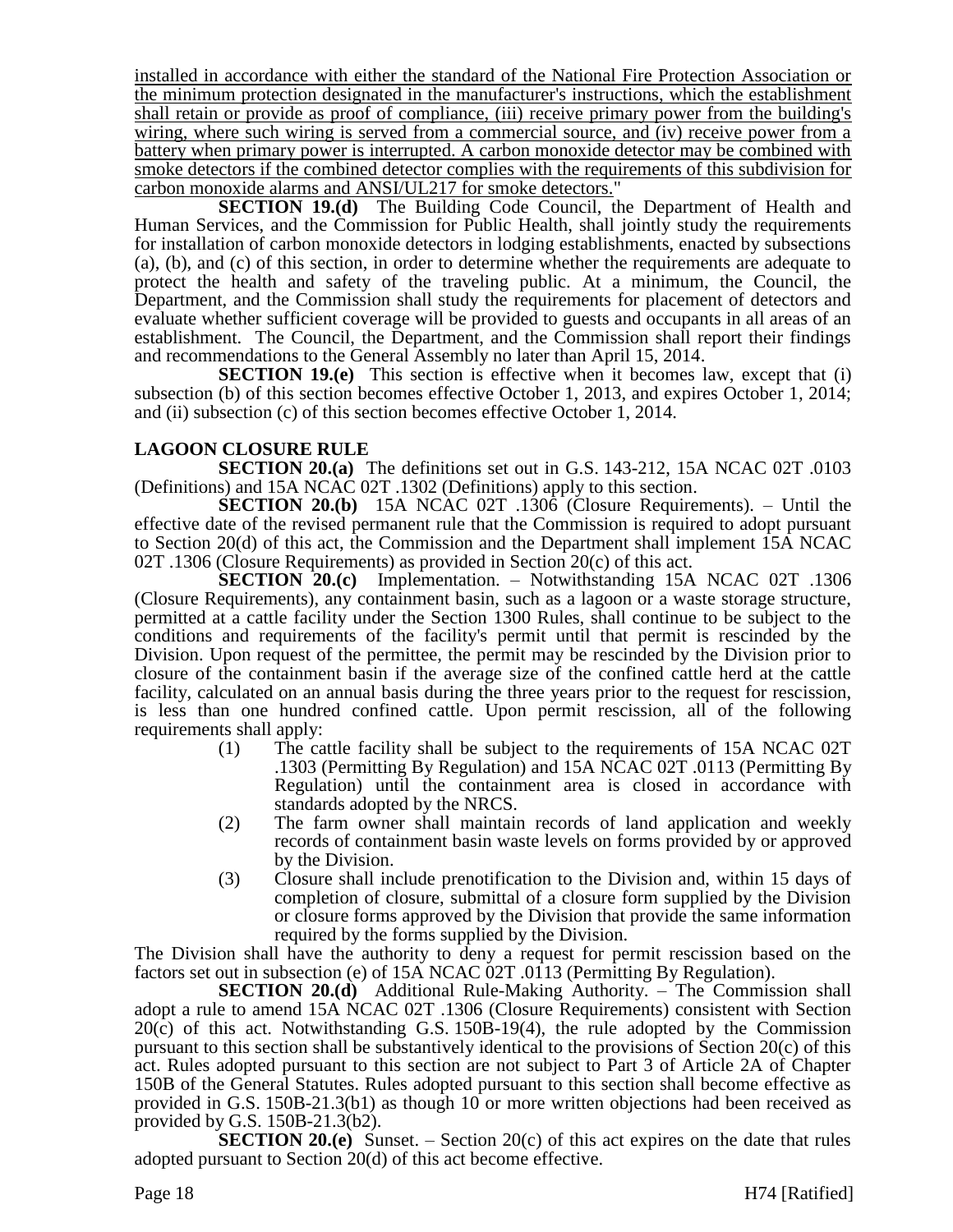# **AMEND THE DEFINITION OF "NEW ANIMAL WASTE MANAGEMENT SYSTEM**"

**SECTION 21.(a)** 15A NCAC 02T .1302 (Definitions). – Until the effective date of the revised permanent rule that the Environmental Management Commission is required to adopt pursuant to Section 21 $(c)$  of this act, the Commission and the Department of Environment and Natural Resources shall implement 15A NCAC 02T .1302 (Definitions) as provided in Section 21(b) of this act.

**SECTION 21.(b)** Implementation. – Notwithstanding 15A NCAC 02T .1302 (Definitions), "new animal waste management system" means animal waste management systems which are constructed and operated at a site where no feedlot existed previously, where a system serving a feedlot has been abandoned or unused for a period of four years or more and is then put back into service, or where a permit for a system has been rescinded, and is then reissued when the permittee confines animals in excess of the thresholds established in G.S. 143-215.10B.

**SECTION 21.(c)** Additional Rule-Making Authority. – The Environmental Management Commission shall adopt a rule to amend 15A NCAC 02T .1302 (Definitions) consistent with Section 21(b) of this act. Notwithstanding G.S. 150B-19(4), the rule adopted by the Commission pursuant to this section shall be substantively identical to the provisions of Section 21(b) of this act. Rules adopted pursuant to this section are not subject to Part 3 of Article 2A of Chapter 150B of the General Statutes. Rules adopted pursuant to this section shall become effective as provided in G.S. 150B-21.3(b1) as though 10 or more written objections had been received as provided by G.S. 150B-21.3(b2).

**SECTION 21.(d)** Sunset. – Section 21(b) of this act expires on the date that rules adopted pursuant to Section 21(c) of this act become effective.

# **RECLAIMED WATER IRRIGATION SETBACK RULE**

**SECTION 22.(a)** The definitions set out in G.S. 143-212 and 15A NCAC 02U .0103 (Definitions) apply to this section.

**SECTION 22.(b)** 15A NCAC 02U .0701 (Setbacks). – Until the effective date of the revised permanent rule that the Commission is required to adopt pursuant to Section 22(d) of this act, the Commission and the Department shall implement 15A NCAC 02U .0701 (Setbacks) as provided in Section 22(c) of this act.

**SECTION 22.(c)** Implementation. – Notwithstanding 15A NCAC 02U .0701 (Setbacks), the rule shall be implemented as provided in this section.

- (1) Setbacks in subsection (c) of the rule for surface waters not classified as SA shall not apply provided that the reclaimed water to be utilized contains no more than 10 mg/l of Total Nitrogen and no more than 2 mg/l of Total Phosphorus. The elimination of setbacks to surface waters does not exempt any discharge of reclaimed water to waters of the State from meeting permit requirements established in 15A NCAC 02U .0101 (Purpose).
- (2) Notwithstanding subsections (a) and (b) of the rule, no setback shall be required between final reclaimed water effluent storage facilities and property lines provided that the proposed final effluent storage facility was constructed prior to June 18, 2011.
- (3) Setbacks between reclaimed water storage ponds and property lines or wells under separate ownership may be waived by the adjoining property owner. A copy of the signed waiver shall be provided to the Department.
- (4) Setbacks between reclaimed water storage ponds and wells under the same ownership as the reclaimed water storage pond may be waived by the property owner.

**SECTION 22.(d)** Additional Rule-Making Authority. – The Environmental Management Commission shall adopt a rule to amend 15A NCAC 02U .0701 (Setbacks) consistent with Section 22(c) of this act. Notwithstanding G.S. 150B-19(4), the rule adopted by the Commission pursuant to this section shall be substantively identical to the provisions of Section 22(c) of this act. Rules adopted pursuant to this section are not subject to Part 3 of Article 2A of Chapter 150B of the General Statutes. Rules adopted pursuant to this section shall become effective as provided in G.S. 150B-21.3(b1) as though 10 or more written objections had been received as provided by G.S. 150B-21.3(b2).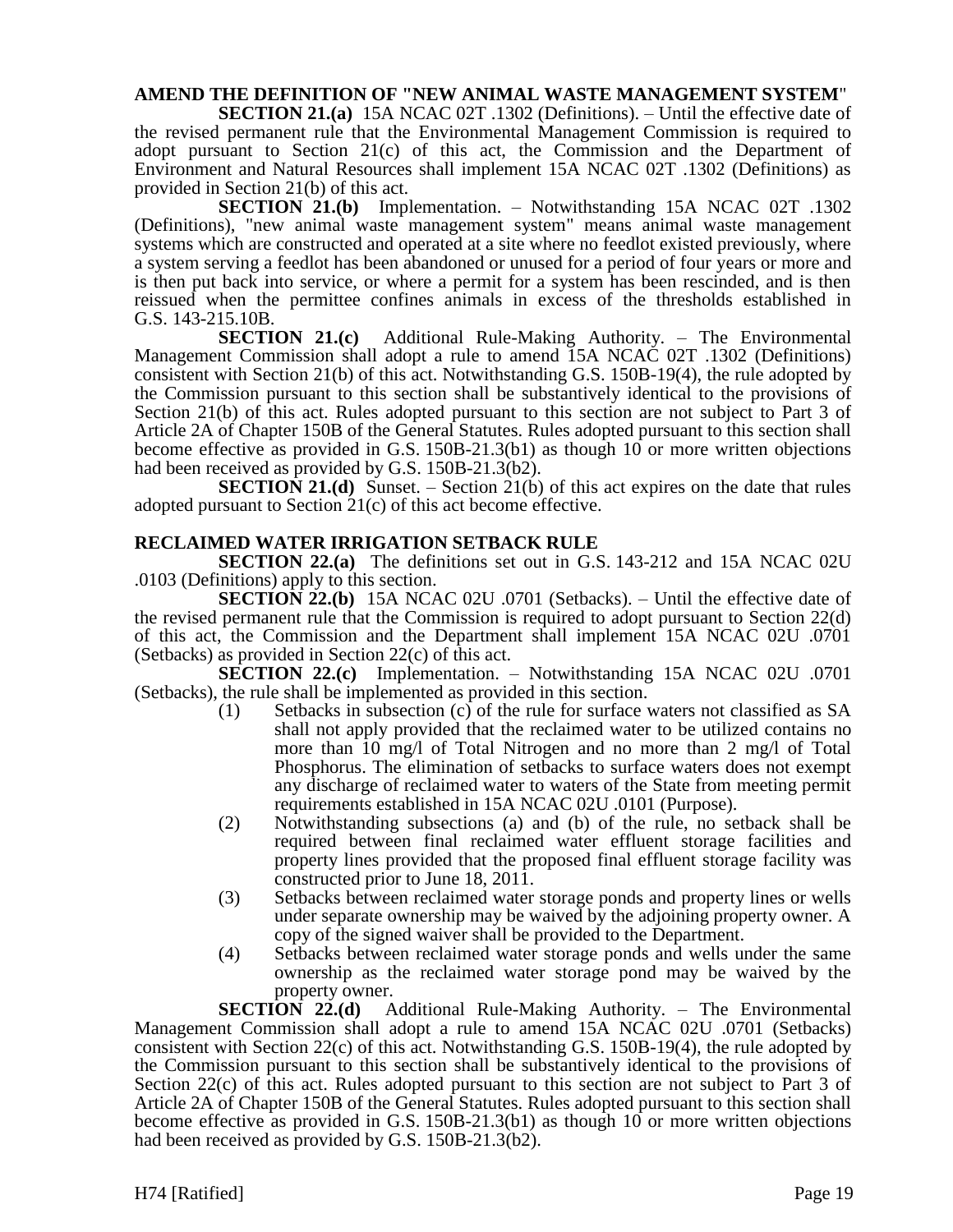**SECTION 22.(e)** Sunset. – Section 22(c) of this act expires on the date that rules adopted pursuant to Section 22(d) of this act become effective.

# **SMOKING BAN RULES**

**SECTION 23.** No later than January 1, 2014, the Commission for Public Health shall amend and clarify its rules adopted pursuant to G.S. 130A-497 for the implementation of the prohibition on smoking in restaurants and bars. The rules shall ensure the consistent interpretation and enforcement of Part 1C of Article 23 of Chapter 130A of the General Statutes and shall specifically clarify the definition of enclosed areas for purposes of implementation of the Part. Rules adopted pursuant to this section (i) shall be exempt from the requirements of G.S. 150B-21.4, (ii) are not subject to Part 3 of Article 2A of Chapter 150B of the General Statutes, and (iii) shall become effective as provided in G.S. 150B-21.3(b1) as though 10 or more written objections had been received as provided by G.S. 150B-21.3(b2). No later than November 1, 2013, the Commission shall report to the Joint Legislative Oversight Committee on Health and Human Services on its progress in amending and clarifying the rules.

# **ERC WATER AND SEWER STUDY**

**SECTION 24.(a)** The Environmental Review Commission shall study the statutory models for establishing, operating, and financing certain organizations that provide water and sewer services in the State. The Commission shall specifically consider the statutory models for the following:

- (1) Sanitary Districts (Part 2 of Article 2 of Chapter 130A of the General Statutes).
- (2) Water and Sewer Authorities (Article 1 of Chapter 162A of the General Statutes).
- (3) Metropolitan Water Districts (Article 4 of Chapter 162A of the General Statutes).
- (4) Metropolitan Sewerage Districts (Article 5 of Chapter 162A of the General Statutes).
- (5) County Water and Sewer Districts (Article 6 of Chapter 162A of the General Statutes).
- (6) Any other similar organizations that provide water or sewer service in the State.

**SECTION 24.(b)** The Commission shall determine whether, how, and to what extent the number of statutory models should be reduced and consolidated. In making these determinations, the Commission shall consider and address any impacts such reduction and consolidation would have on the ongoing operations and financing of existing organizations for the provision of water and sewer services.

**SECTION 24.(c)** The Commission shall report its findings and recommendations, if any, to the 2014 Regular Session of the 2013 General Assembly upon its convening.

# **PART V. AMEND ENVIRONMENTAL LAWS**

# **REPEAL 2008 AND SUBSEQUENT MODEL YEAR HEAVY-DUTY DIESEL VEHICLE REQUIREMENTS**

**SECTION 25.** The Environmental Management Commission shall repeal 15A NCAC 02D .1009 (Model Year 2008 and Subsequent Model Year Heavy-Duty Vehicle Requirements) on or before December 1, 2013. Until the effective date of the repeal of the rule required pursuant to this section, the Environmental Management Commission, the Department of Environment and Natural Resources, or any other political subdivision of the State shall not implement or enforce 15A NCAC 02D .1009 (Model Year 2008 and Subsequent Model Year Heavy-Duty Vehicle Requirements).

# **DEPARTMENT OF ENVIRONMENT AND NATURAL RESOURCES TO STUDY THE CONTINUED NEED TO CONDUCT VEHICLE EMISSIONS INSPECTIONS**

**SECTION 26.** The Department of Environment and Natural Resources shall conduct a study to examine whether all of the counties covered under the emissions testing and maintenance program pursuant to G.S. 143-215.107A are needed to meet and maintain the current and proposed federal ozone standards in North Carolina. The Department shall report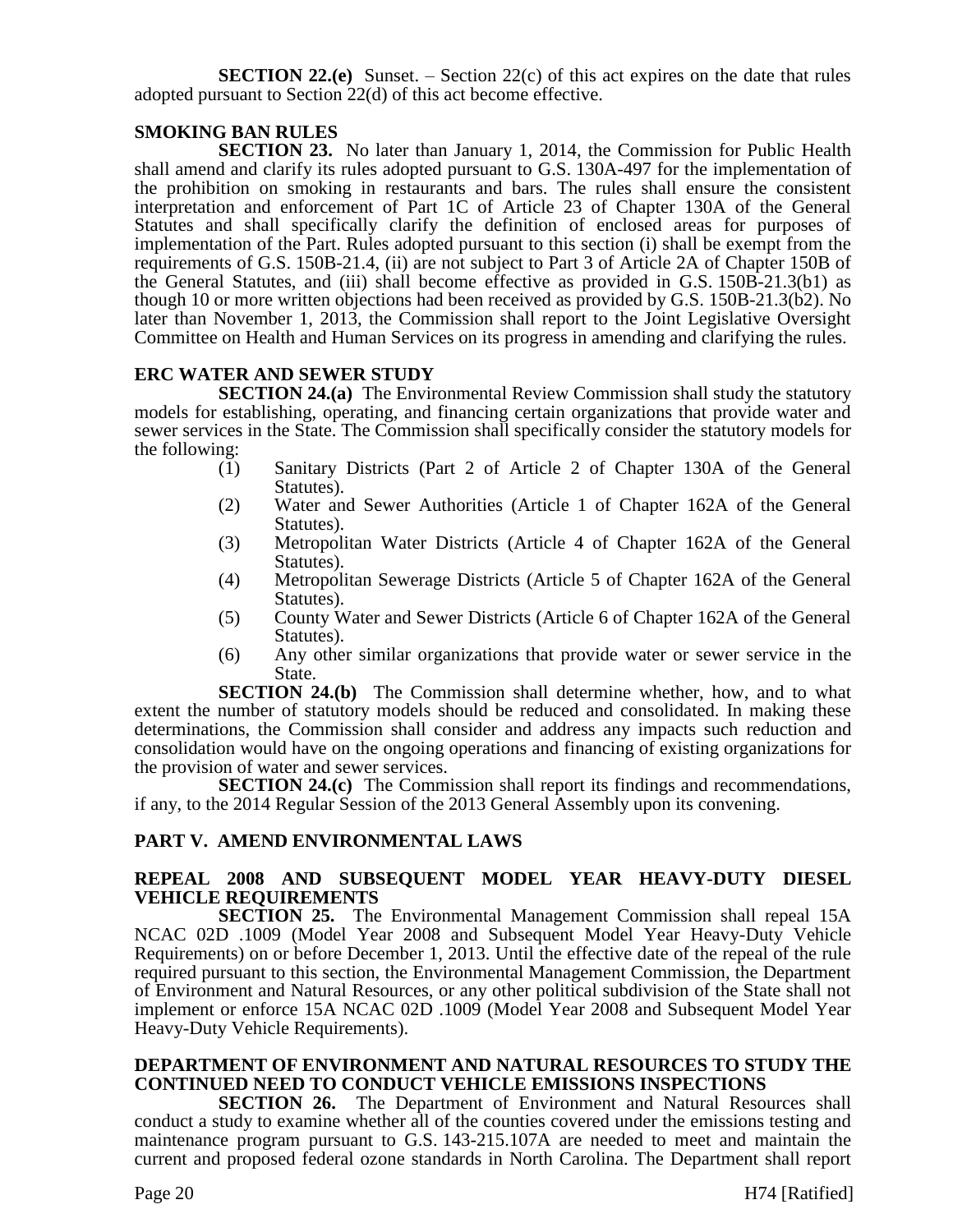its interim findings to the Environmental Review Commission on or before April 1, 2015, and shall submit its final report, including any findings and legislative recommendations, to the Environmental Review Commission on or before April 1, 2016.

# **PROVIDE THE ENVIRONMENTAL MANAGEMENT COMMISSION WITH FLEXIBILITY TO DETERMINE WHETHER RULES ARE NECESSARY FOR CONTROLLING THE EFFECTS OF COMPLEX SOURCES ON AIR QUALITY**

**SECTION 27.** G.S. 143-215.109(a) reads as rewritten:

"(a) The Commission shall may by rule establish criteria for controlling the effects of complex sources on air quality. The rules shall set forth such basic minimum criteria or standards under which the Commission shall approve or disapprove any such construction or modification. The rules shall further provide for the submission of plans, specifications and such other information as may be necessary for the review and evaluation of proposed or modified complex sources."

# **AMEND THE RULES THAT PERTAIN TO OPEN BURNING FOR LAND CLEARING OR RIGHT-OF-WAY MAINTENANCE**

**SECTION 28.(a)** 15A NCAC 02D .1903 (Open Burning Without an Air Quality Permit). – Until the effective date of the revised permanent rule that the Commission is required to adopt pursuant to Section 28(c) of this act, the Commission, the Department, and any other political subdivision of the State that implements 15A NCAC 02D .1903 (Open Burning Without an Air Quality Permit) shall implement the rule, as provided in Section 28(b) of this act.

**SECTION 28.(b)** Implementation. – Notwithstanding 15A NCAC 02D .1903(b)(2)(F) (Open Burning Without an Air Quality Permit), open burning for land clearing or right-of-way maintenance is permissible without an air quality permit if materials are not carried off site or transported over public roads for open burning unless the materials are carried or transported to:

- (1) Facilities permitted in accordance with 15A NCAC 02D .1904 (Air Curtain Burners) for the operation of an air curtain burner at a permanent site; or
- (2) A location, where the material is burned not more than four times per year, that meets all of the following criteria:
	- a. At least 500 feet from any dwelling, group of dwellings, or commercial or institutional establishment, or other occupied structure not located on the property on which the burning is conducted.
	- b. There are no more than two piles, each 20 feet in diameter, being burned at one time.
	- The location is not a permitted solid waste management facility.

**SECTION 28.(c)** Additional Rule-Making Authority. – The Commission shall

adopt a rule to amend 15A NCAC 02D .1903 (Open Burning Without an Air Quality Permit) consistent with Section 28(b) of this act. Notwithstanding G.S. 150B-19(4), the rule adopted by the Commission pursuant to this section shall be substantively identical to the provisions of Section 28(b) of this act. Rules adopted pursuant to this section are not subject to G.S. 150B-21.8 through G.S. 150B-21.14. Rules adopted pursuant to this section shall become effective as provided in G.S. 150B-21.3(b1) as though 10 or more written objections had been received as provided by G.S. 150B-21.3(b2).

**SECTION 28.(d)** Sunset. – Section 28(b) of this act expires on the date that rules adopted pursuant to Section 28(c) of this act become effective.

**SECTION** 28.(e) G.S. 130A-294(a)(4) is amended by adding a new sub-subdivision to read:

> "d. Management of land clearing debris burned in accordance with 15A NCAC 02D .1903 shall not require a permit pursuant to this section."

#### **CLARIFY THAT AN AIR QUALITY PERMIT SHALL BE ISSUED FOR A TERM OF EIGHT YEARS AND PROVIDE THAT A THIRD PARTY WHO IS DISSATISFIED WITH A DECISION OF THE ENVIRONMENTAL MANAGEMENT COMMISSION REGARDING AN AIR QUALITY PERMIT MAY FILE A CONTESTED CASE UNDER THE ADMINISTRATIVE PROCEDURE ACT WITHIN 30 DAYS SECTION 29.** G.S. 143-215.108 reads as rewritten: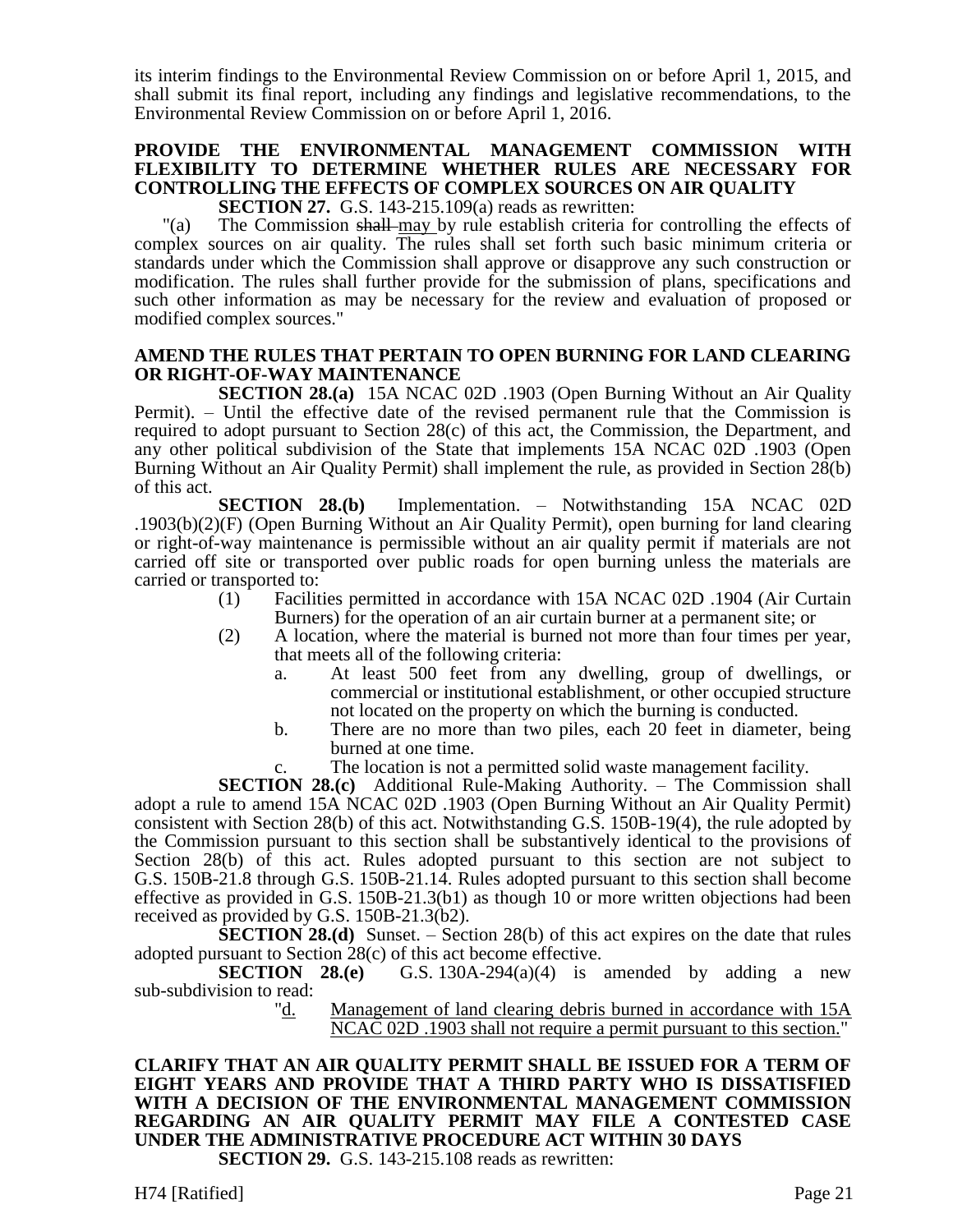# "**§ 143-215.108. Control of sources of air pollution; permits required.**

… (d1) No Title V permit issued pursuant to this section shall be issued or renewed for a term exceeding five years. All other permits issued pursuant to this section shall be issued for a term not to exceed of eight years.

(e) A permit applicant or permitteeapplicant, permittee, or third party who is dissatisfied with a decision of the Commission may commence a contested case by filing a petition under G.S. 150B-23 within 30 days after the Commission notifies the applicant or permittee of its decision. If the permit applicant or permitteeapplicant, permittee, or third party does not file a petition within the required time, the Commission's decision on the application is final and is not subject to review.

…"

# **AMEND CAMA MINOR PERMIT NOTICE REQUIREMENTS**

**SECTION 30.** G.S. 113A-119 reads as rewritten:

# "**§ 113A-119. Permit applications generally.**

(a) Any person required to obtain a permit under this Part shall file with the Secretary and (in the case of a permit sought from a city or county) with the designated local official an application for a permit in accordance with the form and content designated by the Secretary and approved by the Commission. The applicant must submit with the application a check or money order payable to the Department or the city or county, as the case may be, constituting a fee set by the Commission pursuant to G.S. 113A-119.1.

Upon receipt of any application, a significant modification to an application for a major permit, or an application to modify substantially a previously issued major permit, the Secretary shall issue public notice of the proposed development (i) by mailing a copy of the application or modification, or a brief description thereof together with a statement indicating where a detailed copy of the proposed development may be inspected, to any citizen or group which has filed a request to be notified of the proposed development, and to any interested State agency; (ii) by posting or causing to be posted a notice at the location of the proposed development stating that an application, a modification of an application for a major permit, or an application to modify a previously issued major permit for development has been made, where the application or modification may be inspected, and the time period for comments; and (iii) with the exception of minor permit applications, by publishing notice of the application or modification at least once in one newspaper of general circulation in the county or counties wherein the development would be located at least 20 days before final action on a major permit and at least seven days before final action on a permit under G.S. 113A-121 or before the beginning of the hearing on a permit under G.S. 113A-122. The notice shall set out that any comments on the development should be submitted to the Secretary by a specified date, not less than 15 days from the date of the newspaper publication of the notice or 15 days after mailing of the mailed notice, whichever is later. Public notice under this subsection is mandatory, except for a proposed modification to an application for a minor permit or proposed modification of a previously issued minor permit that does not substantially alter the original project.

(c) Within the meaning of this Part, the "designated local official" is the official who has been designated by the local governing body to receive and consider permit applications under this Part."

# **CLARIFY LOCAL GOVERNMENT AUTHORITY UNDER THE SEDIMENTATION AND POLLUTION CONTROL ACT**

**SECTION 33.** G.S. 113A-64 reads as rewritten:

# "**§ 113A-64. Penalties.**

- (a) Civil Penalties.
	- (1) Any person who violates any of the provisions of this Article or any ordinance, rule, or order adopted or issued pursuant to this Article by the Commission or by a local government, or who initiates or continues a land-disturbing activity for which an erosion and sedimentation control plan is required except in accordance with the terms, conditions, and provisions of an approved plan, is subject to a civil penalty. The maximum civil penalty for a violation is five thousand dollars (\$5,000). A civil penalty may be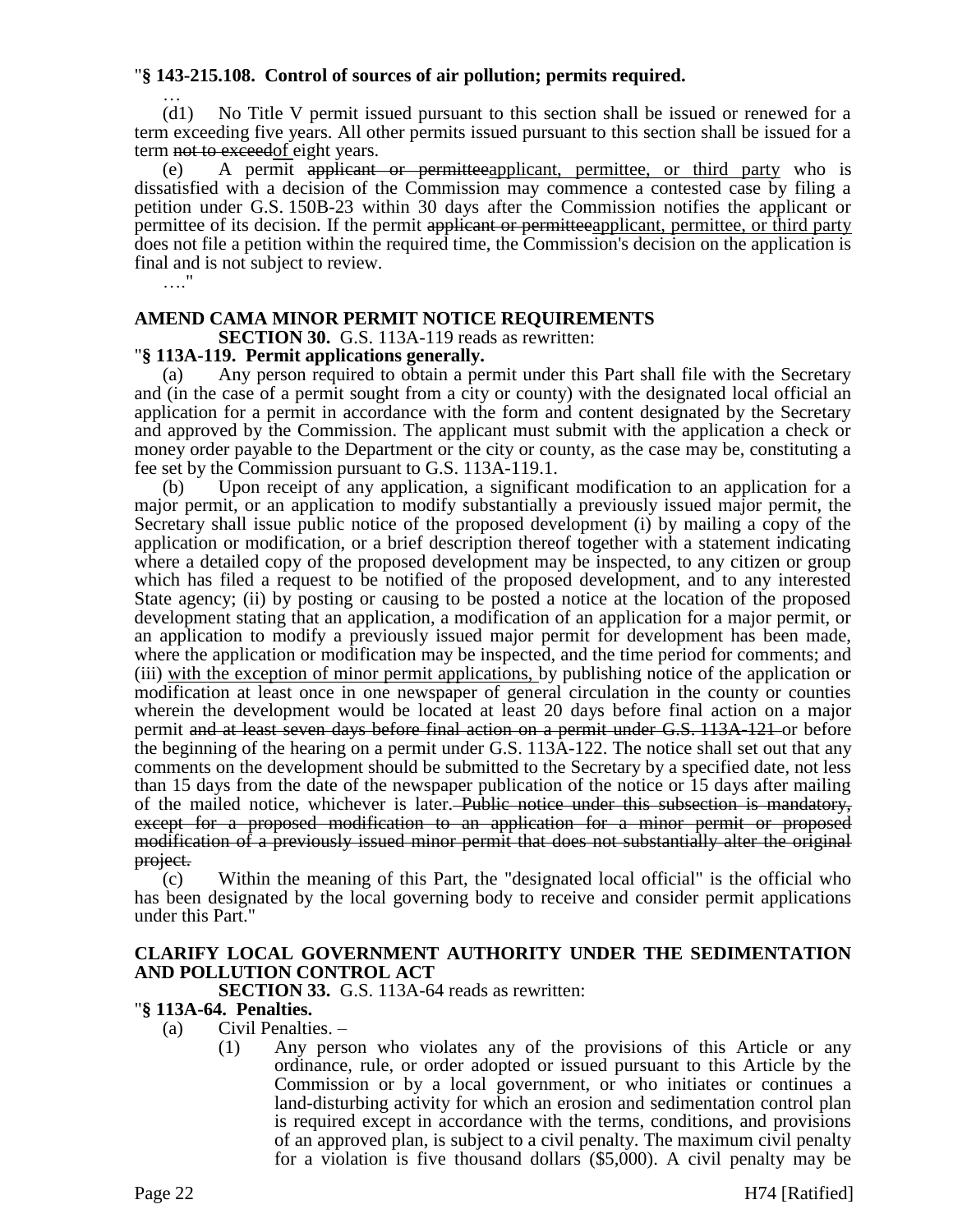assessed from the date of the violation. Each day of a continuing violation shall constitute a separate violation.

- (2) The Secretary or a local government that administers an erosion and sedimentation control program approved under G.S. 113A-60 shall determine the amount of the civil penalty and shall notify the person who is assessed the civil penalty of the amount of the penalty and the reason for assessing the penalty. The notice of assessment shall be served by any means authorized under G.S. 1A-1, Rule 4, and G.S. 1A-1. A notice of assessment by the Secretary shall direct the violator to either pay the assessment or contest the assessment within 30 days by filing a petition for a contested case under Article 3 of Chapter 150B of the General Statutes. If a violator does not pay a civil penalty assessed by the Secretary within 30 days after it is due, the Department shall request the Attorney General to institute a civil action to recover the amount of the assessment. A notice of assessment by a local government shall direct the violator to either pay the assessment or contest the assessment within 30 days by filing a petition for hearing with the local government as directed by procedures within the local ordinances or regulations adopted to establish and enforce the erosion and sedimentation control program. If a violator does not pay a civil penalty assessed by a local government within 30 days after it is due, the local government may institute a civil action to recover the amount of the assessment. The civil action may be brought in the superior court of any county where the violation occurred or the violator's residence or principal place of business is located. A civil action must be filed within three years of the date the assessment was due. An assessment that is not contested is due when the violator is served with a notice of assessment. An assessment that is contested is due at the conclusion of the administrative and judicial review of the assessment.
- (3) In determining the amount of the penalty, the Secretary or a local government shall consider the degree and extent of harm caused by the violation, the cost of rectifying the damage, the amount of money the violator saved by noncompliance, whether the violation was committed willfully and the prior record of the violator in complying or failing to comply with this Article.Article, or any ordinance, rule, or order adopted or issued pursuant to this Article by the Commission or by a local government.
- (4) Repealed by Session Laws 1993 (Reg. Sess., 1994), c. 776, s. 11.<br>(5) The clear proceeds of civil penalties collected by the Departme
- The clear proceeds of civil penalties collected by the Department or other State agency or a local government under this subsection shall be remitted to the Civil Penalty and Forfeiture Fund in accordance with G.S. 115C-457.2. Civil penalties collected by a local government under this subsection shall be credited to the general fund of the local government as nontax revenue.

(b) Criminal Penalties. – Any person who knowingly or willfully violates any provision of this Article or any ordinance, rule, regulation, or order duly adopted or issued by the Commission or a local government, or who knowingly or willfully initiates or continues a land-disturbing activity for which an erosion and sedimentation control plan is required, except in accordance with the terms, conditions, and provisions of an approved plan, shall be guilty of a Class 2 misdemeanor that may include a fine not to exceed five thousand dollars (\$5,000)."

# **PROVIDE FOR LOW-FLOW DESIGN ALTERNATIVES FOR WASTEWATER SYSTEMS**

**SECTION 34.(a)** 15A NCAC 18A .1949(b) (Sewage Flow Rates for Design Units). – Until the effective date of the revised permanent rule that the Commission is required to adopt pursuant to Section 34(c) of this act, the Commission, the Department, and any other political subdivision of the State shall implement 15A NCAC 18A .1949(b) (Sewage Flow Rates for Design Units) as provided in Section 34(b) of this act.

**SECTION 34.(b)** Implementation. – Notwithstanding the Daily Flow for Design rates listed in Table No. 1 of 15A NCAC 18A .1949(b) (Sewage Flow Rates for Design Units), a wastewater system shall be exempt from the Daily Flow for Design, and any other design flow standards that are established by the Department of Health and Human Services or the Commission for Public Health provided flow rates that are less than those listed in Table No. 1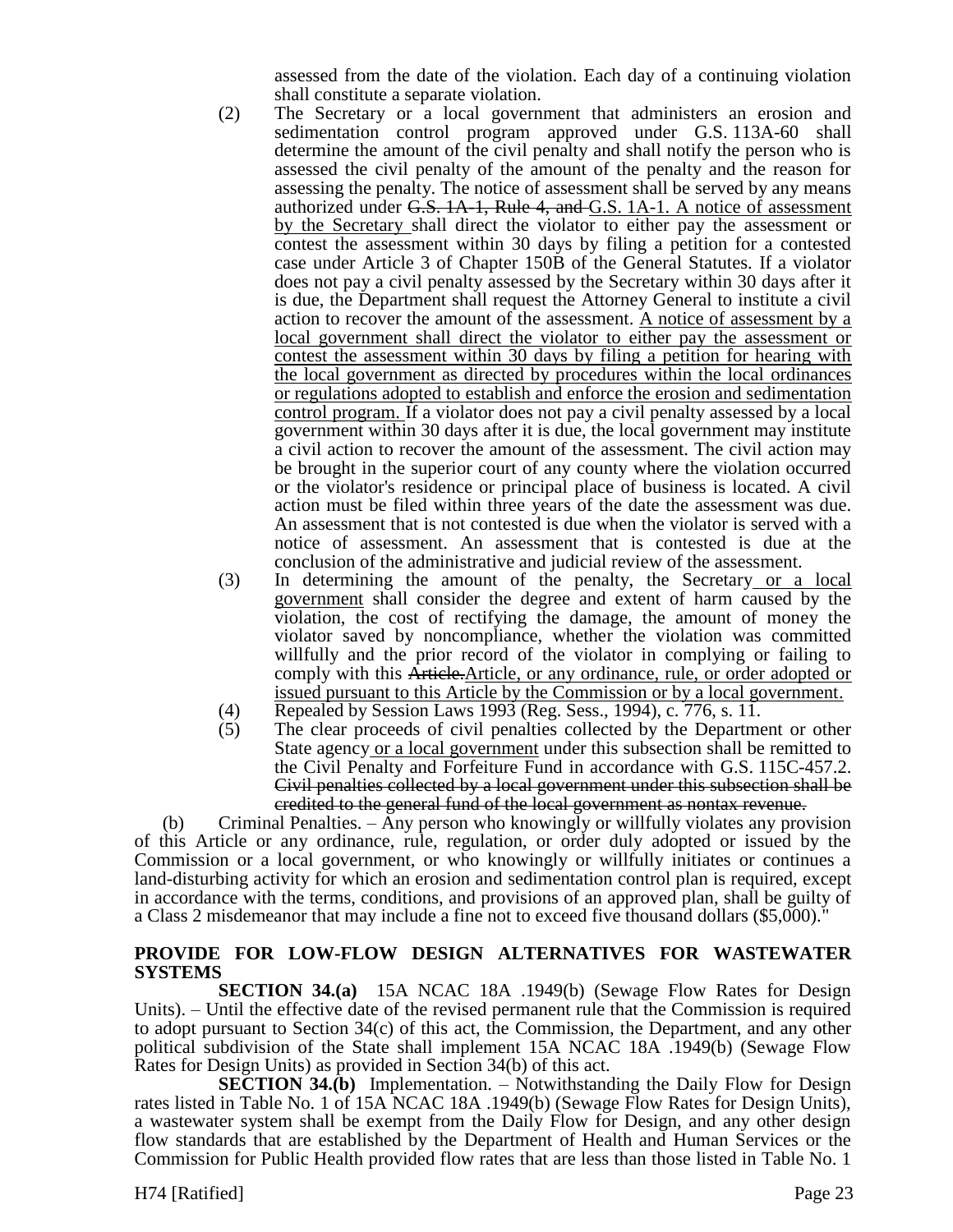of 15A NCAC 18A .1949(b) (Sewage Flow Rates for Design Units) can be achieved through engineering design that utilizes low-flow fixtures and low-flow technologies and the design is prepared, sealed, and signed by a professional engineer licensed pursuant to Chapter 89C of the General Statutes. The Department and Commission may establish lower limits on reduced flow rates as necessary to ensure wastewater system integrity and protect public health, safety, and welfare. Proposed daily design flows for wastewater systems that are calculated to be less than 3,000 total gallons per day shall not require State review pursuant to 15A NCAC 18A .1938(e).

**SECTION 34.(c)** Additional Rule-Making Authority. – The Commission shall adopt a rule to amend 15A NCAC 18A .1949(b) (Sewage Flow Rates for Design Units) consistent with Section 34(b) of this act. Notwithstanding G.S. 150B-19(4), the rule adopted by the Commission pursuant to this section shall be substantively identical to the provisions of Section 34(b) of this act. Rules adopted pursuant to this section are not subject to G.S. 150B-21.8 through G.S. 150B-21.14. Rules adopted pursuant to this section shall become effective as provided in G.S. 150B-21.3(b1) as though 10 or more written objections had been received as provided by G.S. 150B-21.3(b2).

**SECTION 34.(d)** Sunset. – Section 34(b) of this act expires on the date that rules adopted pursuant to Section 34(c) of this act become effective.

# **DIRECT THE COMMISSION FOR PUBLIC HEALTH TO ADOPT RULES TO PROVIDE FOR NOTICE OF KNOWN CONTAMINATION TO APPLICANTS WHO SEEK TO CONSTRUCT NEW PRIVATE DRINKING WATER WELLS AND TO DIRECT LOCAL HEALTH DEPARTMENTS TO EITHER ISSUE A PERMIT OR DENY AN APPLICATION FOR THE CONSTRUCTION, REPAIR, OR OPERATION OF A WELL WITHIN 30 DAYS OF RECEIPT OF AN APPLICATION**

**SECTION 35.(a)** G.S. 87-97 reads as rewritten:

"**§ 87-97. Permitting, inspection, and testing of private drinking water wells.**

(a) Mandatory Local Well Programs. – Each county, through the local health department that serves the county, shall implement a private drinking water well permitting, inspection, and testing program. Local health departments shall administer the program and enforce the minimum well construction, permitting, inspection, repair, and testing requirements set out in this Article and rules adopted pursuant to this Article. No person shall unduly delay or refuse to permit a well that can be constructed or repaired and operated in compliance with the requirements set out in this Article and rules adopted pursuant to this Article.

(b) Permit Required. – Except for those wells required to be permitted by the Environmental Management Commission pursuant to G.S. 87-88, no person shall:

- (1) Construct or assist in the construction of a private drinking water well unless a construction permit has been obtained from the local health department.
- (2) Repair or assist in the repair of a private drinking water well unless a repair permit has been obtained from the local health department, except that a permit shall not be required for the repair or replacement of a pump or tank.

(c) Permit Not Required for Maintenance or Pump Repair or Replacement. – A repair permit shall not be required for any private drinking water well maintenance work that does not involve breaking or opening the well seal. A repair permit shall not be required for any private drinking water well repair work that involves only the repair or replacement of a pump or tank.

(d) Well Site Evaluation. – The local health department shall conduct a field investigation to evaluate the site on which a private drinking water well is proposed to be located before issuing a permit pursuant to this section. The field investigation shall determine whether there is any abandoned well located on the site, and if so, the construction permit shall be conditioned upon the proper closure of all abandoned wells located on the site in accordance with the requirements of this Article and rules adopted pursuant to this Article. If a private drinking water well is proposed to be located on a site on which a wastewater system subject to the requirements of Article 11 of Chapter 130A of the General Statutes is located or proposed to be located, the application for a construction permit shall be accompanied by a plat or site plan, as defined in G.S. 130A-334.

 $(e)$  Issuance of Permit.  $-$  The local health department shall issue a construction permit or repair permit if it determines that a private drinking water well can be constructed or repaired and operated in compliance with this Article and rules adopted pursuant to this Article. Within 30 days of receipt of an application to construct or repair a well, a local health department shall make a determination whether the proposed private drinking water well can be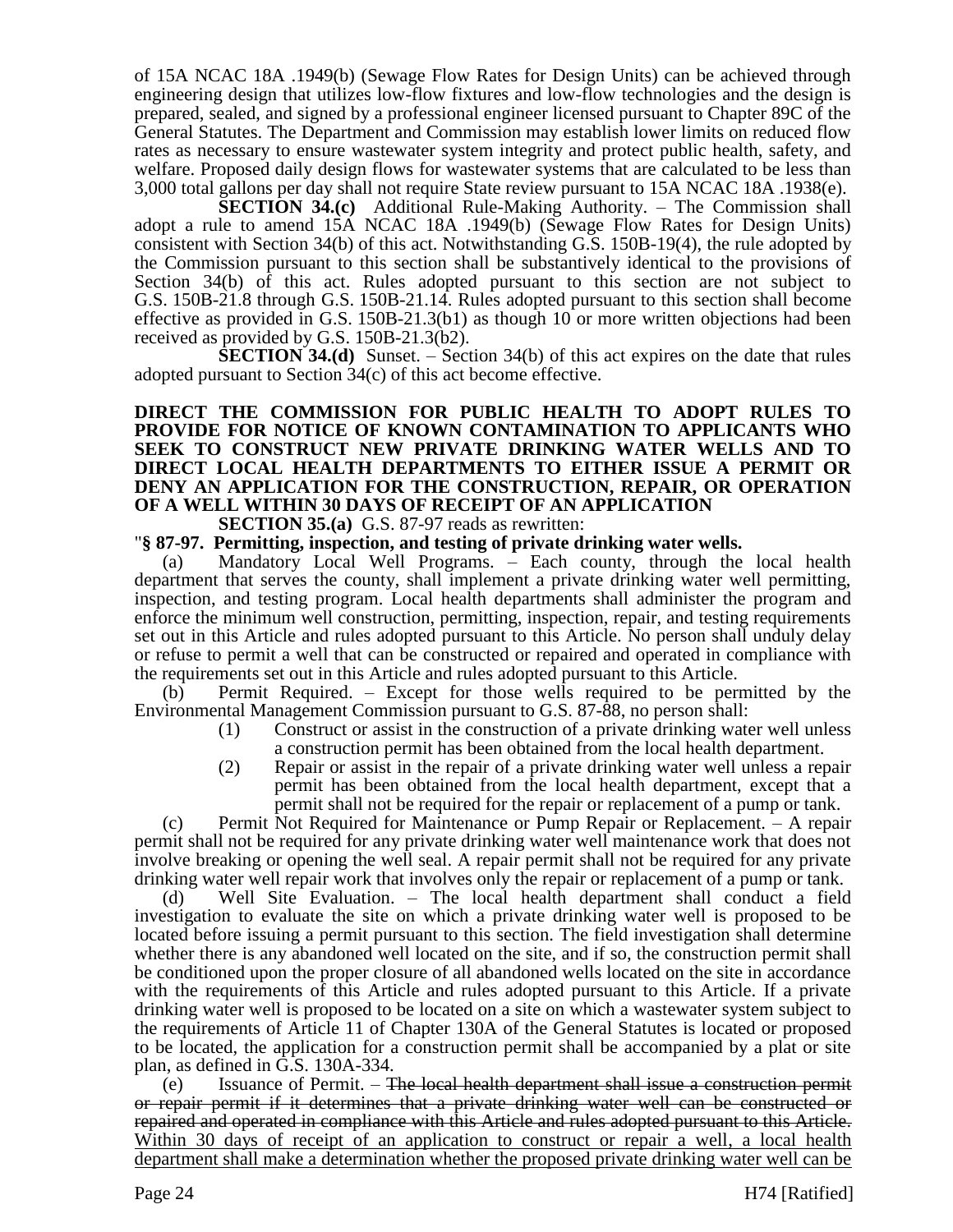constructed or repaired and operated in compliance with this Article and rules adopted pursuant to this Article and shall issue a permit or denial accordingly. If a local health department fails to act within 30 days, the permit shall automatically be issued, and the local health department may challenge issuance of the permit as provided in Chapter 150B of the General Statutes. The local health department may impose any conditions on the issuance of a construction permit or repair permit that it determines to be necessary to ensure compliance with this Article and rules adopted pursuant to this Article. Notwithstanding any other provision of law, no permit for a well that is in compliance with this Article and the rules adopted pursuant to this Article shall be denied on the basis of a local government policy that discourages or prohibits the drilling of new wells.

(e1) Notice for Wells at Contamination Sites. – The Commission shall adopt rules governing permits issued for private drinking water wells for circumstances in which the local health department has determined that the proposed site for a private drinking water well is located within 1,000 feet of a known source of release of contamination. Rules adopted pursuant to this subsection shall provide for notice and information of the known source of release of contamination and any known risk of issuing a permit for the construction and use of a private drinking water well on such a site. …."

**SECTION 35.(b)** This section is effective when it becomes law, and G.S. 87-97(e), as amended by subsection (a) of this section, applies to applications to construct or repair a private drinking water well that are received by a local health department on or after that date.

#### **CLARIFY THOSE UNDERGROUND STORAGE TANKS THAT ARE NOT REQUIRED TO PROVIDE SECONDARY CONTAINMENT UNTIL JANUARY 1, 2020 SECTION 36.** Section 11.6(a) of S.L. 2011-394 reads as rewritten:

"**SECTION 11.6.(a)** Notwithstanding 15A NCAC 02N .0304(a)(5) (Implementation Schedule for Performance Standards for New UST Systems and Upgrading Requirements for Existing UST Systems Located in Areas Defined in Rule .0301(d)), all UST systems installed after January 1, 1991, and prior to April 1, 2001, shall not be required to provide secondary containment until January 1, 2020."

# **TECHNICAL AND CONFORMING CHANGES TO PROTECTED SPECIES AND MARINE/WILDLIFE RESOURCES STATUTES**

**SECTION 37.(a)** G.S. 113-129 reads as rewritten:

# "**§ 113-129. Definitions relating to resources.**

The following definitions and their cognates apply in the description of the various marine and estuarine and wildlife resources:

… (7) Fish; Fishes. – All marine mammals;finfish; all shellfish; and all crustaceans; and all other fishes.crustaceans.

…." **SECTION 37.(b)** G.S. 113-189 reads as rewritten:

# "**§ 113-189. Protection of sea turtles and porpoises.turtles, marine mammals, migratory birds, and finfish.**

(a) It is unlawful to willfully take, harm, disturb or destroy any sea turtles protected under the federal Endangered Species Act of 1973 (Public Law 93-205), as it may be subsequently amended, including green, hawksbill, loggerhead, Kemp's ridley and leatherback turtles, or their nests or eggs.

(b) It shall be unlawful willfully to take, harm harm, disturb, or destroy porpoises.marine mammals protected under the federal Marine Mammal Protection Act of 1972 (Public Law 92-522), as it may be subsequently amended.

(c) It shall be unlawful willfully to take, harm, disturb, or destroy migratory birds protected under the federal Migratory Bird Treaty Act of 1918 (16 U.S.C. §§ 703 through 712), as it may be subsequently amended, unless such action is permitted by regulations.

(d) It shall be unlawful willfully to take, harm, disturb, or destroy finfish protected under the federal Endangered Species Act of 1973 (Public Law 93-205), as it may be subsequently amended."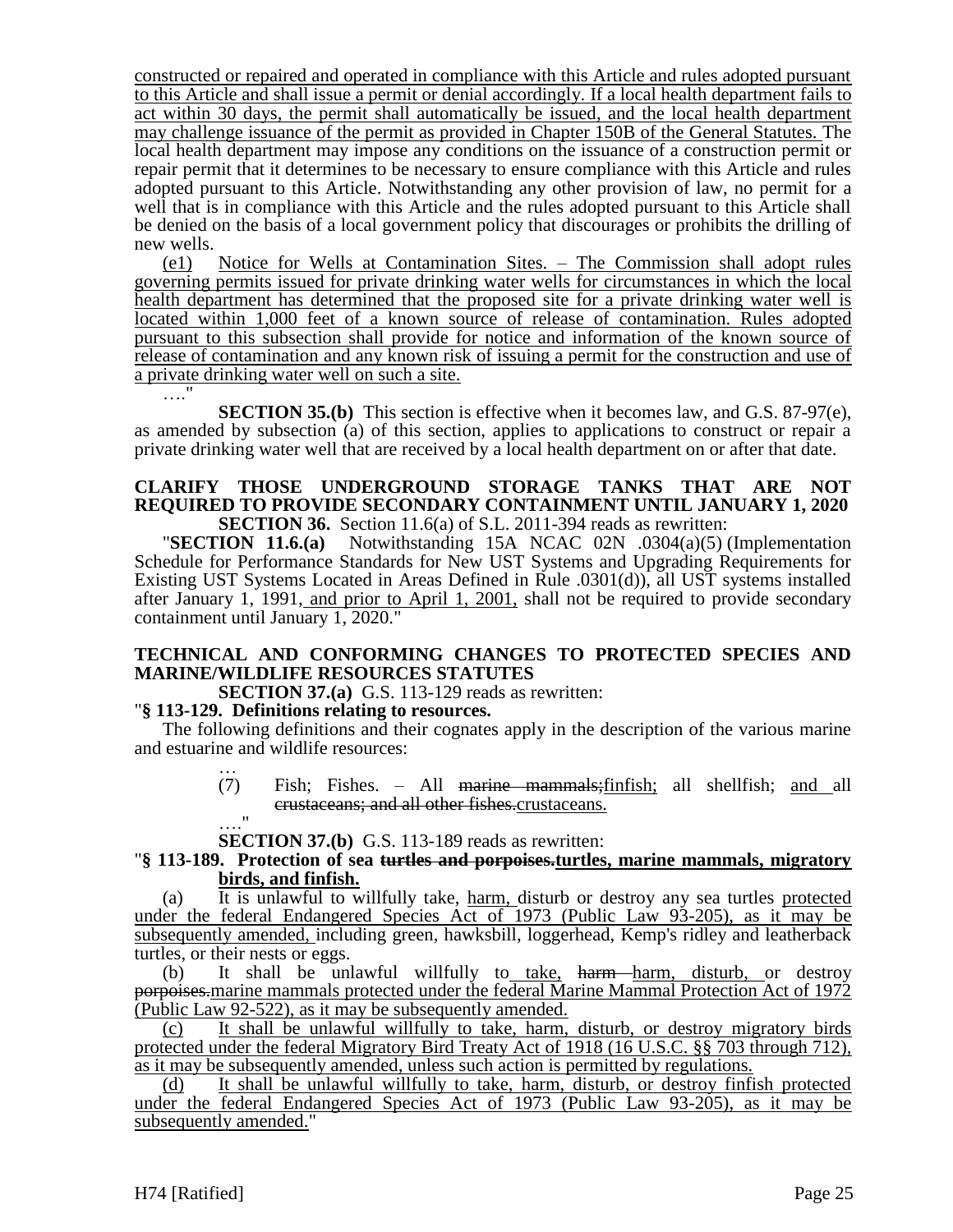# **CLARIFYING AND CONFORMING CHANGES TO STATUTES PERTAINING TO THE MANAGEMENT OF SNAKES AND OTHER REPTILES**

**SECTION 38.(a)** G.S. 14-417 reads as rewritten:

#### "**§ 14-417. Regulation of ownership or use of venomous reptiles.**

It shall be unlawful for any person to own, possess, use, transport, or traffic in any venomous reptile that is not housed in a sturdy and secure enclosure. Permanent enclosures shall be designed to be escape-proof, bite-proof, and have an operable lock. Transport containers shall be designed to be escape-proof and bite-proof.

(b) Each enclosure shall be clearly and visibly labeled "Venomous Reptile Inside" with scientific name, common name, appropriate antivenom, antivenin, and owner's identifying information noted on the container. A written bite protocol that includes emergency contact information, local animal control office, the name and location of suitable antivenom,antivenin, first aid procedures, and treatment guidelines, as well as an escape recovery plan must be within sight of permanent housing, and a copy must accompany the transport of any venomous reptile.

(c) In the event of an escape of a venomous reptile, the owner or possessor of the venomous reptile shall immediately notify local law enforcement."

**SECTION 38.(b)** G.S. 14-419 reads as rewritten:

#### "**§ 14-419. Investigation of suspected violations; seizure and examination of reptiles; disposition of reptiles.**

(a) In any case in which any law-enforcement officer or animal control officer has probable cause to believe that any of the provisions of this Article have been or are about to be violated, it shall be the duty of the officer and the officer is authorized, empowered, and directed to immediately investigate the violation or impending violation and to consult with representatives of the North Carolina Museum of Natural Sciences or the North Carolina Zoological Park or a designated representative of either the Museum or Zoological Park to identify appropriate and safe methods to seize the reptile or reptiles involved, to seize the reptile or reptiles involved, and the officer is authorized and directed to deliver: (i) a reptile believed to be venomous to the North Carolina State Museum of Natural Sciences or to its designated representative for examination for the purpose of ascertaining whether the reptile is regulated under this Article; and, (ii) a reptile believed to be a large constricting snake or crocodilian to the North Carolina Zoological Park for the purpose of ascertaining whether the reptile is regulated under this Article. In any case in which a law enforcement officer or animal control officer determines that there is an immediate risk to public safety, the officer shall not be required to consult with representatives of the North Carolina Museum of Natural Sciences or the North Carolina Zoological Park as provided by this subsection.

(b) If the Museum or the Zoological Park or their designated representatives find that a seized reptile is a venomous reptile, large constricting snake, or crocodilian regulated under this Article, the Museum or the Zoological Park or their designated representative shall determine final disposition of the reptile in a manner consistent with the safety of the public-public, which in the case of a venomous reptile for which antivenin is not readily available, may include euthanasia.

(c) If the Museum or the Zoological Park or their designated representatives find that the reptile is not a venomous reptile, large constricting snake, or crocodilian regulated under this Article, and either no criminal warrants or indictments are initiated in connection with the reptile within 10 days of initial seizure, or a court of law determines that the reptile is not being owned, possessed, used, transported, or trafficked in violation of this Article, then it shall be the duty of the law enforcement officer to return the reptile or reptiles to the person from whom they were seized within 15 days."

# **AMEND THE ADMINISTRATIVE PROCEDURE ACT TO PROVIDE THE WILDLIFE RESOURCES COMMISSION WITH TEMPORARY RULE-MAKING AUTHORITY FOR MANNER OF TAKE**

**SECTION 39.** G.S. 150B-21.1 reads as rewritten:

"**§ 150B-21.1. Procedure for adopting a temporary rule.**

Adoption.  $-$  An agency may adopt a temporary rule when it finds that adherence to the notice and hearing requirements of G.S. 150B-21.2 would be contrary to the public interest and that the immediate adoption of the rule is required by one or more of the following: …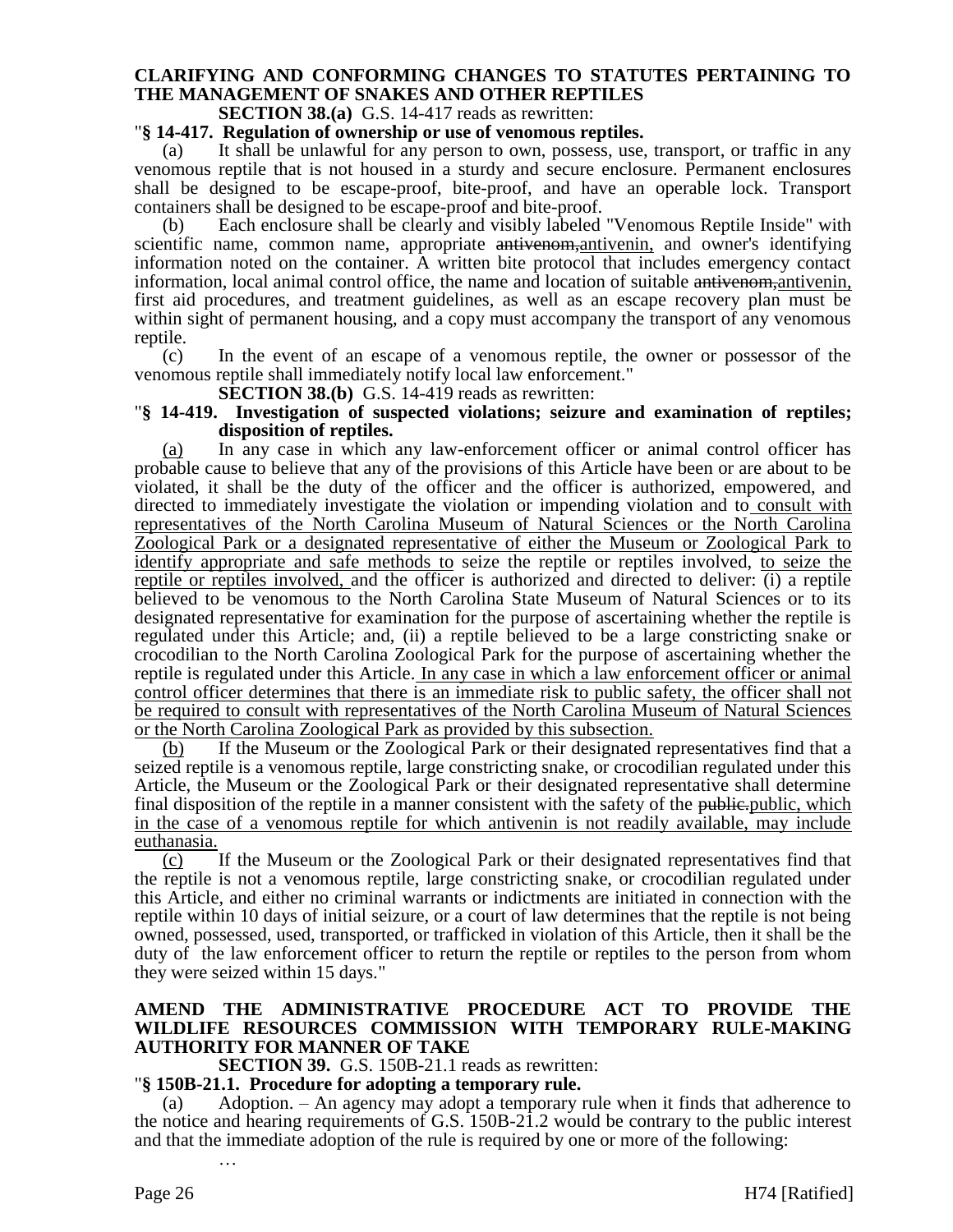- (7) The need for the Wildlife Resources Commission to establish any of the following:
	- a. No wake zones.

…."

- b. Hunting or fishing seasons-seasons, including provisions for manner of take or any other conditions required for the implementation of such season.
- c. Hunting or fishing bag limits.<br>d. Management of public game l
- Management of public game lands as defined in G.S. 113-129(8a).

# **PROHIBIT PUBLIC ENTITIES FROM PURCHASING OR ACQUIRING PROPERTY WITH KNOWN CONTAMINATION WITHOUT APPROVAL OF THE GOVERNOR AND COUNCIL OF STATE**

**SECTION 40.(a)** Chapter 133 of the General Statutes is amended by adding a new Article to read:

#### "Article 4.

"Purchase of Contaminated Property by Public Entities.

# "**§ 133-40. Purchase of contaminated property by public entities.**

(a) For purposes of this Article, the term "public entity" means the State and the Community College System.

(b) No public entity, as defined in subsection (a) of this section, shall purchase or otherwise acquire an ownership interest in any real property with known contamination, as that term is defined in G.S. 130A-310.65(5), without approval of the Governor and the Council of State. A public entity seeking to purchase or otherwise acquire an ownership interest in such property shall petition the Governor and Council of State for approval of the transaction, with sufficient information to identify the property, the nature and extent of the contamination present, and a plan of paying for the project and for remediation of any contamination without the use of General Fund appropriations. The approval of such a transaction by the Governor and Council of State may be evidenced by a duly certified copy of excerpt of minutes of the meeting of the Governor and Council of State, attested by the private secretary to the Governor or the Governor, reciting such approval, affixed to the instrument of acquisition or transfer, and said certificate may be recorded as a part thereof, and the same shall be conclusive evidence of review and approval of the subject transaction by the Governor and Council of State. The Governor, acting with the approval of the Council of State, may delegate the review and approval of such transactions as the Governor deems advisable.

(c) This Article shall not apply to situations in which a public entity acquires ownership or control of real property involuntarily, including having obtained the property through bankruptcy, tax delinquency, abandonment, or other circumstances in which the public entity involuntarily acquires title by virtue of its function as a sovereign."

**SECTION 40.(b)** This section becomes effective September 1, 2013, and applies to a purchase or acquisition of interest in real property occurring on or after that date.

# **CLARIFY THAT NO BUILDING PERMIT IS REQUIRED FOR ROUTINE MAINTENANCE ON FUEL DISPENSERS**

**SECTION 41.** G.S. 143-138 is amended by adding a new subsection to read:

"(b13) No building permit shall be required under the Code for routine maintenance on fuel dispensing pumps and other dispensing devices. For purposes of this subsection, "routine maintenance" includes repair or replacement of hoses, O-rings, nozzles, or emergency breakaways."

# **CLARIFY THE FEES THAT THE SECRETARY OF ENVIRONMENT AND NATURAL RESOURCES MAY ADOPT FOR THE NORTH CAROLINA AQUARIUMS**

**SECTION 42.(a)** G.S. 143B-289.44 reads as rewritten:

"**§ 143B-289.44. North Carolina Aquariums; fees; fund.**

Fees. – The Secretary of Environment and Natural Resources may adopt a schedule of uniform entrance fees for the aquariums and piers operated by the North Carolina Aquariums.Aquariums, including:

(1) Gate admission fees.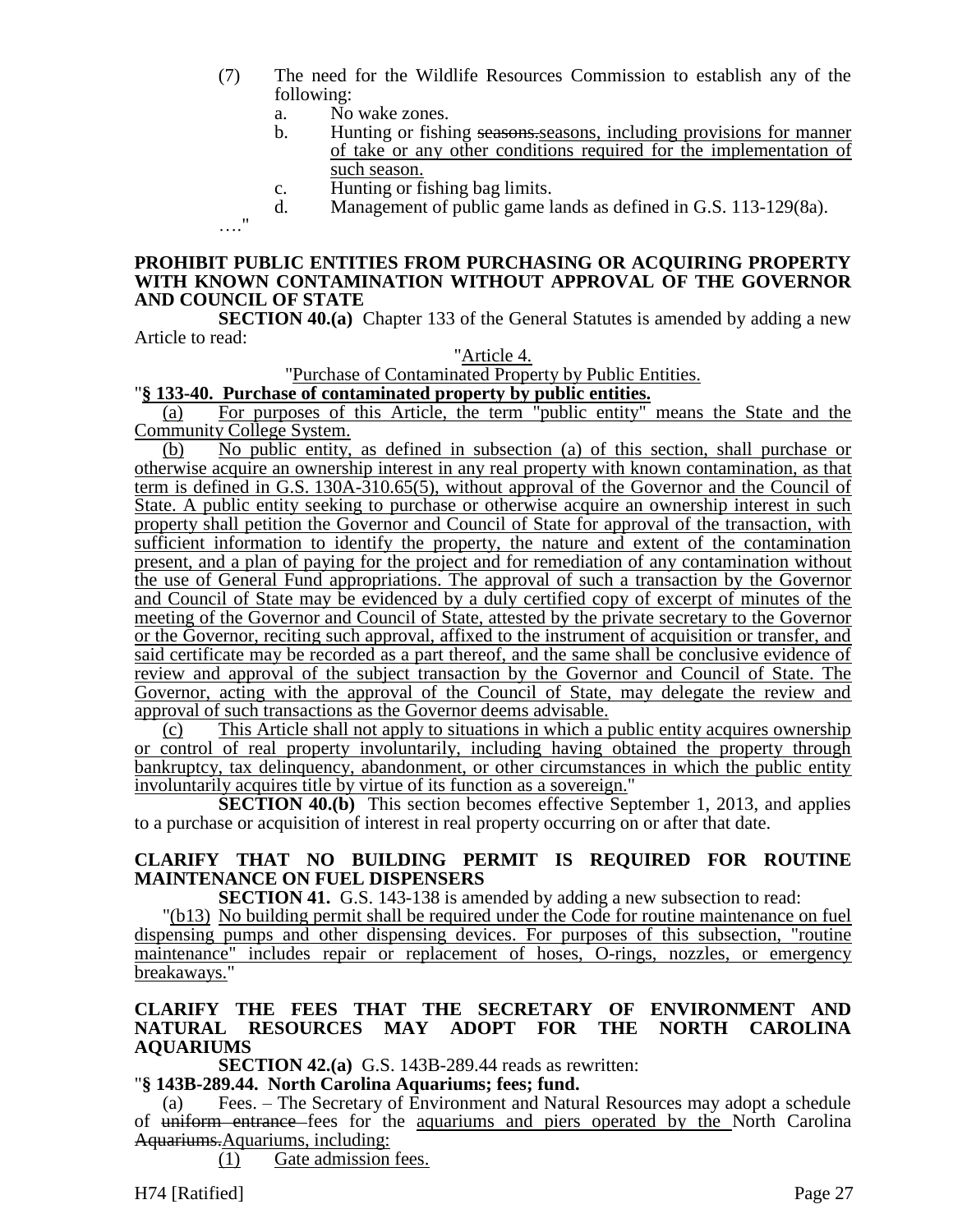$\frac{(2)}{(3)}$  Facility rental fees.<br>Educational program

…."

Educational programs.

**SECTION 42.(b)** This section is effective when it becomes law.

# **REPEAL THE MOUNTAIN RESOURCES PLANNING ACT**

**SECTION 43.** Chapter 153B of the General Statutes is repealed.

# **PROVIDE AN EXEMPTION FROM LOCAL GOVERNMENT REQUIREMENTS REGARDING THE NUMBER OF ACRES FOR PROPERTY DEVELOPMENT FOR BROWNFIELDS DEVELOPMENTS**

# **SECTION 44.(a)** G.S. 153A-349.4 reads as rewritten:

#### "**§ 153A-349.4. Developed property must contain certain number of acres; permissible durations of agreements.**

(a) A local government may enter into a development agreement with a developer for the development of property as provided in this Part, provided the property contains 25 acres or more of developable property (exclusive of wetlands, mandatory buffers, unbuildable slopes, and other portions of the property which may be precluded from development at the time of application). Development agreements shall be of a term specified in the agreement, provided they may not be for a term exceeding 20 years.

Notwithstanding the acreage requirements of subsection (a) of this section, a local government may enter into a development agreement with a developer for the development of property as provided in this Part for developable property of any size (exclusive of wetlands, mandatory buffers, unbuildable slopes, and other portions of the property which may be precluded from development at the time of application), if the developable property that would be subject to the development agreement is subject to an executed brownfields agreement pursuant to Part 5 of Article 9 of Chapter 130A of the General Statutes. Development agreements shall be of a term specified in the agreement, provided they may not be for a term exceeding 20 years."

**SECTION 44.(b)** G.S. 160A-400.23 reads as rewritten:

#### "**§ 160A-400.23. Developed property must contain certain number of acres; permissible durations of agreements.**

(a) A local government may enter into a development agreement with a developer for the development of property as provided in this Part, provided the property contains 25 acres or more of developable property (exclusive of wetlands, mandatory buffers, unbuildable slopes, and other portions of the property which may be precluded from development at the time of application). Development agreements shall be of a term specified in the agreement, provided they may not be for a term exceeding 20 years.

(b) Notwithstanding the acreage requirements of subsection (a) of this section, a local government may enter into a development agreement with a developer for the development of property as provided in this Part for developable property of any size (exclusive of wetlands, mandatory buffers, unbuildable slopes, and other portions of the property which may be precluded from development at the time of application), if the developable property that would be subject to the development agreement is subject to an executed brownfields agreement pursuant to Part 5 of Article 9 of Chapter 130A of the General Statutes. Development agreements shall be of a term specified in the agreement, provided they may not be for a term exceeding 20 years."

# **DIRECT THE DEPARTMENT OF TRANSPORTATION TO ADOPT RULES FOR SELECTIVE PRUNING WITHIN HIGHWAY RIGHTS-OF-WAY**

**SECTION 45.** The Department of Transportation shall adopt rules to authorize selective pruning within highway rights-of-way for vegetation that obstructs motorists' views of properties on which agritourism activities, as that term is defined in G.S. 99E-30, occur. The Department of Transportation is exempt from the provisions of G.S. 150B that require the preparation of fiscal notes for any rule proposed pursuant to this section.

# **CLARIFY REQUIREMENTS FOR COMPLIANCE BOUNDARIES WITH RESPECT TO GROUNDWATER QUALITY STANDARDS**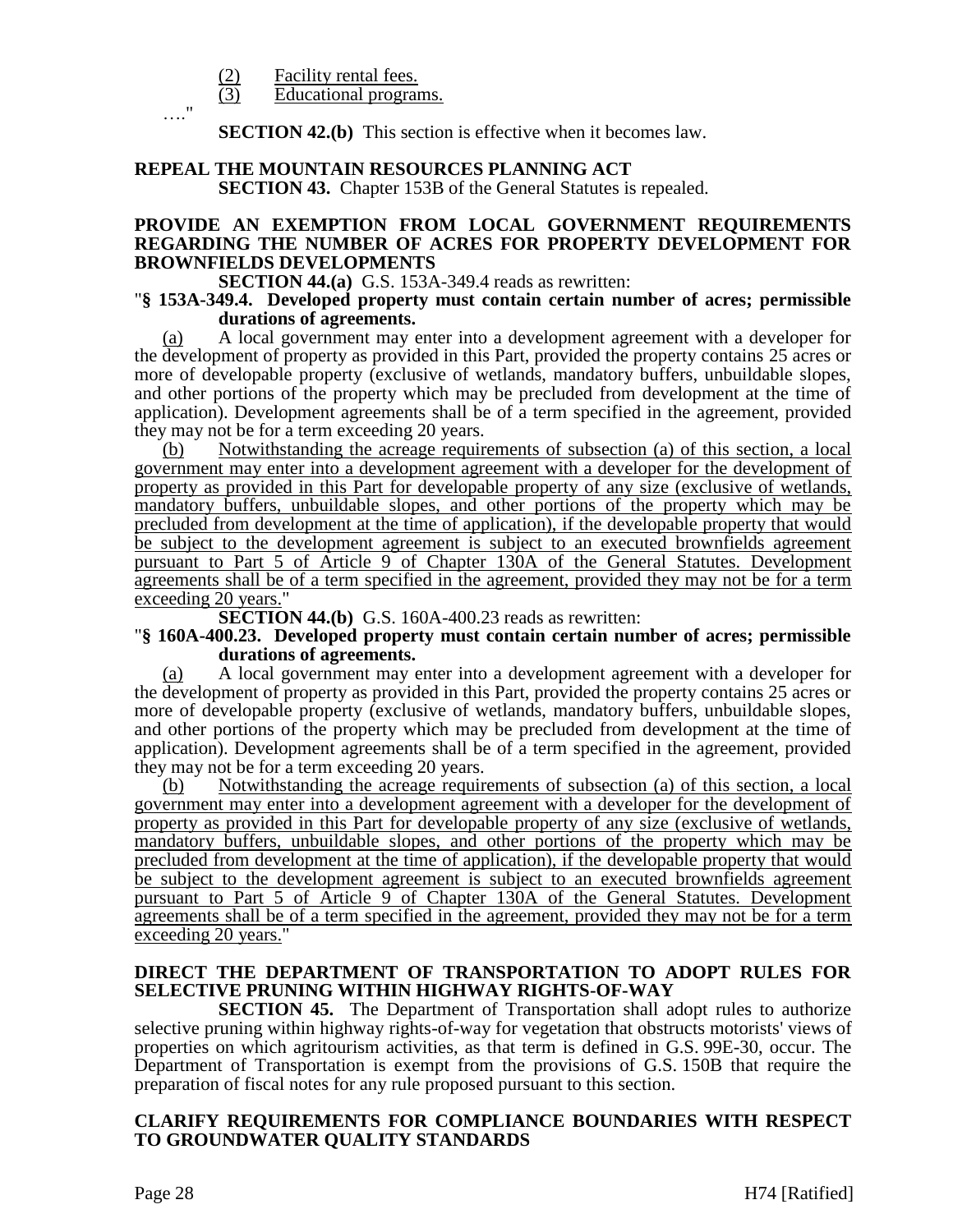read:

# "**§ 143-215.1. Control of sources of water pollution; permits required.**

… (i) Any person subject to the requirements of this section who is required to obtain an individual permit from the Commission for a disposal system under the authority of G.S. 143-215.1 or Chapter 130A of the General Statutes shall have a compliance boundary as may be established by rule or permit for various categories of disposal systems and beyond which groundwater quality standards may not be exceeded. The location of the compliance boundary shall be established at the property boundary, except as otherwise established by the Commission. Multiple contiguous properties under common ownership and permitted for use as a disposal system shall be treated as a single property with regard to determination of a compliance boundary under this subsection. Nothing in this subsection shall be interpreted to require a revision to an existing compliance boundary previously approved by rule or permit.

(j) When operation of a disposal system permitted under this section results in an exceedance of the groundwater quality standards adopted in accordance with G.S. 143-214.1, the Commission shall require that the exceedances within the compliance boundary be remedied through cleanup, recovery, containment, or other response only when any of the following conditions occur:

- (1) A violation of any water quality standard in adjoining classified waters of the State occurs or can be reasonably predicted to occur considering hydrogeological conditions, modeling, or any other available evidence.
- (2) An imminent hazard or threat to the environment, public health, or safety exists.
- (3) A violation of any standard in groundwater occurring in the bedrock, including limestone aquifers in Coastal Plain sediments, unless it can be demonstrated that the violation will not adversely affect, or have the potential to adversely affect, a water supply well.

(k) Where operation of a disposal system permitted under this section results in exceedances of the groundwater quality standards at or beyond the compliance boundary established under subsection (i) of this section, exceedances shall be remedied through cleanup, recovery, containment, or other response as directed by the Commission."

**SECTION 46.(b)** With respect to exceedances of groundwater quality standards within a compliance boundary and related remedy requirements, G.S. 143-215.1(j), as set forth in Section 46(a) of this act, shall apply in lieu of the restricted designation directives found in 15A NCAC 2L .0104(d) and (e) until the Department of Environment and Natural Resources has adopted revisions to those rules to comply with this act.

# **EXEMPT CERTAIN RADIO TOWERS FROM APPLICABILITY WITH THE MILITARY LANDS PROTECTION ACT OF 2013**

**SECTION 47.** G.S. 143-151.74, as enacted by Section 1 of S.L. 2013-206, reads as rewritten:

# "**§ 143-151.74. Exemptions from applicability.**

(a) Wind energy facilities and wind energy facility expansions, as those terms are defined in Chapter 143 of the General Statutes, that are subject to the applicable permit requirements of that Chapter shall be exempt from obtaining the endorsement required by this Article.

(b) Cellular Cellular, radio, and television towers erected to temporarily replace eellular cellular, radio, and television towers that are damaged or destroyed due to a natural disaster shall be exempt from obtaining the endorsement required by this Article provided all of the following conditions are met:

- (1) The height of the cellular cellular, radio, or television tower that is erected to temporarily replace the cellular-cellular, radio, or television tower that is damaged or destroyed does not exceed the height of the original cellular cellular, radio, or television tower.
- (2) A disaster has been declared pursuant to Chapter 166A of the General Statutes for the area in which the damaged or destroyed cellular cellular, radio, or television tower is located.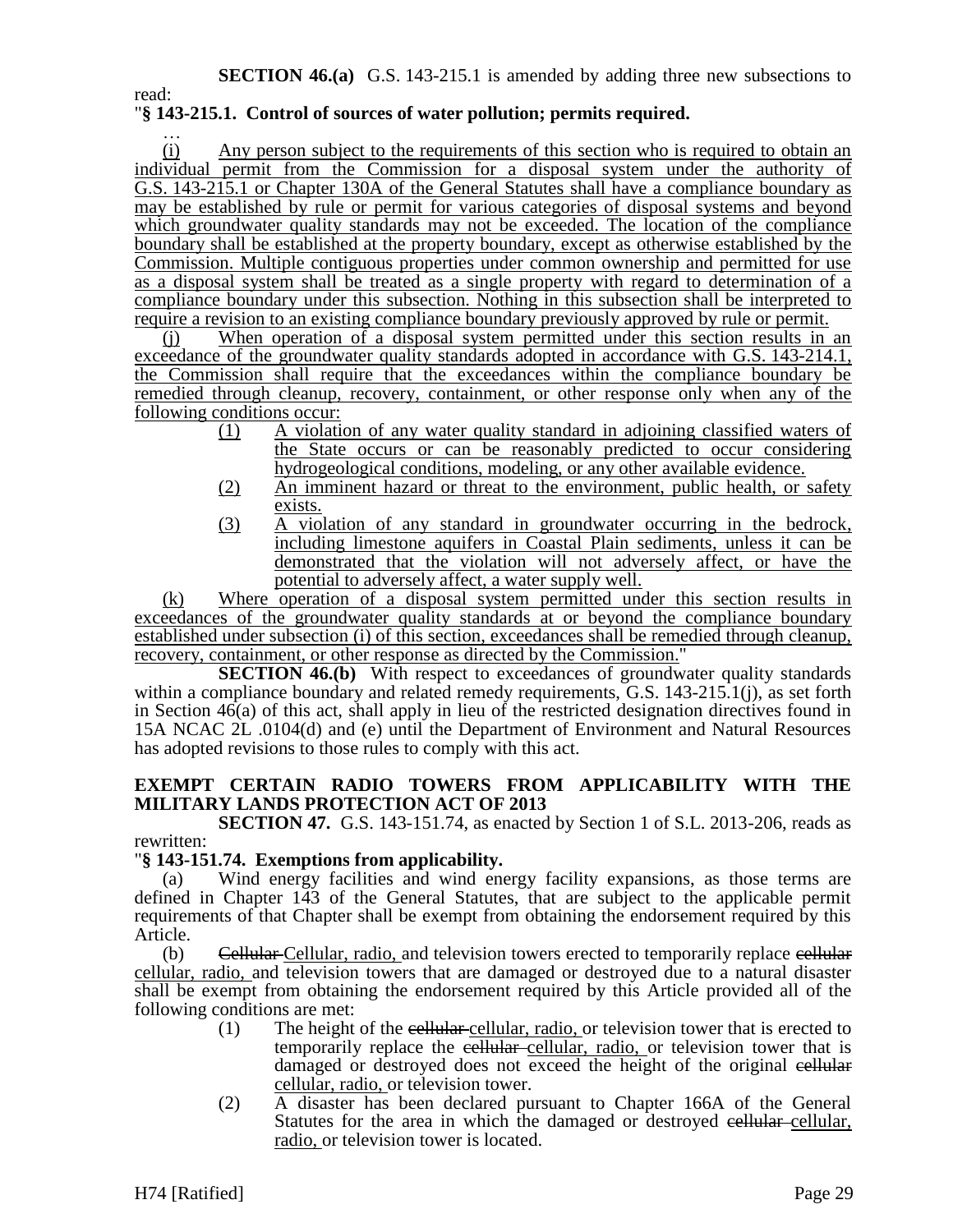(3) The temporary cellular-cellular, radio, or television tower shall only remain in place until the expiration of the declared disaster.

 $(c)$  The modification, replacement, removal, or addition of antennas on eellular, radio, or television towers in an area surrounding a major military installation shall be exempt from obtaining the endorsement required by this Article provided the modification, replacement, removal, or addition does not increase the vertical height of the structure."

# **CLARIFY THAT EXTENDED-DURATION PERMITS FOR SANITARY LANDFILLS AND TRANSFER STATIONS AUTHORIZED BY S.L. 2012-187 ARE PERMITS FOR OPERATION AS WELL AS CONSTRUCTION**

**SECTION 48.(a)** Section 15.1 of S.L. 2012-187 reads as rewritten:

"**SECTION 15.1.** No later than July 1, 2013, the Commission for Public Health shall adopt rules to allow applicants for sanitary landfills the option to (i) apply for a permit to construct and operate a five-year phase of landfill development and apply to amend the permit to construct and operate subsequent five-year phases of landfill development; or (ii) apply for a permit to construct and operate a 10-year phase of landfill development and apply to amend the permit to construct and operate subsequent 10-year phases of landfill development, with a limited review of the permit five years after issuance of the initial permit and five years after issuance of each amendment for subsequent phases of development. No later than July 1, 2013, the Commission shall also adopt rules to allow applicants for permits for transfer stations the option to (i) apply for a permit with a five-year duration to construct and operate a transfer station; or (ii) apply for a permit with a 10-year duration to construct and operate a transfer station, with a limited review of the permit five years after issuance of the initial permit and five years after issuance of any amendment to the permit. In developing these rules, the Department of Environment and Natural Resources shall examine the current fee schedule for permits for sanitary landfills and transfer stations as set forth under G.S. 130A-295.8 and formulate recommendations for adjustments to the current fee schedule sufficient to address any additional demands associated with review of permits issued for 10-year phases of landfill development and the issuance permits with a duration of up to 10 years for transfer stations. The Department shall report its findings and recommendations, including any legislative proposals, to the Environmental Review Commission on or before December 1, 2012. The rules required by this section shall not become effective until the fee schedule set forth under G.S. 130A-295.8 is amended as necessary to address any additional demands associated with review of permits issued for 10-year phases of landfill development and the issuance of permits with a duration of up to 10 years to construct and operate transfer stations."

**SECTION 48.(b)** If Senate Bill 328, 2013 Regular Session, becomes law, then Section 48(a) of this act is repealed.

# **ADD A FACTOR FOR CONSIDERATION IN ASSESSING SOLID WASTE PENALTIES**

**SECTION 49.** G.S. 130A-22 reads as rewritten: "**§ 130A-22. Administrative penalties.**

… (d) In determining the amount of the penalty in subsections (a), (b) and (c), the Secretary and the Secretary of Environment and Natural Resources shall consider the degree and extent of the harm caused by the violation and the cost of rectifying the damage.all of the following factors:

- (1) Type of violation.
- (2) Type of waste involved.
- (3) Duration of the violation.
- (4) Cause (whether resulting from a negligent, reckless, or intentional act or omission).
- (5) Potential effect on public health and the environment.
- (6) Effectiveness of responsive measures taken by the violator.
- (7) Damage to private property.<br>(8) The degree and extent of hart
- (8) The degree and extent of harm caused by the violation.<br>(9) Cost of rectifying any damage.
- Cost of rectifying any damage.
- (10) The amount of money the violator saved by noncompliance.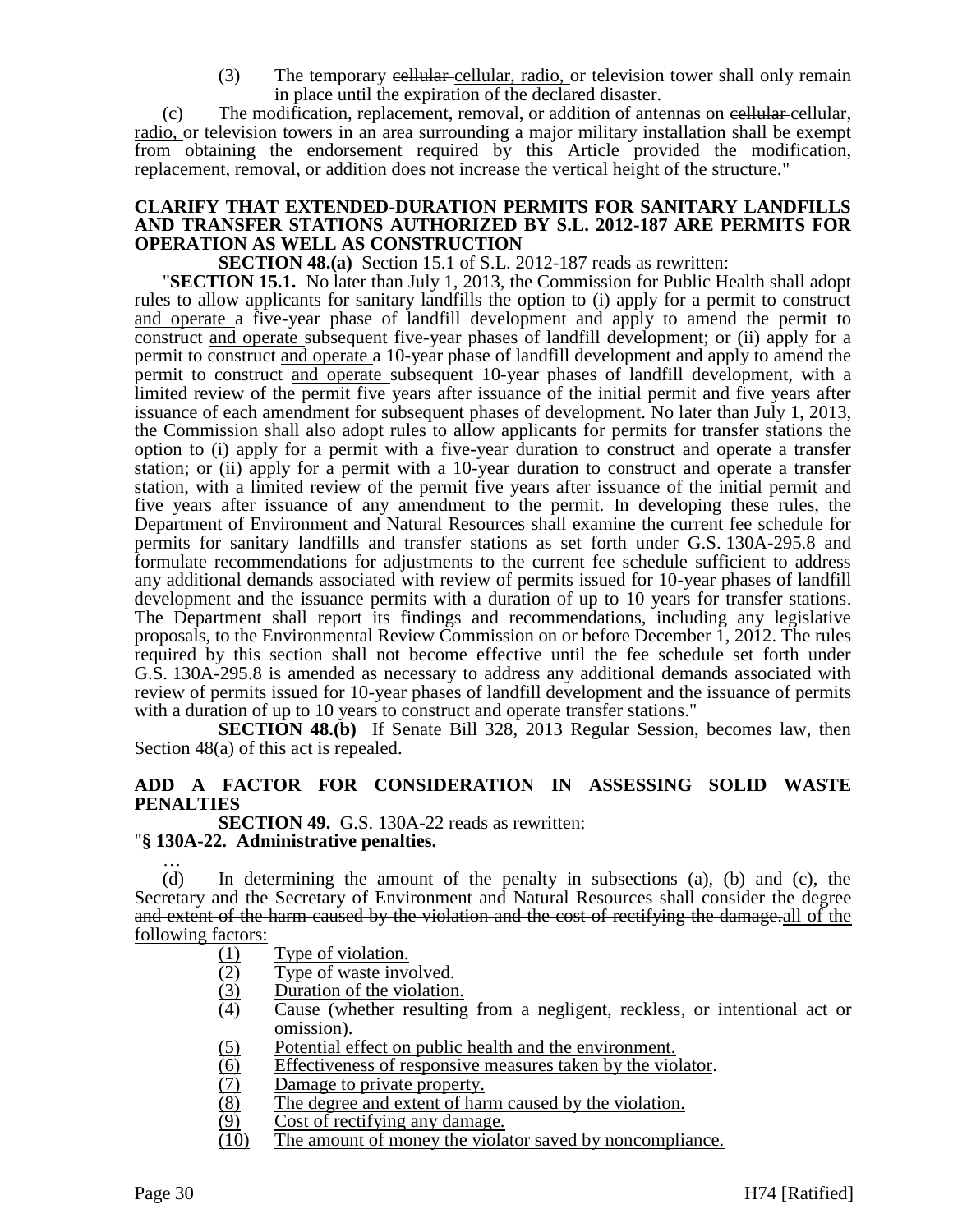(11) The violator's previous record in complying or not complying with the provisions of Article 9 of this Chapter, Article 11 of this Chapter, or G.S. 130A-325, and any regulations adopted thereunder, as applicable to the violation in question.

…."

# **LIMIT LOCAL GOVERNMENT REGULATION OF STORAGE, RETENTION, OR USE OF NONHAZARDOUS RECYCLED MATERIALS**

**SECTION 50.** G.S. 130A-309.09A is amended by adding a new subsection to read:

"(h) The storage, retention, and use of nonhazardous recyclable materials, including asphalt pavement, rap, or roofing shingles, shall be encouraged by units of local government. A unit of local government shall not impede the storage, retention, or use of nonhazardous recyclable materials in properly zoned storage facilities through the regulation of the height or setback of recyclable material stockpiles, except when such facilities are located on lots within 200 yards of residential districts."

# **AMEND THE DEFINITION OF "BUILT-UPON AREA" FOR PURPOSES OF IMPLEMENTING STORMWATER PROGRAMS**

**SECTION 51.(a)** G.S. 143-214.7 is amended by adding a new subsection to read: "(b2) For purposes of implementing stormwater programs, "built-upon area" means impervious surface and partially impervious surface to the extent that the partially impervious surface does not allow water to infiltrate through the surface and into the subsoil. "Built-upon area" does not include a wooden slatted deck, the water area of a swimming pool, or gravel."

**SECTION 51.(b)** Subdivision (7) of Section 2 of S.L. 2006-246 is repealed.

**SECTION 51.(c)** Subdivision (3) of subsection (a) of Section 2 of S.L. 2008-211 is repealed.

**SECTION 51.(d)** The Environmental Management Commission shall amend its rules to be consistent with the definition of "built-upon area" set out in subsection (b2) of G.S. 143-214.7, as enacted by Section 51(a) of this act.

**SECTION 51.(e)** The Environmental Review Commission shall study State stormwater programs, including how partially impervious surfaces are treated in the calculation of built-upon area under those programs. The Environmental Review Commission shall report its findings and recommendations to the 2014 Regular Session of the 2013 General Assembly.

**SECTION 51.(f)** This section is effective when it becomes law, and subsection (b2) of G.S. 143-214.7, as enacted by subsection (a) of this section, applies to projects for which permit applications are received on or after that date.

# **EXEMPT PONDS THAT ARE CONSTRUCTED AND USED FOR AGRICULTURAL PURPOSES FROM RIPARIAN BUFFER RULES**

**SECTION 52.(a)** Except as required by federal law or in an imminent threat to public health or safety, (i) the temporary rules adopted July 22, 1997, January 22, 1998, April 22, 1998, and June 22, 1999, and the permanent rule adopted and effective August 1, 2000, as 15A NCAC 02B .0233 regarding the protection and maintenance of existing riparian buffers in the Neuse River Basin; (ii) the temporary rule adopted January 1, 2000, and the permanent rule adopted and effective August 1, 2000, as 15A NCAC 02B .0259 regarding the protection and maintenance of existing riparian buffers in the Tar-Pamlico River Basin; (iii) the permanent rule adopted and effective August 11, 2009, Session Law 2009-216, Session Law 2009-484, and the permanent rule, as amended, effective September 1, 2011, as 15A NCAC 02B .0267 regarding the protection and maintenance of existing riparian buffers in the Jordan Water Supply Watershed; (iv) the permanent rule adopted effective April 1, 1999, and the permanent rule, as amended, effective June 1, 2010, as 15A NCAC 02B .0250 regarding the protection and maintenance of existing riparian buffers in the Randleman Lake Water Supply Watershed; (v) the temporary rule effective June 30, 2001, and the permanent rule effective August 1, 2004, as 15A NCAC 02B .0243 regarding the protection and maintenance of existing riparian buffers in the Catawba River Basin; (vi) the permanent rule adopted and effective February 1, 2009, as 15A NCAC 02B .0605 and the permanent rule adopted and effective February 1, 2009, as 15A NCAC 02B .0607 regarding the protection and maintenance of existing riparian buffers in the Goose Creek Watershed (Yadkin Pee-Dee River Basin); and (vii) any similar rule adopted for

H74 [Ratified] Page 31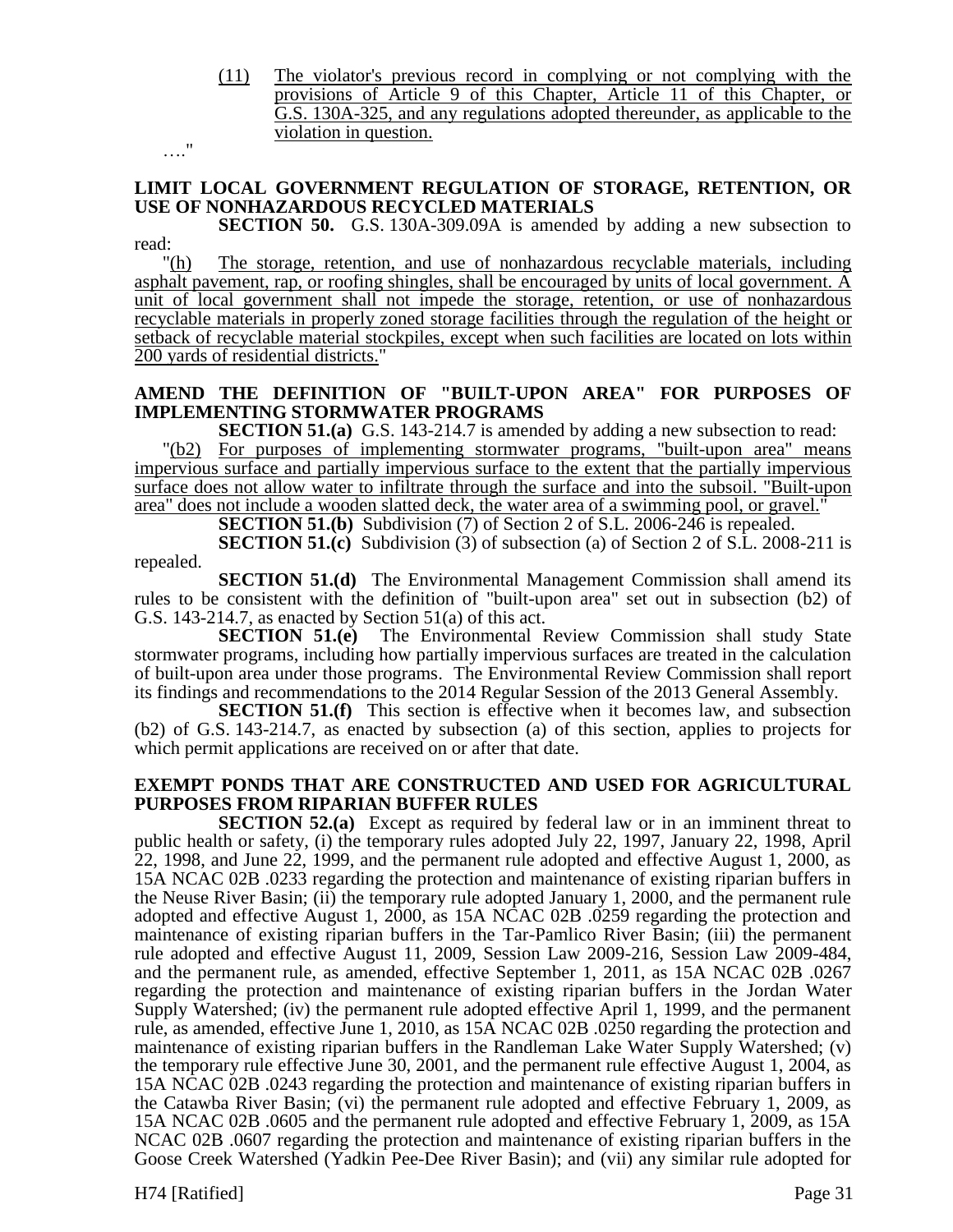the protection and maintenance of riparian buffers, collectively referred to as "Riparian Buffer Rules" for the purposes of this section, shall not apply to a freshwater pond to which Riparian Buffer Rules would otherwise apply if all of the following conditions are met:

- (1) The property on which the pond is located is used for agriculture as that term is defined in G.S. 106-581.1.
- (2) Except for the Riparian Buffer Rules and any similar rule adopted for the protection and maintenance of riparian buffers, the use of the property is in compliance with all other water quality and water quantity statutes and rules applicable to the property before the adoption of the Riparian Buffer Rules for the river basin or watershed in which the property is located.
- (3) The pond is not a component of an animal waste management system as defined in G.S. 143-215.10B(3).

**SECTION 52.(b)** If the use of property on which a pond is located changes such that the use no longer meets the criteria in subdivision (1) of subsection (a) of this section, the Riparian Buffer Rules for the river basin or watershed in which the property is located shall apply.

**SECTION 52.(c)** The Commission shall not adopt rules for the protection or maintenance of riparian buffers that apply to ponds provided the ponds are constructed or used for agriculture as that term is defined in G.S. 106-581.1.

**SECTION 52.(d)** Units of local government shall not adopt ordinances, resolutions, plans, or policies for the protection or maintenance of riparian buffers that apply to ponds provided the ponds are constructed or used for agriculture as that term is defined in G.S. 106-581.1.

**SECTION 52.(e)** The Environmental Management Commission shall adopt rules to amend the Neuse River Basin Riparian Buffer Rule, the Tar-Pamlico River Basin Riparian Buffer Rule, the Jordan Water Supply Riparian Buffer Rule, the Randleman Lake Water Supply Watershed Riparian Buffer Rule, the Catawba River Basin Riparian Buffer Rule, the Goose Creek Watershed (Yadkin Pee-Dee River Basin) Riparian Buffer Rule, and any other similar riparian buffer rules in accordance with subsections (a), (b), and (c) of this section. Notwithstanding G.S. 150B-19(4), the rule adopted by the Commission pursuant to this section shall be substantively identical to the provisions of subsections (a), (b), and (c) of this section. Rules adopted pursuant to this section are not subject to G.S. 150B-21.8 through G.S. 150B-21.14. Rules adopted pursuant to this section shall become effective as provided in G.S. 150B-21.3(b1) as though 10 or more written objections had been received as provided by G.S. 150B-21.3(b2).

**SECTION 52.(f)** This section is effective when it becomes law and applies to ponds used for agriculture that were either in existence on or constructed after July  $\tilde{22}$ , 1997. Section 52(a) of this act expires on the date that rules adopted pursuant to Section 52(e) of this act become effective.

# **PROVIDE THAT A THIRD PARTY WHO IS DISSATISFIED WITH A DECISION OF THE ENVIRONMENTAL MANAGEMENT COMMISSION REGARDING A WATER PERMIT MAY FILE A CONTESTED CASE UNDER THE ADMINISTRATIVE PROCEDURE ACT WITHIN 30 DAYS**

**SECTION 53.** G.S. 143-215.1 reads as rewritten:

"**§ 143-215.1. Control of sources of water pollution; permits required.** …

(e) Administrative Review.  $-$  A permit applicant or permittee applicant, a permittee, or a third party who is dissatisfied with a decision of the Commission may commence a contested case by filing a petition under G.S. 150B-23 within 30 days after the Commission notifies the applicant or permittee of its decision. If the permit applicant or permitteeapplicant, the permittee, or a third party does not file a petition within the required time, the Commission's decision is final and is not subject to review. …."

**REPEAL REQUIREMENTS FOR INCREASES IN VEHICULAR SURFACE AREAS SECTION 54.** Article 4A of Chapter 113A of the General Statutes is repealed.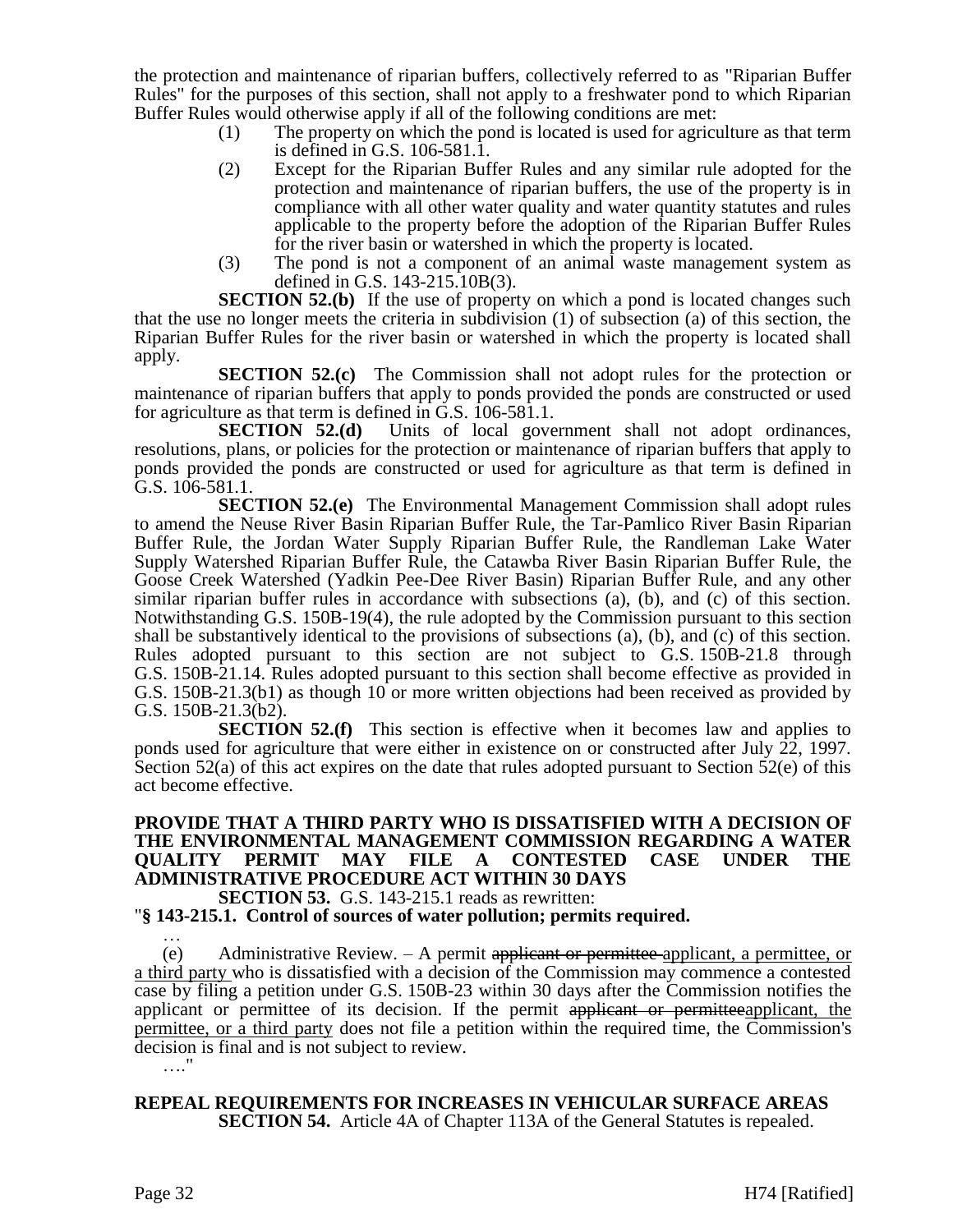# **AMEND DREDGE AND FILL PERMIT APPLICANT PROCEDURE FOR NOTICE TO ADJOINING PROPERTY OWNERS**

**SECTION 55.** G.S. 113-229 reads as rewritten:

…

"**§ 113-229. Permits to dredge or fill in or about estuarine waters or State-owned lakes.**

(d) An applicant for a permit, other than an emergency permit, shall send a copy of his application to notify the owner of each tract of riparian property that adjoins that of the applicant. The copy shall be served An applicant may satisfy the required notification of adjoining riparian property owners by either (i) obtaining from each adjoining riparian property owner a signed statement that the adjoining riparian property owner has no objection to the proposed project or (ii) providing a copy of the applicant's permit application to each adjoining riparian property owner by certified mail mail. or, if If the owner's address is unknown and cannot be ascertained with due diligence or if a diligent but unsuccessful effort has been made to serve the copy by certified mail, by publication in accordance with the rules of the Commission.Commission shall serve to satisfy the notification requirement. An owner may file written objections to the permit with the Department for 30 days after hethe owner is served with a copy of the application.application by certified mail. In the case of a special emergency dredge or fill permit the applicant must certify that hethe applicant took all reasonable steps to notify adjacent riparian owners of the application for a special emergency dredge and fill permit prior to submission of the application. Upon receipt of this certification, the Secretary shall issue or deny the permit within the time period specified in subsection (e) of this section, upon the express understanding from the applicant that he the applicant will be entirely liable and hold the State harmless for all damage to adjacent riparian landowners directly and proximately caused by the dredging or filling for which approval may be given. …<sup>"</sup>

# **PROVIDE THAT CERTAIN WATER TREATMENT SYSTEMS WITH EXPIRED AUTHORIZATIONS MAY OBTAIN NEW AUTHORIZATIONS THAT ALLOW THE SYSTEMS TO WITHDRAW SURFACE WATER FROM THE SAME WATER BODY AT THE SAME RATE AS WAS APPROVED IN THE EXPIRED AUTHORIZATION**

**SECTION 56.(a)** Public water systems with expired authorizations for water treatment plants that have been deactivated may obtain new water treatment plant authorizations that allow the system to withdraw surface water from the same water body and at the same rate as approved in the expired authorization, and such new authorizations shall not be required to prepare an environmental document pursuant to Article 1 of Chapter 113A of the General Statutes.

**SECTION 56.(b)** This section applies only to those public water systems for which the authorization for the water treatment plant expired within the last 10 calendar years of the effective date of this act.

# **COMBINE THE DIVISION OF WATER QUALITY AND THE DIVISION OF WATER RESOURCES TO CREATE A NEW DIVISION OF WATER RESOURCES IN THE DEPARTMENT OF ENVIRONMENT AND NATURAL RESOURCES AND MAKE CONFORMING CHANGES**

**SECTION 57.(a)** The Department of Environment and Natural Resources shall combine the Division of Water Quality and the Division of Water Resources to create a new Division of Water Resources.

**SECTION 57.(b)** G.S. 74-50(b3) reads as rewritten:

"(b3) When the Department receives an application for a new mining permit or for a modification of a mining permit to add land to the permitted area, the Department shall send a notice of the application to each of the following agencies with a request that each agency review and provide written comment on the application within 30 days of the date on which the request is made:

- (1) Division of Air Quality, Department of Environment and Natural Resources.
- (2) Division of Parks and Recreation, Department of Environment and Natural Resources.
- (3) Division of Water Quality, Department of Environment and Natural Resources.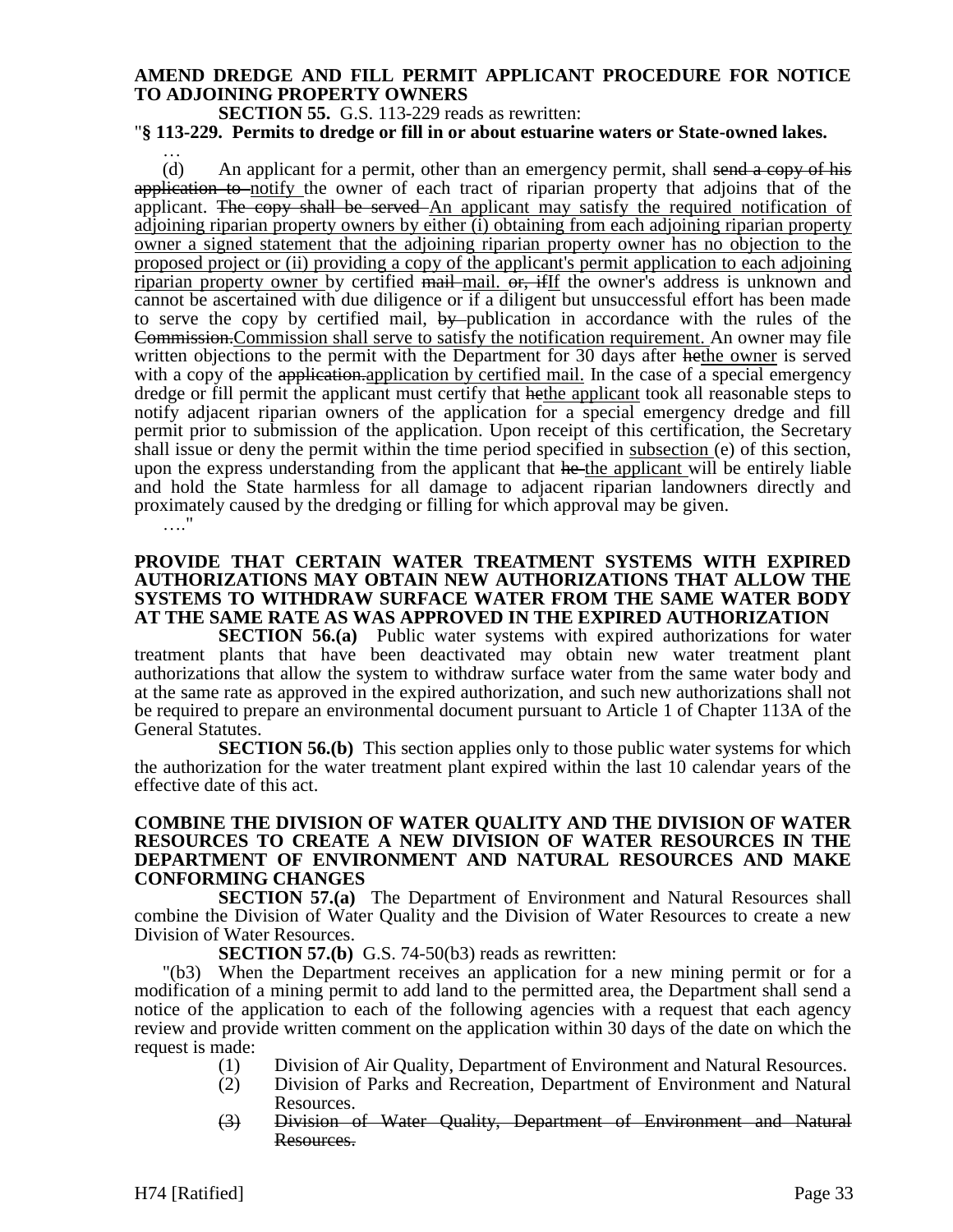- (4) Division of Water Resources, Department of Environment and Natural Resources.
- (5) North Carolina Geological Survey, Division of Energy, Mineral, and Land Resources, Department of Environment and Natural Resources.
- (6) Wildlife Resources Commission, Department of Environment and Natural Resources.
- (7) Office of Archives and History, Department of Cultural Resources.<br>
(8) United States Fish and Wildlife Service, United States Department
- United States Fish and Wildlife Service, United States Department of the Interior.
- (9) Any other federal or State agency that the Department determines to be appropriate, including the Division of Coastal Management, Department of Environment and Natural Resources; the Division of Marine Fisheries, Department of Environment and Natural Resources; the Division of Waste Management, Department of Environment and Natural Resources; and the Department of Transportation."

**SECTION 57.(c)** G.S. 90A-47.3 reads as rewritten:

#### "**§ 90A-47.3. Qualifications for certification; training; examination.**

(a) The Commission shall develop and administer a certification program for animal waste management system operators in charge that provides for receipt of applications, training and examination of applicants, and investigation of the qualifications of applicants.

(b) The Commission, in cooperation with the Division of Water Quality–Resources of the Department of Environment and Natural Resources, and the Cooperative Extension Service, shall develop and administer a training program for animal waste management system operators in charge. An applicant for initial certification shall complete 10 hours of classroom instruction prior to taking the examination. In order to remain certified, an animal waste management system operator in charge shall complete six hours of approved additional training during each three-year period following initial certification. A certified animal waste management system operator in charge who fails to complete approved additional training within 30 days of the end of the three-year period shall take and pass the examination for certification in order to renew the certificate."

**SECTION 57.(d)** G.S. 106-805 reads as rewritten:

# "**§ 106-805. Written notice of swine farms.**

Any person who intends to construct a swine farm whose animal waste management system is subject to a permit under Part 1 or 1A of Article 21 of Chapter 143 of the General Statutes shall, after completing a site evaluation and before the farm site is modified, notify all adjoining property owners; all property owners who own property located across a public road, street, or highway from the swine farm; the county or counties in which the farm site is located; and the local health department or departments having jurisdiction over the farm site of that person's intent to construct the swine farm. This notice shall be by certified mail sent to the address on record at the property tax office in the county in which the land is located. Notice to a county shall be sent to the county manager or, if there is no county manager, to the chair of the board of county commissioners. Notice to a local health department shall be sent to the local health director. The written notice shall include all of the following:

- 
- (1) The name and address of the person intending to construct a swine farm.<br>(2) The type of swine farm and the design capacity of the animal w The type of swine farm and the design capacity of the animal waste management system.
- (3) The name and address of the technical specialist preparing the waste management plan.
- (4) The address of the local Soil and Water Conservation District office.
- (5) Information informing the adjoining property owners and the property owners who own property located across a public road, street, or highway from the swine farm that they may submit written comments to the Division of Water Quality,Resources, Department of Environment and Natural Resources."

# **SECTION 57.(e)** G.S. 106-860(d) reads as rewritten:

"(d) Advisory Committee. – The Program shall be reviewed, prior to implementation, by the Community Conservation Assistance Program Advisory Committee. The Advisory Committee shall meet quarterly to review the progress of the Program. The Advisory Committee shall consist of the following members: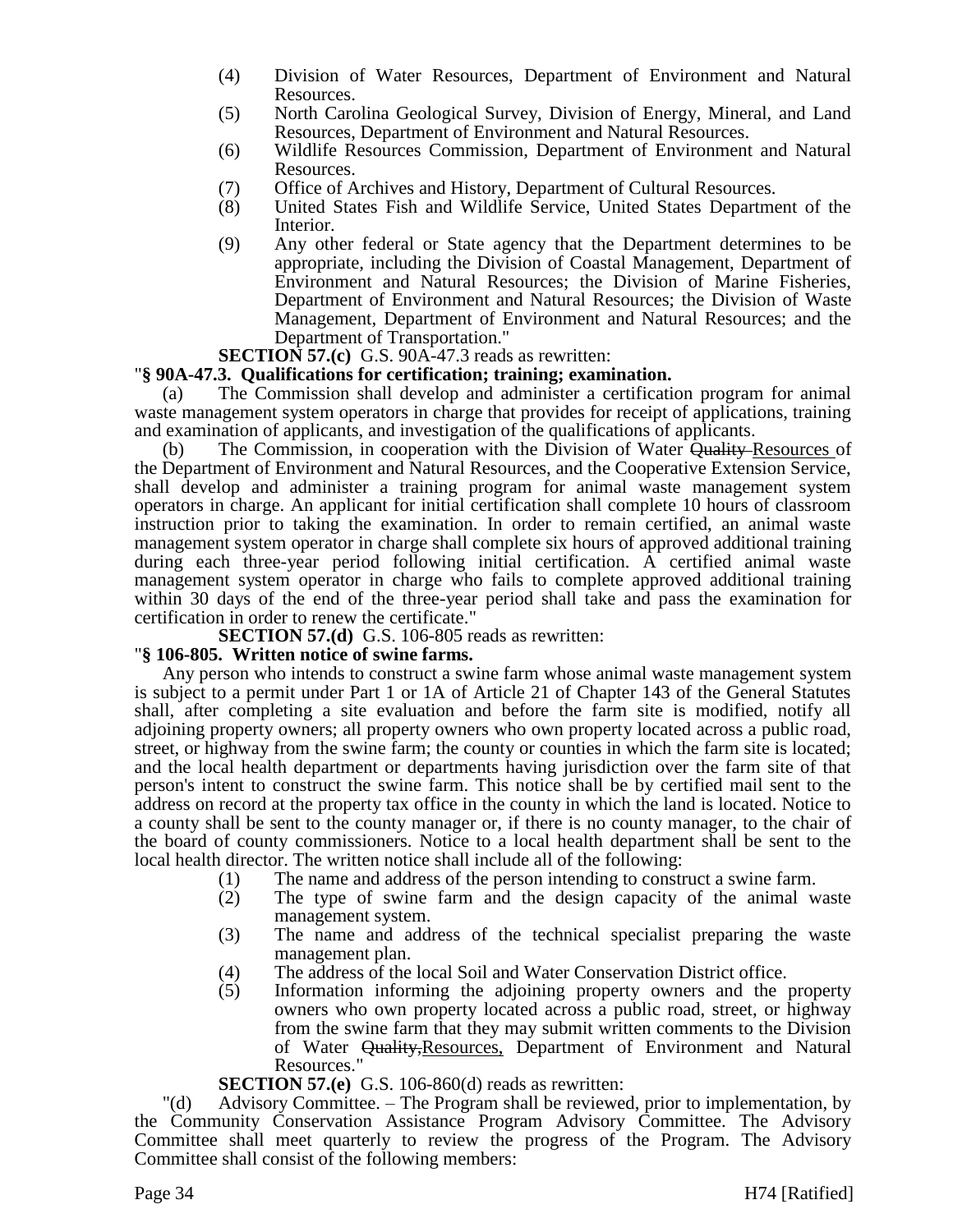- (1) The Director of the Division of Soil and Water Conservation of the Department of Agriculture and Consumer Services or the Director's designee, who shall serve as the Chair of the Advisory Committee.
- (2) The President of the North Carolina Association of Soil and Water Conservation Districts or the President's designee.
- (3) The Director of the Cooperative Extension Service at North Carolina State University or the Director's designee.
- (4) The Executive Director of the North Carolina Association of County Commissioners or the Executive Director's designee.
- (5) The Executive Director of the North Carolina League of Municipalities or the Executive Director's designee.
- (6) The State Conservationist of the Natural Resources Conservation Service of the United States Department of Agriculture or the State Conservationist's designee.
- (7) The Executive Director of the Wildlife Resources Commission or the Executive Director's designee.
- (8) The President of the North Carolina Conservation District Employees Association or the President's designee.
- (9) The President of the North Carolina Association of Resource Conservation and Development Councils or the President's designee.
- (10) The Director of the Division of Water Quality of the Department of Environment and Natural Resources or the Director's designee.
- (11) The Director of the Division of Forest Resources of the Department of Agriculture and Consumer Services or the Director's designee.
- (12) The Director of the Division of Energy, Mineral, and Land Resources of the Department of Environment and Natural Resources or the Director's designee.
- (13) The Director of the Division of Coastal Management of the Department of Environment and Natural Resources or the Director's designee.
- (14) The Director of the Division of Water Resources of the Department of Environment and Natural Resources or the Director's designee.
- (15) The President of the Carolinas Land Improvement Contractors Association or the President's designee."

# **SECTION 57.(f)** G.S. 113A-57 reads as rewritten:

# "**§ 113A-57. Mandatory standards for land-disturbing activity.**

No land-disturbing activity subject to this Article shall be undertaken except in accordance with the following mandatory requirements:

- (1) No land-disturbing activity during periods of construction or improvement to land shall be permitted in proximity to a lake or natural watercourse unless a buffer zone is provided along the margin of the watercourse of sufficient width to confine visible siltation within the twenty-five percent (25%) of the buffer zone nearest the land-disturbing activity. Waters that have been classified as trout waters by the Environmental Management Commission shall have an undisturbed buffer zone 25 feet wide or of sufficient width to confine visible siltation within the twenty-five percent (25%) of the buffer zone nearest the land-disturbing activity, whichever is greater. Provided, however, that the Sedimentation Control Commission may approve plans which include land-disturbing activity along trout waters when the duration of said disturbance would be temporary and the extent of said disturbance would be minimal. This subdivision shall not apply to a land-disturbing activity in connection with the construction of facilities to be located on, over, or under a lake or natural watercourse.
- (2) The angle for graded slopes and fills shall be no greater than the angle that can be retained by vegetative cover or other adequate erosion-control devices or structures. In any event, slopes left exposed will, within 21 calendar days of completion of any phase of grading, be planted or otherwise provided with temporary or permanent ground cover, devices, or structures sufficient to restrain erosion.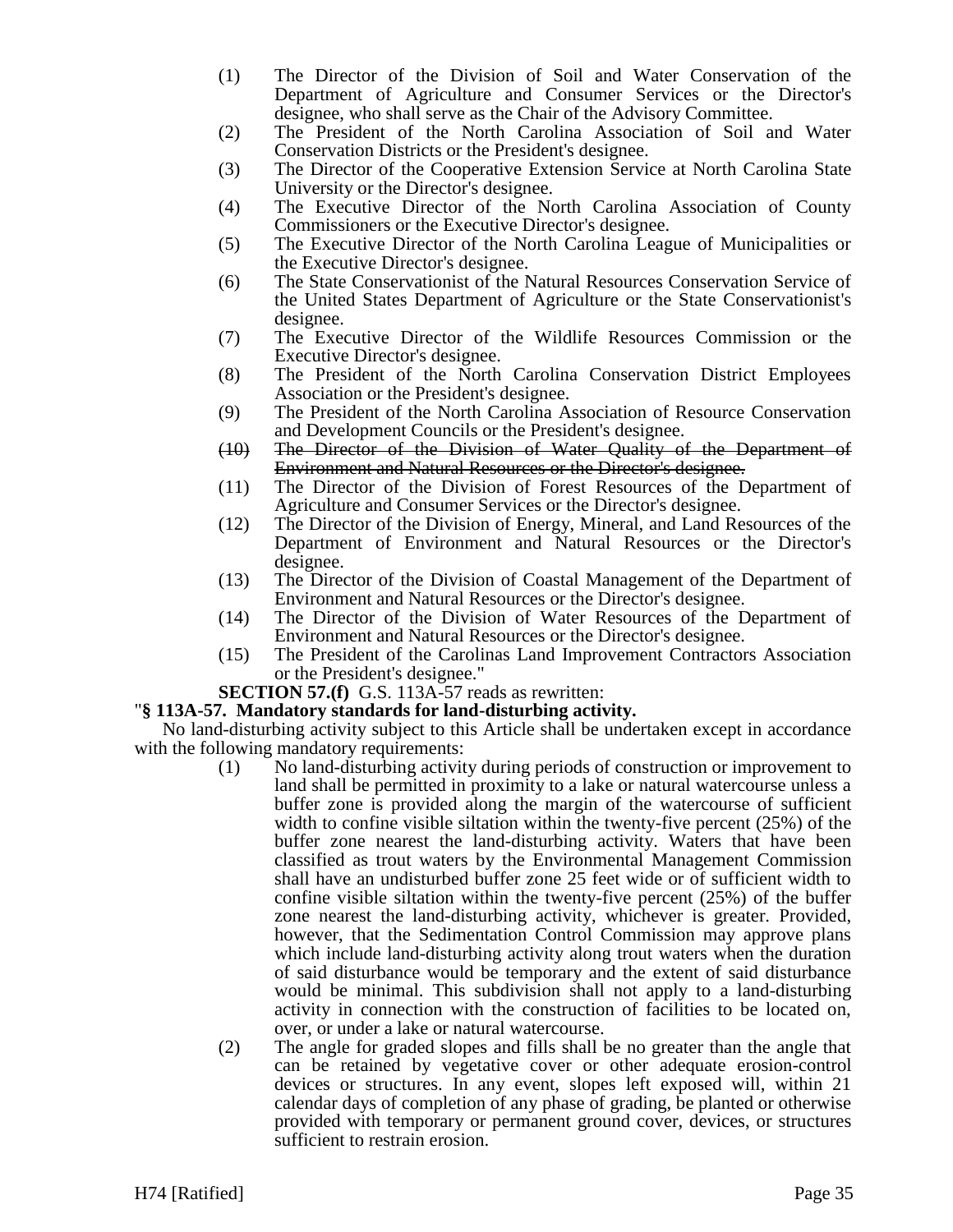- (3) Whenever land-disturbing activity that will disturb more than one acre is undertaken on a tract, the person conducting the land-disturbing activity shall install erosion and sedimentation control devices and practices that are sufficient to retain the sediment generated by the land-disturbing activity within the boundaries of the tract during construction upon and development of the tract, and shall plant or otherwise provide a permanent ground cover sufficient to restrain erosion after completion of construction or development within a time period to be specified by rule of the Commission.
- (4) No person shall initiate any land-disturbing activity that will disturb more than one acre on a tract unless, 30 or more days prior to initiating the activity, an erosion and sedimentation control plan for the activity is filed with the agency having jurisdiction and approved by the agency. An erosion and sedimentation control plan may be filed less than 30 days prior to initiation of a land-disturbing activity if the plan is submitted under an approved express permit program, and the land-disturbing activity may be initiated and conducted in accordance with the plan once the plan has been approved. The agency having jurisdiction shall forward to the Director of the Division of Water Quality Resources a copy of each erosion and sedimentation control plan for a land-disturbing activity that involves the utilization of ditches for the purpose of de-watering or lowering the water table of the tract.
- (5) The land-disturbing activity shall be conducted in accordance with the approved erosion and sedimentation control plan."

**SECTION 57.(g)** G.S. 136-44.7D reads as rewritten:

# "**§ 136-44.7D. Bridge construction guidelines.**

A bridge crossing rivers and streams in watersheds shall be constructed to accommodate the hydraulics of a flood water level equal to the water level projected for a 100-year flood for the region in which the bridge is built. The bridge shall be built without regard for the riparian buffer zones as designated by the Department of Environment and Natural Resources, Division of Water Quality.Resources. No Memorandums of Agreement may be made between Departments to bypass this construction mandate. No agency rules shall be enacted contrary to this section."

**SECTION 57.(h)** G.S. 143-214.7(c3) reads as rewritten:

"(c3) In accordance with the Federal Aviation Administration August 28, 2007, Advisory Circular No. 150/5200-33B (Hazardous Wildlife Attractants on or Near Airports), the Department shall not require the use of stormwater retention ponds, stormwater detention ponds, or any other stormwater control measure that promotes standing water in order to comply with this section at public airports that support commercial air carriers or general aviation services. Development projects located within five statute miles from the farthest edge of an airport air operations area, as that term is defined in 14 C.F.R. § 153.3 (July 2011 Edition), shall not be required to use stormwater retention ponds, stormwater detention ponds, or any other stormwater control measure that promotes standing water in order to comply with this section. Existing stormwater retention ponds, stormwater detention ponds, or any other stormwater control measure that promotes standing water in order to comply with this section located at public airports or that are within five statute miles from the farthest edge of an airport operations area may be replaced with alternative measures included in the Division of Water Quality's Resources' Best Management Practice Manual chapter on airports. In order to be approved by the Department, alternative measures or management designs that are not expressly included in the Division of Water Quality's Resources' Best Management Practice Manual shall provide for equal or better stormwater control based on the pre- and post-development hydrograph. Any replacement of existing stormwater retention ponds, stormwater detention ponds, or any other stormwater control measure that promotes standing water shall be considered a minor modification to the State general stormwater permit."

# **SECTION 57.(i)** G.S. 143-214.7A reads as rewritten:

# "**§ 143-214.7A. Stormwater control best management practices.**

(a) The Department of Environment and Natural Resources shall establish standard stormwater control best management practices and standard process water treatment processes or equivalent performance standards for composting operations that are required to be permitted by the Division of Water Quality Resources in the Department and the Division of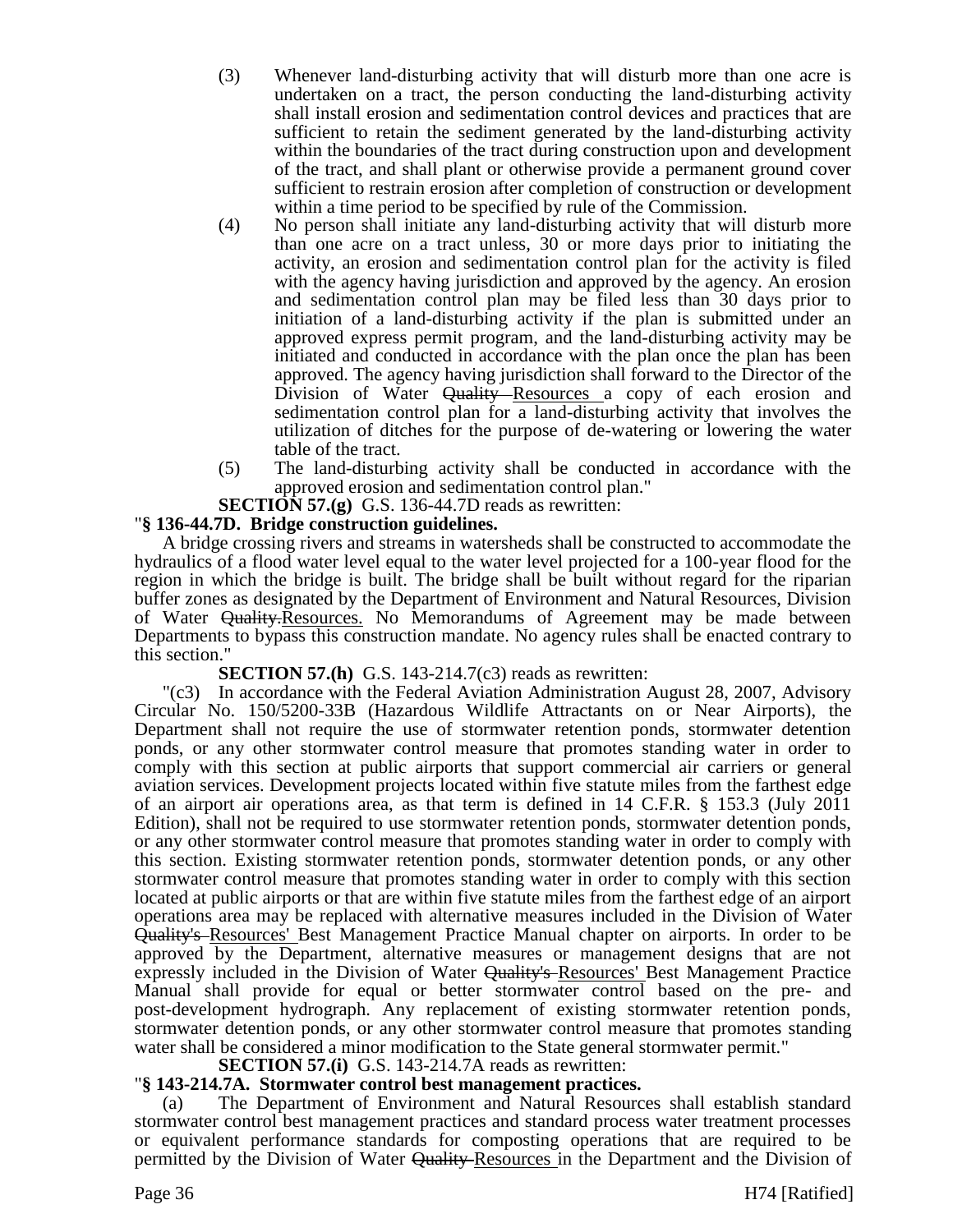Waste Management in the Department. These practices, processes, and standards shall be developed for the purpose of protecting water quality by controlling and containing stormwater that is associated with composting operations, by reducing the pollutant levels of process water from composting operations, and by reducing the opportunities for generation of such waters.

(b) Unless otherwise provided in this subsection, the Division of Water  $\Theta$ uality Resources shall clarify that stormwater is water that does not contact anything considered a feedstock, intermediate product, or final product of composting operations. Unless otherwise provided in this subsection, the Division of Water Quality Resources shall clarify that wastewater is leachate and water that contacts feedstocks, intermediate products, or final product, of composting operations. The clarifications shall incorporate available scientifically valid information obtained from sampling and analyses of North Carolina composting facilities and from valid representative data from other states. In addition, the Division of Water Quality Resources shall establish threshold quantities of feedstocks, intermediate products, and final products above which water quality permitting will be required. A Type 1 solid waste compost facility shall be subject only to applicable State stormwater requirements and federal stormwater requirements established pursuant to 33 U.S.C. § 1342(p)(3)(B). A Type 1 solid waste compost facility shall not be required to obtain a National Pollutant Discharge Elimination System (NPDES) permit for discharge of process wastewater based solely on the discharge of stormwater that has come into contact with feedstock, intermediate product, or final product at the facility. For purposes of this section, "Type 1 solid waste compost facilities" are facilities that may receive yard and garden waste, silvicultural waste, untreated and unpainted wood waste, or any combination thereof.

(c) The Department shall establish revised water quality permitting procedures for the composting industry. The revised permitting procedures shall identify the various circumstances that determine which water quality permit is required for various composting activities. The Department shall determine whether selected low-risk subsets of the composting industry may be suitable for expedited or reduced water quality permitting procedures. The determination shall include consideration of the economic impact of regulatory decisions.

(d) In developing the practices, processes, and standards and the revised water quality permitting procedures required by this section, the Department shall review practices, processes, and standards and permitting procedures adopted by other states and similar federal programs.

(e) The Department shall form a Compost Operation Stakeholder Advisory Group composed of representatives from the North Carolina Chapter of the United States Composting Council, the North Carolina Association of County Commissioners, the North Carolina League of Municipalities, the North Carolina State Agricultural Extension Service, the North Carolina Chapter of the American Water Works Association-Water Environment Federation, the North Carolina Pumper Group, the North Carolina Chapter of the Solid Waste Association of North America, the North Carolina Septic Tank Association, and any individual or group commenting to the Department on issues related to water quality at composting operations. The Compost Operation Stakeholder Advisory Group shall be convened periodically to provide input and assistance to the Department.

(f) The practices, processes, and standards and the revised permitting procedures shall address the site size of an operation, the nature of the feedstocks composted, the type of compost production method employed, the quantity and water quality of the stormwater or process water associated with composting facilities, the water quality of the receiving waters, as well as operation and maintenance requirements for the resulting standard stormwater control best management practices and standard process water treatment processes."

**SECTION 57.(j)** G.S. 143-214.10 reads as rewritten:

#### "**§ 143-214.10. Ecosystem Enhancement Program: development and implementation of basinwide restoration plans.**

Develop Basinwide Restoration Plans. – The Department shall develop basinwide plans for wetlands and riparian area restoration with the goal of protecting and enhancing water quality, flood prevention, fisheries, wildlife habitat, and recreational opportunities within each of the 17 major river basins in the State. The Department shall develop and implement a basinwide restoration plan for each of the 17 river basins in the State in accordance with the basinwide schedule currently established by the Division of Water Quality. Resources."

**SECTION 57.(k)** G.S. 143-214.25A, as amended by Section 22 of S.L. 2013-155, reads as rewritten:

H74 [Ratified] Page 37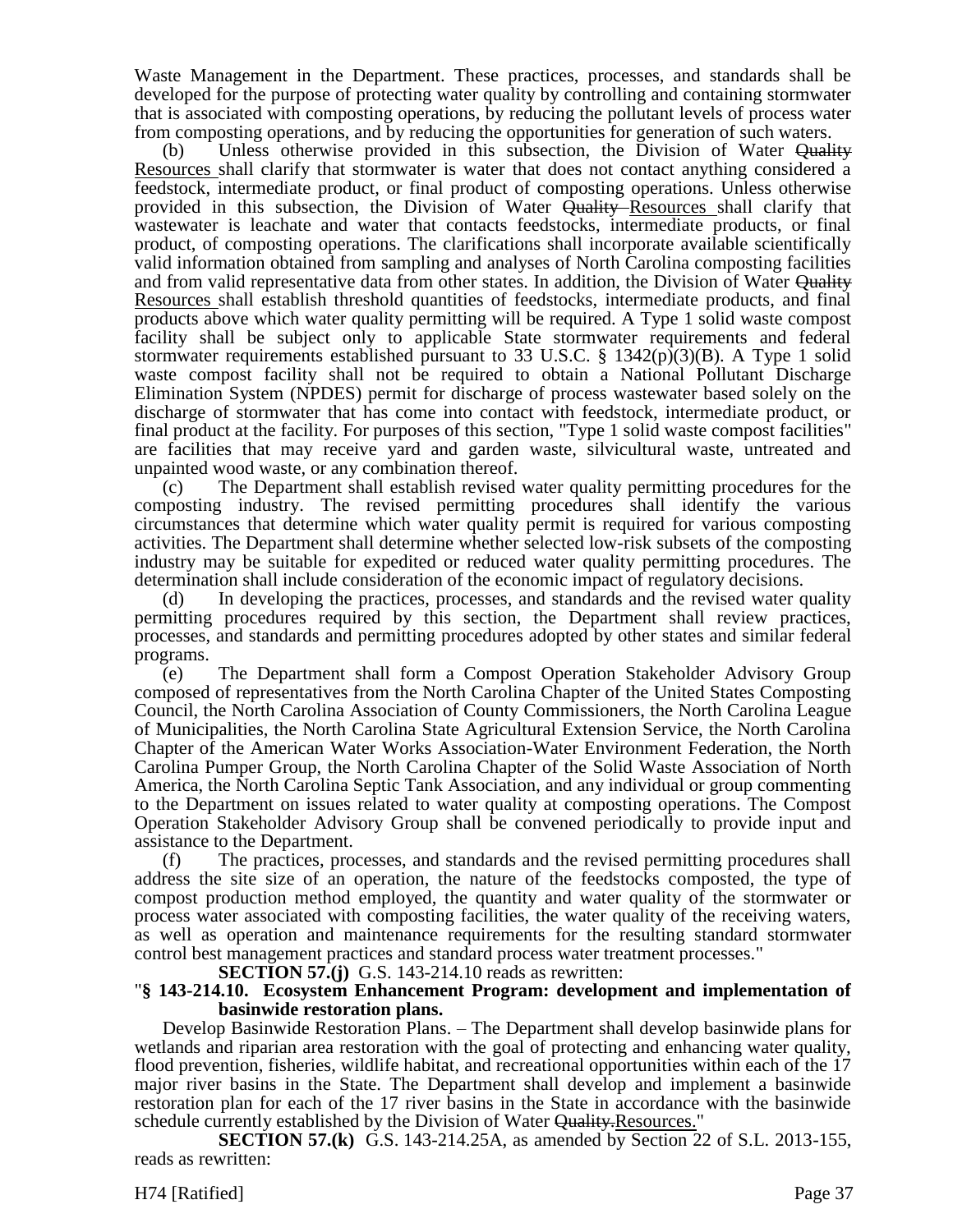# "**§ 143-214.25A. Riparian Buffer Protection Program: Surface Water Identification Training and Certification Program.**

(a) The Division of Water Quality Resources of the Department shall develop a program to train and certify individuals to determine the presence of surface waters that would require the application of rules adopted by the Commission for the protection of riparian buffers. The Division may train and certify employees of the Division as determined by the Director of the Division of Water Quality; Resources; employees of units of local government to whom responsibility for the implementation and enforcement of the riparian buffer protection rules is delegated pursuant to G.S. 143-214.23; and Registered Foresters under Chapter 89B of the General Statutes who are employees of the North Carolina Forest Service of the Department of Agriculture and Consumer Services as determined by the Assistant Commissioner of the North Carolina Forest Service. The Director of the Division of Water Quality Resources may review the determinations made by individuals who are certified pursuant to this section, may override a determination made by an individual certified under this section, and, if the Director of the Division of Water Quality Resources determines that an individual is failing to make correct determinations, revoke the certification of that individual.

(b) The Division of Water Quality-Resources shall develop standard forms for use in making and reporting determinations. Each individual who is certified to make determinations under this section shall prepare a written report of each determination and shall submit the report to the agency that employs the individual. Each agency shall maintain reports of determinations made by its employees, shall forward a copy of each report to the Director of the Division of Water Quality, Resources, and shall maintain these reports and all other records related to determinations so that they will be readily accessible to the public.

(c) In implementing the Surface Water Identification Training and Certification Program established by this section, the Division of Water Quality Resources of the Department of Environment and Natural Resources shall give priority to training and certifying the most highly qualified and experienced personnel in each agency. The Division of Water Quality Resources shall evaluate the effectiveness of the Surface Water Identification Training and Certification Program and shall submit an annual report of its findings and recommendations, if any, to the Environmental Review Commission on or before October 1 of each year."

**SECTION 57.(l)** G.S. 143-215.9C reads as rewritten:

# "**§ 143-215.9C. Use of certain types of culverts allowed.**

(a) The Division of Water Quality Resources in the Department of Environment and Natural Resources shall allow the use of structures known as three-sided, open-bottom, or bottomless culverts. A culvert authorized under this section shall be designed, constructed, and installed so that it satisfies all of the following requirements:

- (1) Adheres to professional engineering standards and sound engineering practices.
- (2) To the extent practicable, minimizes the erosive velocity of water.
- (3) Has an inside that is greater than or equal to 1.2 times the bankfull width of the spanned waterbody. For purposes of this subdivision, "bankfull width" means the width of the stream where over-bank flow begins during a flood event.

(b) The Division shall allow the use of culverts authorized under this section throughout the State and may not limit their use to locations where they must be tied into bedrock. Culverts authorized under this section may only be used on private property and may not be transferred to, or operated or maintained by, the Department of Transportation."

**SECTION 57.(m)** G.S. 143-215.10A reads as rewritten:

# "**§ 143-215.10A. Legislative findings and intent.**

The General Assembly finds that animal operations provide significant economic and other benefits to this State. The growth of animal operations in recent years has increased the importance of good animal waste management practices to protect water quality. It is critical that the State balance growth with prudent environmental safeguards. It is the intention of the State to promote a cooperative and coordinated approach to animal waste management among the agencies of the State with a primary emphasis on technical assistance to farmers. To this end, the General Assembly intends to establish a permitting program for animal waste management systems that will protect water quality and promote innovative systems and practices while minimizing the regulatory burden. Technical assistance will be provided by the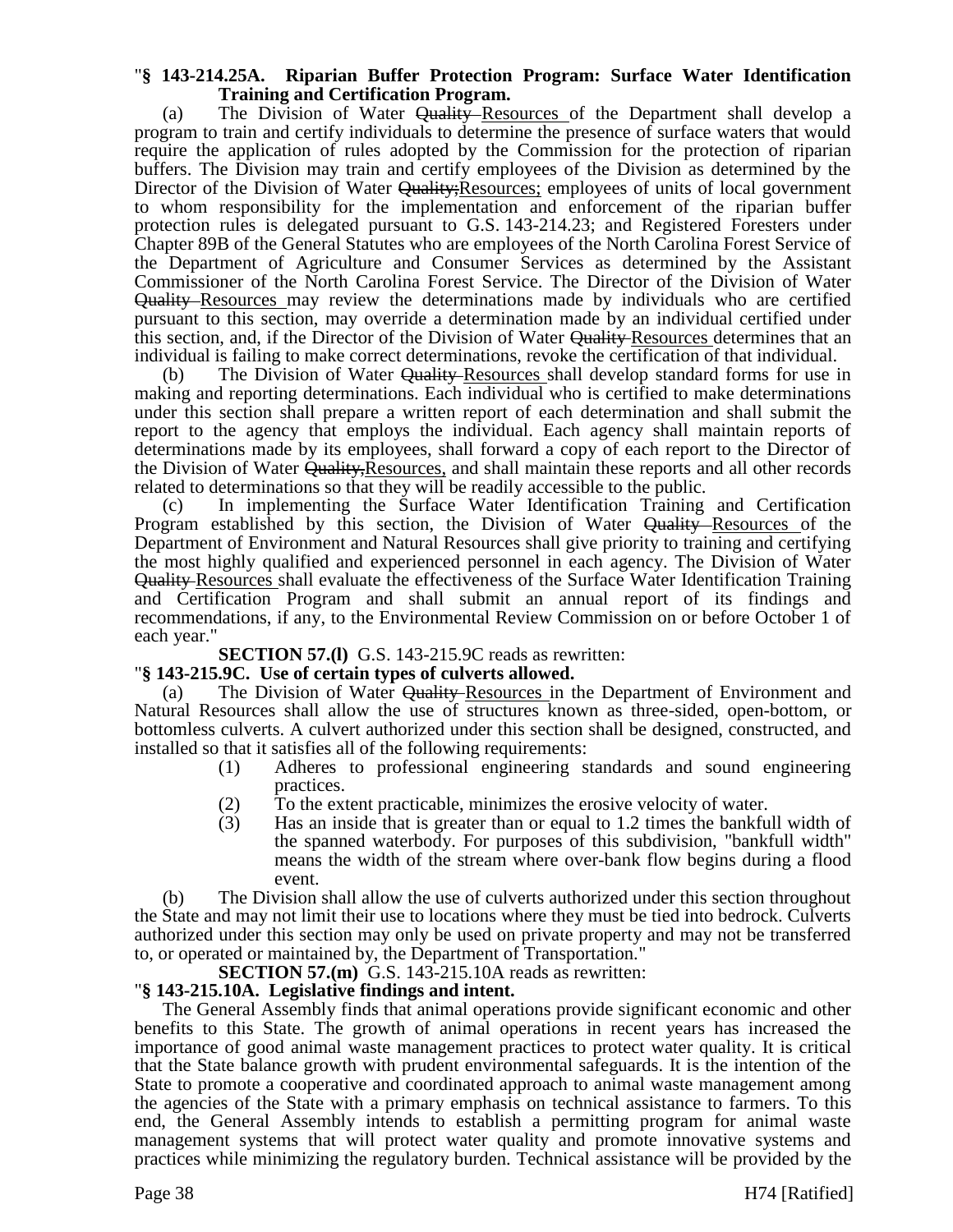Division of Soil and Water Conservation of the Department of Agriculture and Consumer Services. Inspection and enforcement will be provided by the Division of Water Quality.Resources."

**SECTION 57.(n)** G.S. 143-215.10B reads as rewritten:

# "**§ 143-215.10B. Definitions.**

As used in this Part:

- (1) "Animal operation" means any agricultural feedlot activity involving 250 or more swine, 100 or more confined cattle, 75 or more horses, 1,000 or more sheep, or 30,000 or more confined poultry with a liquid animal waste management system, or any agricultural feedlot activity with a liquid animal waste management system that discharges to the surface waters of the State. A public livestock market regulated under Article 35 of Chapter 106 of the General Statutes is an animal operation for purposes of this Part.
- (2) "Animal waste" means livestock or poultry excreta or a mixture of excreta with feed, bedding, litter, or other materials from an animal operation.
- (3) "Animal waste management system" means a combination of structures and nonstructural practices serving a feedlot that provide for the collection, treatment, storage, or land application of animal waste.
- (4) "Division" means the Division of Water Quality Resources of the Department.
- (5) "Feedlot" means a lot or building or combination of lots and buildings intended for the confined feeding, breeding, raising, or holding of animals and either specifically designed as a confinement area in which animal waste may accumulate or where the concentration of animals is such that an established vegetative cover cannot be maintained. A building or lot is not a feedlot unless animals are confined for 45 or more days, which may or may not be consecutive, in a 12-month period. Pastures shall not be considered feedlots for purposes of this Part.
- (6) "Technical specialist" means an individual designated by the Soil and Water Conservation Commission, pursuant to rules adopted by that Commission, to certify animal waste management plans."

**SECTION 57.(0)** G.S. 143-215.10M(a) reads as rewritten:

"(a) The Department shall report to the Environmental Review Commission and the Fiscal Research Division on or before 1 October of each year as required by this section. Each report shall include:

- (1) The number of permits for animal waste management systems, itemized by type of animal subject to such permits, issued since the last report.
- (2) The number of operations reviews of animal waste management systems that the Division of Soil and Water Conservation of the Department of Agriculture and Consumer Services has conducted since the last report.
- (3) The number of operations reviews of animal waste management systems conducted by agencies other than the Division of Soil and Water Conservation of the Department of Agriculture and Consumer Services that have been conducted since the last report.
- (4) The number of reinspections associated with operations reviews conducted by the Division of Soil and Water Conservation of the Department of Agriculture and Consumer Services since the last report.
- (5) The number of reinspections associated with operations reviews conducted by agencies other than the Division of Soil and Water Conservation of the Department of Agriculture and Consumer Services since the last report.
- (6) The number of compliance inspections of animal waste management systems that the Division of Water Quality-Resources has conducted since the last report.
- (7) The number of follow-up inspections associated with compliance inspections conducted by the Division of Water Quality Resources since the last report.
- (8) The average length of time for each category of reviews and inspections under subdivisions (2) through (7) of this subsection.
- (9) The number of violations found during each category of review and inspection under subdivisions (2) through (7) of this subsection, the status of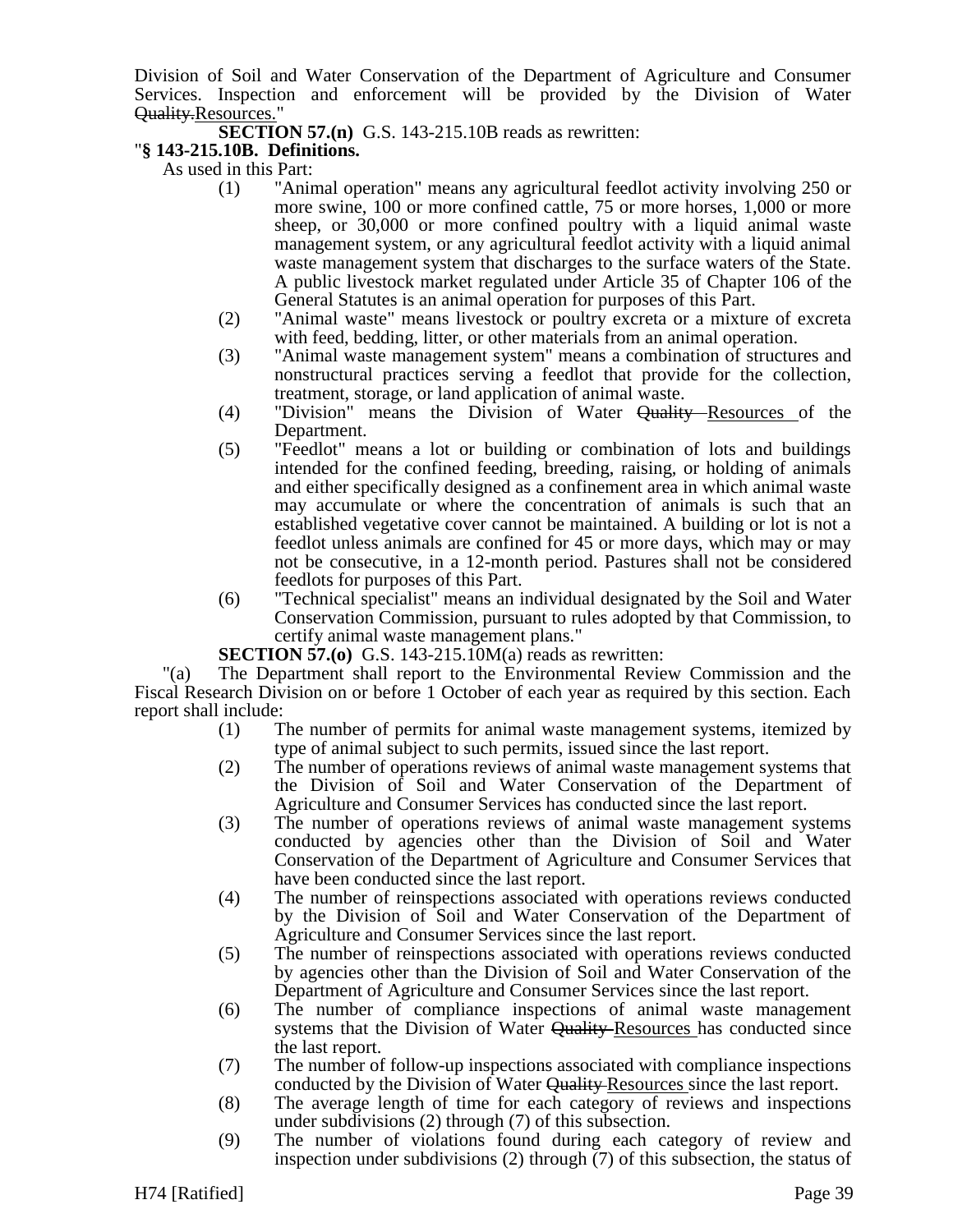enforcement actions taken and pending, and the penalties imposed, collected, and in the process of being negotiated for each such violation.

(10) Any other information that the Department determines to be appropriate or that is requested by the Environmental Review Commission or the Fiscal Research Division."

**SECTION 57.(p)** G.S. 143B-279.7(a) reads as rewritten:

"(a) The Department of Environment and Natural Resources shall coordinate an intradepartmental effort to develop scientific protocols to respond to significant fish kill events utilizing staff from the Division of Water Quality, Resources, Division of Marine Fisheries, Department of Health and Human Services, Wildlife Resources Commission, the scientific community, and other agencies, as necessary. In developing these protocols, the Department of Environment and Natural Resources shall address the unpredictable nature of fish kills caused by both natural and man-made factors. The protocols shall contain written procedures to respond to significant fish kill events including:

- (1) Developing a plan of action to evaluate the impact of fish kills on public health and the environment.
- 
- (2) Responding to fish kills within 24 hours.<br>(3) Investigating and collecting data relating
- (3) Investigating and collecting data relating to fish kill events.<br>
(4) Summarizing and distributing fish kill information to particle Summarizing and distributing fish kill information to participating agencies, scientists and other interested parties."

**SECTION 57.(q)** G.S. 159G-20(5) is repealed.

**SECTION 57.(r)** G.S. 159G-23 reads as rewritten:

# "**§ 159G-23. Common criteria for loan or grant from Wastewater Reserve or Drinking Water Reserve.**

The criteria in this section apply to a loan or grant from the Wastewater Reserve or the Drinking Water Reserve. The Division of Water Quality and the Division of Water Resources must each establish a system of assigning points to applications based on the following criteria:

#### …." **SECTION 57.(s)** G.S. 159G-26(a) reads as rewritten:

# "**§ 159G-26. Annual reports on Water Infrastructure Fund.**

(a) Requirement. – The Department must publish a report each year on the accounts in the Water Infrastructure Fund that are administered by the Division of Water Quality or the Division of Water Resources. The report must be published by 1 November of each year and cover the preceding fiscal year. The Department must make the report available to the public and must give a copy of the report to the Environmental Review Commission and the Fiscal Research Division of the General Assembly."

**SECTION 57.(t)** G.S. 159G-30 reads as rewritten:

# "**§ 159G-30. Department's responsibility.**

The Department, through the Division of Water Quality and the Division of Water Resources, administers loans and grants made from the CWSRF, the DWSRF, the Wastewater Reserve, and the Drinking Water Reserve. The Division of Water Quality administers loans and grants from the CWSRF and the Wastewater Reserve. The Division of Water Resources administers loans and grants from the DWSRF and the Drinking Water Reserve."

**SECTION 57.(u)** G.S. 159G-37 reads as rewritten:

# "**§ 159G-37. Application to CWSRF, Wastewater Reserve, DWSRF, and Drinking Water Reserve.**

An application for a loan or grant from the CWSRF or the Wastewater Reserve must be filed with the Division of Water Quality of the Department. An application for a loan or grant from the DWSRF or the Drinking Water Reserve must be filed with the CWSRF, the Wastewater Reserve, the DWSRF, or the Drinking Water Reserve must be filed with the Division of Water Resources of the Department. An application must be submitted on a form prescribed by the Division and must contain the information required by the Division. An applicant must submit to the Division any additional information requested by the Division to enable the Division to make a determination on the application. An application that does not contain information required on the application or requested by the Division is incomplete and is not eligible for consideration. An applicant may submit an application in as many categories as it is eligible for consideration under this Article."

**SECTION 57.(v)** G.S. 159G-38 reads as rewritten: "**§ 159G-38. Environmental assessment and public hearing.**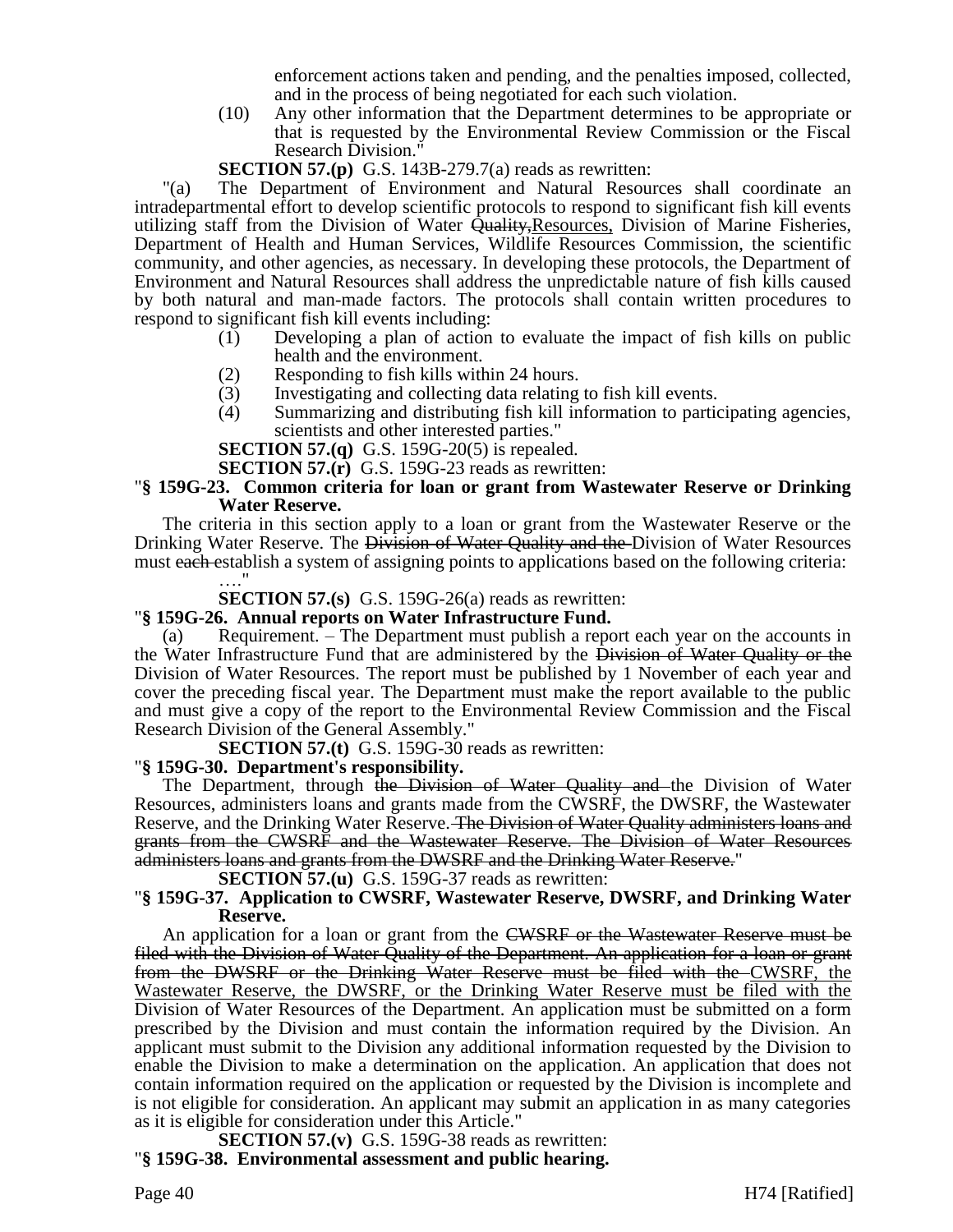(a) Required Information. – An application submitted under this Article for a loan or grant for a project must state whether the project requires an environmental assessment. If the application indicates that an environmental assessment is not required, it must identify the exclusion in the North Carolina Environmental Policy Act, Article 1 of Chapter 113A of the General Statutes, that applies to the project. If the application does not identify an exclusion in the North Carolina Environmental Policy Act, it must include an environmental assessment of the project's probable impacts on the environment.

(b) Division Review.  $-$  If, after reviewing an application, the Division of Water Quality or the Division of Water Resources, as appropriate, Resources determines that a project requires an environmental assessment, the assessment must be submitted before the Division continues its review of the application. If, after reviewing an environmental assessment, the Division concludes that an environmental impact statement is required, the Division may not continue its review of the application until a final environmental impact statement has been completed and approved as provided in the North Carolina Environmental Policy Act.

(c) Hearing. – The Division of Water Quality or the Division of Water Resources, as appropriate, Resources may hold a public hearing on an application for a loan or grant under this Article if it determines that holding a hearing will serve the public interest. An individual who is a resident of any county in which a proposed project is located may submit a written request for a public hearing. The request must set forth each objection to the proposed project or other reason for requesting a hearing and must include the name and address of the individual making the request. The Division may consider all written objections to the proposed project, any statement submitted with the hearing request, and any significant adverse effects the proposed project may have on the environment. The Division's decision on whether to hold a hearing is conclusive. The Division must keep all written requests for a hearing on an application as part of the records pertaining to the application."

**SECTION 57.(w)** G.S. 159G-39(a) reads as rewritten:

"(a) Point Assignment. – The Division of Water Quality or the Division of Water Resources, as appropriate,Resources must review all applications filed for a loan or grant under this Article for an application period. The Division must rank each application in accordance with the points assigned to the evaluation criteria. The Division must make a written determination of an application's rank and attach the determination to the application. The Division's determination of rank is conclusive."

**SECTION 57.(x)** Section 1.6 of S.L. 1998-221 reads as rewritten:

"Section 1.6. **Delegation of riparian buffer protection requirements to local governments. –** (a) The Commission may delegate responsibility for the implementation and enforcement of the State's riparian buffer protection requirements in the Neuse River Basin to units of local government that have the power to regulate land use. A delegation under this section shall not affect the jurisdiction of the Commission over State agencies and units of local government. Any unit of local government in the Neuse River Basin that has the power to regulate land use may request that responsibility for the implementation and enforcement of the State's riparian buffer protection requirements be delegated to the unit of local government. To this end, units of local government may adopt ordinances and regulations necessary to establish and enforce the State's riparian buffer protection requirements.

(b) Within 90 days after the Commission receives a complete application requesting delegation of responsibility for the implementation and enforcement of the State's riparian buffer protection requirement, the Commission shall review the application and notify the unit of local government that submitted the application whether the application has been approved, approved with modifications, or disapproved. The Commission shall not approve a delegation unless the Commission finds that local implementation and enforcement of the State's riparian buffer protection requirements will equal implementation and enforcement by the State.

(c) If the Commission determines that any unit of local government is failing to implement or enforce the State's riparian buffer protection requirements, the Commission shall notify the unit of local government in writing and shall specify the deficiencies in implementation and enforcement. If the local government has not corrected the deficiencies within 90 days after the unit of local government receives the notification, the Commission shall rescind delegation and shall implement and enforce the State's riparian buffer protection program. If the unit of local government indicates that it is willing and able to resume implementation and enforcement of the State's riparian buffer protection requirements, the unit of local government may reapply for delegation under this section.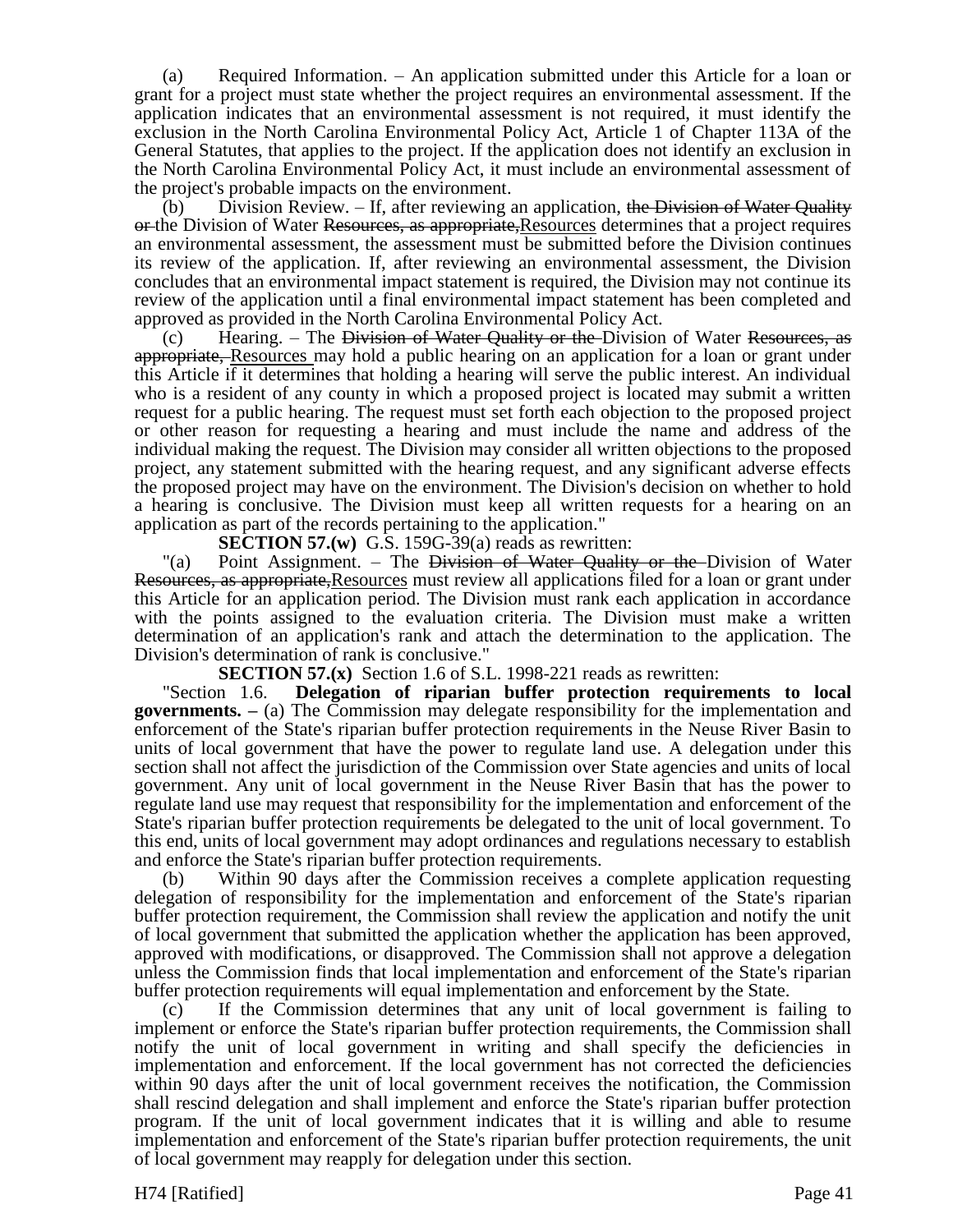(d) The Division of Water Quality-Resources in the Department shall provide technical assistance to units of local government in the development, implementation, and enforcement of the State's riparian buffer protection requirements.

(e) The Commission may adopt rules to implement this section and may recommend any legislation it determines to be necessary or desirable to achieve the purposes of this section. Rules to implement this section shall not be codified as a part of 15A NCAC 2B.0233 but shall be set out as a separately numbered rule."

**SECTION 57.(y)** Section 2(c) of S.L. 2001-355 reads as rewritten:

**"SECTION 2.(c)** The Director of the Division of Water Quality Resources and the Director of the Division of Soil and Water Conservation of the Department of Environment and Natural Resources shall jointly appoint members described in subdivisions (1) through (4) of subsection (b) of this section. The Commissioner of Agriculture shall appoint the members described in subdivisions (5) and (6) of subsection (b) of this section. The Commissioner of Agriculture shall appoint the members described in subdivision (6) of subsection (b) of this section from persons nominated by nongovernmental organizations whose members produce or manage significant agricultural commodities in each county or watershed."

**SECTION 57.(z)** Section 2 of S.L. 2006-246 reads as rewritten:

"**SECTION 2.** Definitions. – The following definitions apply to this act and its implementation:

- (1) The definitions set out in 40 Code of Federal Regulations § 122.2 (Definitions) and § 122.26(b) (Storm Water Discharges) (1 July 2003 Edition).
- (2) The definitions set out in G.S. 143-212 and G.S. 143-213.
- (3) The definitions set out in 15A NCAC 2H .0103 (Definitions of Terms).<br>
(4) The definitions set out in 15A NCAC 2H .1002 (Definitions), except fo
- (4) The definitions set out in 15A NCAC 2H .1002 (Definitions), except for the definitions of "Built-upon area", "Development", and "Redevelopment", which are defined below.
- (5) "One-year, 24-hour storm" means a rainfall of an intensity expected to be equaled or exceeded, on average, once in 12 months and with a duration of  $2\overline{4}$  hours.
- (6) "BMP" means Best Management Practice.
- (7) "Built-upon area" means that portion of a project that is covered by impervious or partially impervious surface including, but not limited to, buildings; pavement and gravel areas such as roads, parking lots, and paths; and recreation facilities such as tennis courts. "Built-upon area" does not include a wooden slatted deck, the water area of a swimming pool, or pervious or partially pervious paving material to the extent that the paving material absorbs water or allows water to infiltrate through the paving material.
- (8) "Development" means any land-disturbing activity that increases the amount of built-upon area or that otherwise decreases the infiltration of precipitation into the soil.
- (9) "Division" means the Division of Water Quality Resources in the Department.
- (10) "Planning jurisdiction" means the territorial jurisdiction within which a municipality exercises the powers authorized by Article 19 of Chapter 160A of the General Statutes, or a county may exercise the powers authorized by Article 18 of Chapter 153A of the General Statutes.
- (11) "Public entity" means the United States; the State; a city, village, township, county, school district, public college or university, or single-purpose governmental agency; or any other governing body that is created by federal or State law.
- (12) "Redevelopment" means any land-disturbing activity that does not result in a net increase in built-upon area and that provides greater or equal stormwater control than the previous development.
- (13) "Regulated entity" means any public entity that must obtain a Phase II National Pollutant Discharge Elimination System (NPDES) permit for stormwater management for its municipal separate storm sewer system (MS4).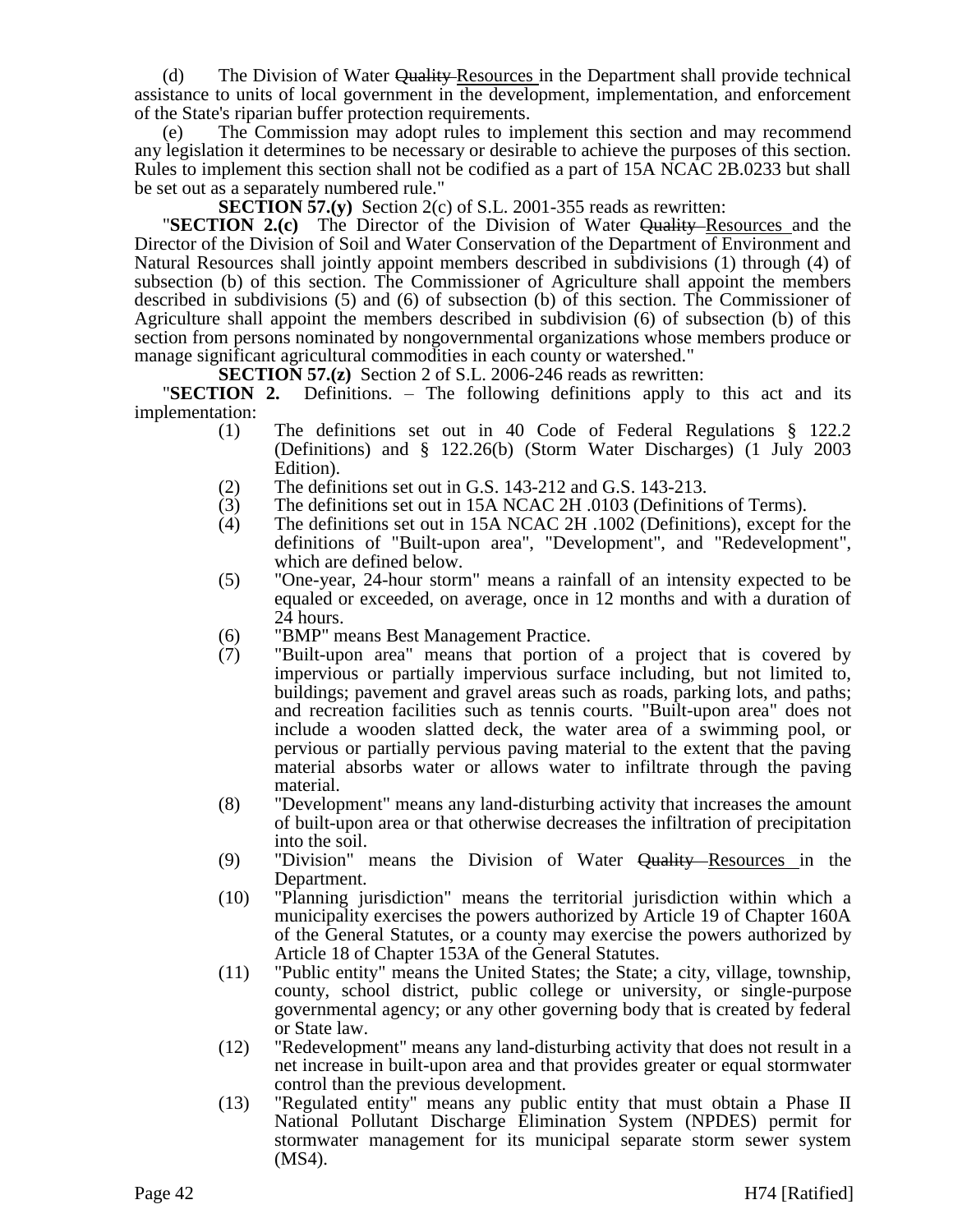- (14) "Sensitive receiving waters" means any of the following:
	- a. Waters that are classified as high quality, outstanding resource, shellfish, trout, or nutrient-sensitive waters in accordance with subsections (d) and (e) of 15A NCAC 2B .0101 (Procedures for Assignment of Water Quality Standards – General Procedures).
	- b. Waters that are occupied by or designated as critical habitat for aquatic animal species that are listed as threatened or endangered by the United States Fish and Wildlife Service or the National Marine Fisheries Service under the provisions of the Endangered Species Act of 1973 (Pub. L. No. 93-205; 87 Stat. 884; 16 U.S.C. §§ 1531, et seq.), as amended.
	- c. Waters for which the designated use, as described by the classification system set out in subsections (c), (d), and (e) of 15A NCAC 2B .0101 (Procedures for Assignment of Water Quality Standards – General Procedures), have been determined to be impaired in accordance with the requirements of subsection (d) of 33 U.S.C. § 1313.
- (15) "Shellfish resource waters" means Class SA waters that contain an average concentration of 500 parts per million of natural chloride ion. Average concentration is determined by averaging the chloride concentrations of five water samples taken one-half mile downstream from the project site that are taken on separate days, within one hour of high tide, and not within 48 hours following a rain event. The chloride ion concentrations are to be determined by a State-certified laboratory.
- (16) "Significant contributor of pollutants" means a municipal separate storm sewer system (MS4) or a discharge that contributes to the pollutant loading of a water body or that destabilizes the physical structure of a water body such that the contribution to pollutant loading or the destabilization may reasonably be expected to adversely affect the quality and uses of the water body. Uses of a water body shall be determined pursuant to 15A NCAC 2B .0211 through 15A NCAC 2B .0222 (Classifications and Water Quality Standards Applicable to Surface Waters and Wetlands of North Carolina) and 15A NCAC 2B .0300, et seq. (Assignment of Stream Classifications).
- (17) "Total maximum daily load (TMDL) implementation plan" means a written, quantitative plan and analysis for attaining and maintaining water quality standards in all seasons for a specific water body and pollutant."

**SECTION 57.(aa)** S.L. 2008-211 reads as rewritten:

"**SECTION 1.(a)** Disapprove Rule. – Pursuant to G.S. 150B-21.3(b1), 15A NCAC 02H .1005 (Stormwater Requirements: Coastal Counties), as adopted by the Environmental Management Commission on 10 January 2008 and approved by the Rules Review Commission on 20 March 2008, is disapproved.

"**SECTION 1.(b)** Supersede Rule. – 15A NCAC 02H .1005 (Stormwater Requirements: Coastal Counties), effective 1 September 1995, is superseded by this act. References in the North Carolina Administrative Code to 15A NCAC 02H .1005 shall be deemed to refer to the equivalent provisions of this act.

"**SECTION 2.(a)** Definitions. – The following definitions apply to this act and its implementation:

- (1) The definitions set out in 15A NCAC 02H .1002 (Definitions).
- (2) The definitions set out in G.S. 143-212 and G.S. 143-213.
- (3) "Built upon area" has the same meaning as in Session Law 2006-246 and means that portion of a project that is covered by impervious or partially impervious surface including, but not limited to, buildings; pavement and gravel areas such as roads, parking lots, and paths; and recreation facilities such as tennis courts. "Built upon area" does not include a wooden slatted deck, the water area of a swimming pool, or pervious or partially pervious paving material to the extent that the paving material absorbs water or allows water to infiltrate through the paving material.
- (4) "Permeable pavement" means paving material that absorbs water or allows water to infiltrate through the paving material. Permeable pavement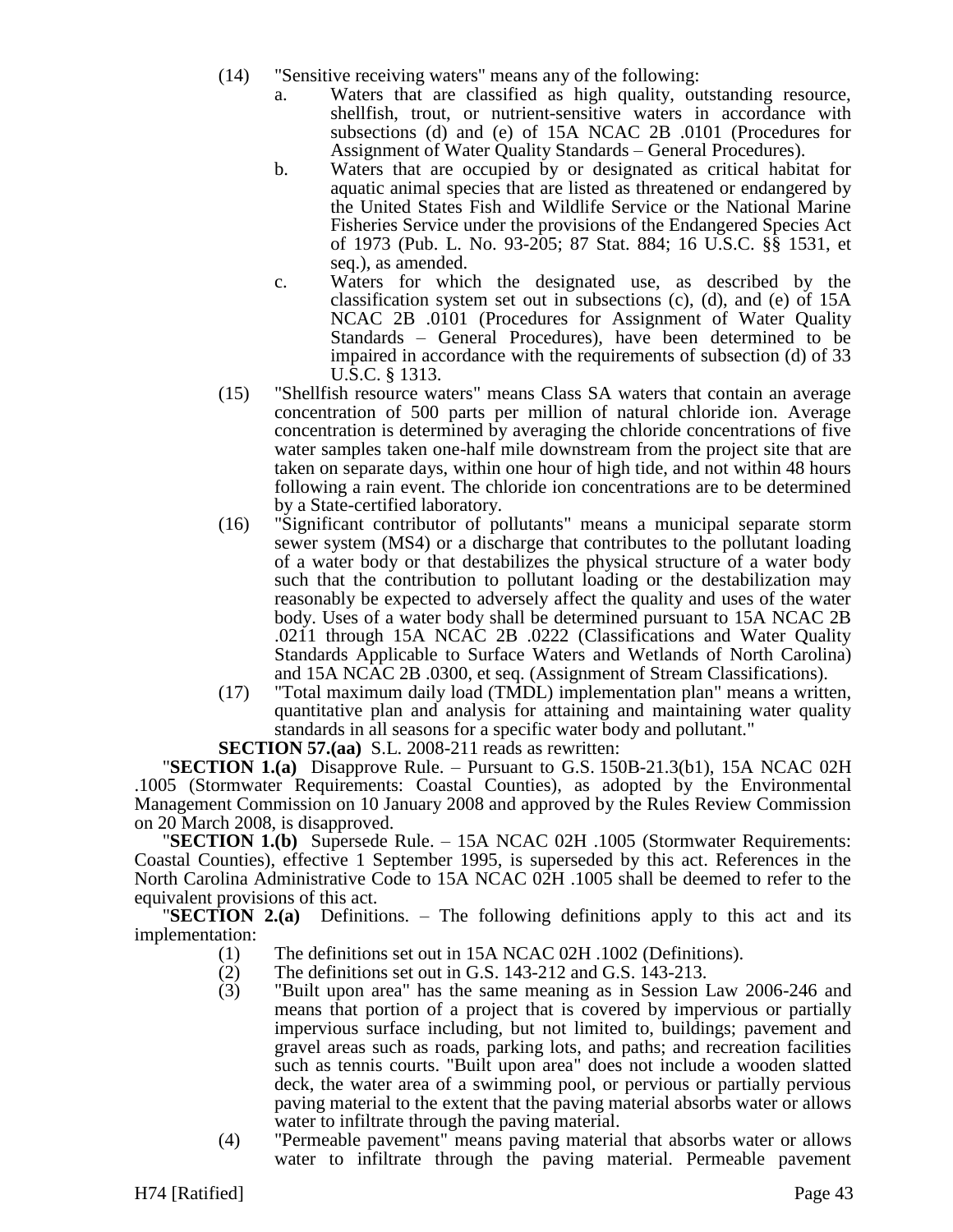materials include porous concrete, permeable interlocking concrete pavers, concrete grid pavers, porous asphalt, and any other material with similar characteristics. Compacted gravel shall not be considered permeable pavement.

- (5) "Residential development activities" has the same meaning as in 15A NCAC 02B .0202(54).
- (6) "Vegetative buffer" has the same meaning as in 15A NCAC 02H .1002(22) and means an area of natural or established vegetation directly adjacent to surface waters through which stormwater runoff flows in a diffuse manner to protect surface waters from degradation due to development activities.
- (7) "Vegetative conveyance" means a permanent, designed waterway lined with vegetation that is used to convey stormwater runoff at a non-erosive velocity within or away from a developed area.

"**SECTION 2.(b)** Requirements for Certain Nonresidential and Residential Development in the Coastal Counties. – All nonresidential development activities that occur within the Coastal Counties that will add more than 10,000 square feet of built upon area or that require a Sedimentation and Erosion Control Plan, pursuant to G.S. 113A-57 or a Coastal Area Management Act (CAMA) Major Development Permit, pursuant to G.S. 113A-118 and all residential development activities within the Coastal Counties that require a Sedimentation and Erosion Control Plan, pursuant to G.S. 113A-57 or a Coastal Area Management Act (CAMA) Major Development Permit, pursuant to G.S. 113A-118 shall manage stormwater runoff as provided in this subsection. A development activity or project requires a Sedimentation and Erosion Control Plan if the activity or project disturbs one acre or more of land, including an activity or project that disturbs less than one acre of land that is part of a larger common plan of development. Whether an activity or project that disturbs less than one acre of land is part of a larger common plan of development shall be determined in a manner consistent with the memorandum referenced as "Guidance Interpreting Phase 2 Stormwater Requirements" from the Director of the Division of Water Quality of the Department of Environment and Natural Resources to Interested Parties dated 24 July 2006.

- (1) Development Near Outstanding Resource Waters (ORW). Development activities within the Coastal Counties and located within 575 feet of the mean high waterline of areas designated by the Commission as Outstanding Resource Waters (ORW) shall meet the requirements of 15A NCAC 02H .1007 (Stormwater Requirements: Outstanding Resource Waters) and shall be permitted as follows:
	- a. Low-Density Option. Development shall be permitted pursuant to 15A NCAC 02H .1003(d)(1) if the development meets all of the following requirements:
		- 1. The development has a built upon area of twelve percent (12%) or less. A development project with an overall density at or below the low-density threshold, but containing areas with a density greater than the overall project density, shall be considered low-density as long as the project meets or exceeds the requirements for low-density development and locates the higher density development in upland areas and away from surface waters and drainageways to the maximum extent practicable.
		- 2. Stormwater runoff from the development is transported primarily by vegetated conveyances. As used in this sub-sub-subdivision, "conveyance system" shall not include a stormwater collection system. Stormwater runoff from built upon areas that is directed to flow through any wetlands shall flow into and through these wetlands at a non-erosive velocity.
		- 3. The development contains a 50-foot-wide vegetative buffer for new development activities and a 30-foot-wide vegetative buffer for redevelopment activities. The width of a buffer is measured horizontally from the normal pool elevation of impounded structures, from the bank of each side of streams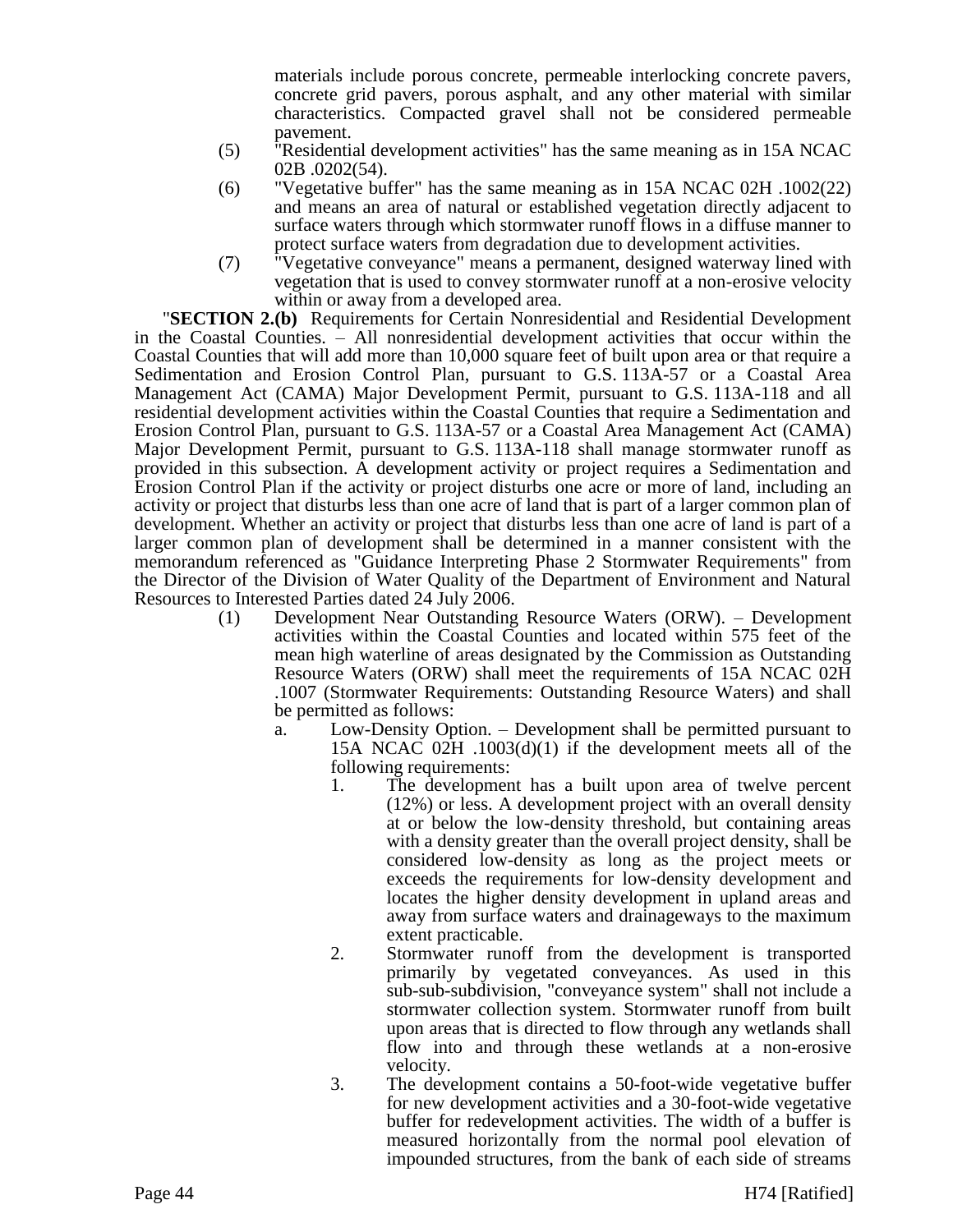or rivers, and from the mean high waterline of tidal waters, perpendicular to the shoreline. The vegetative buffer may be cleared or graded, but must be planted with and maintained in grass or any other vegetative or plant material. The Division of Water Quality Resources may, on a case-by-case basis, grant a minor variance from the vegetative buffer requirements of this section pursuant to the procedures set out in 15A NCAC 02B .0233(9)(b). Vegetative buffers and filters required by this section and any other buffers or filters required by State water quality or coastal management rules or local government requirements may be met concurrently and may contain, in whole or in part, coastal, isolated, or 404 jurisdictional wetlands that are located landward of the normal waterline.

- b. High-Density Option. Development shall be permitted pursuant to 15A NCAC 02H .1003(d)(2) if the development meets all of the following requirements:
	- 1. The development has a built upon area of greater than twelve percent (12%).
	- 2. The development has no direct outlet channels or pipes to Class SA waters unless permitted in accordance with 15A NCAC 02H .0126. Stormwater runoff from built upon areas that is directed to flow through any wetlands shall flow into and through these wetlands at a non-erosive velocity.
	- 3. The development utilizes control systems that are any combination of infiltration systems, bioretention systems, constructed stormwater wetlands, sand filters, rain barrels, cisterns, rain gardens or alternative low impact development stormwater management systems designed in accordance with 15A NCAC 02H .1008 to control and treat the runoff from all surfaces generated by one and one-half inches of rainfall, or the difference in the stormwater runoff from all surfaces from the predevelopment and postdevelopment conditions for a one-year, 24-hour storm, whichever is greater. Wet detention ponds may be used as a stormwater control system to meet the requirements of this sub-sub-subdivision, provided that the stormwater control system fully complies with the requirements of this sub-subdivision. If a wet detention pond is used within one-half mile of Class SA waters, installation of a stormwater best management practice in series with the wet detention pond shall be required to treat the discharge from the wet detention pond. Secondary stormwater best management practices that are used in series with another stormwater best management practice do not require any minimum separation from the seasonal high water table. Alternatives as described in 15A NCAC 02H .1008(h) may also be approved if they meet the requirements of this sub-subdivision.
	- 4. Stormwater runoff from the development that is in excess of the design volume must flow overland through a vegetative filter designed in accordance with 15A NCAC 02H .1008 with a minimum length of 50 feet measured from mean high water of Class SA waters.
	- 5. The development contains a 50-foot-wide vegetative buffer for new development activities and a 30-foot-wide vegetative buffer for redevelopment activities. The width of a buffer is measured horizontally from the normal pool elevation of impounded structures, from the bank of each side of streams or rivers, and from the mean high waterline of tidal waters,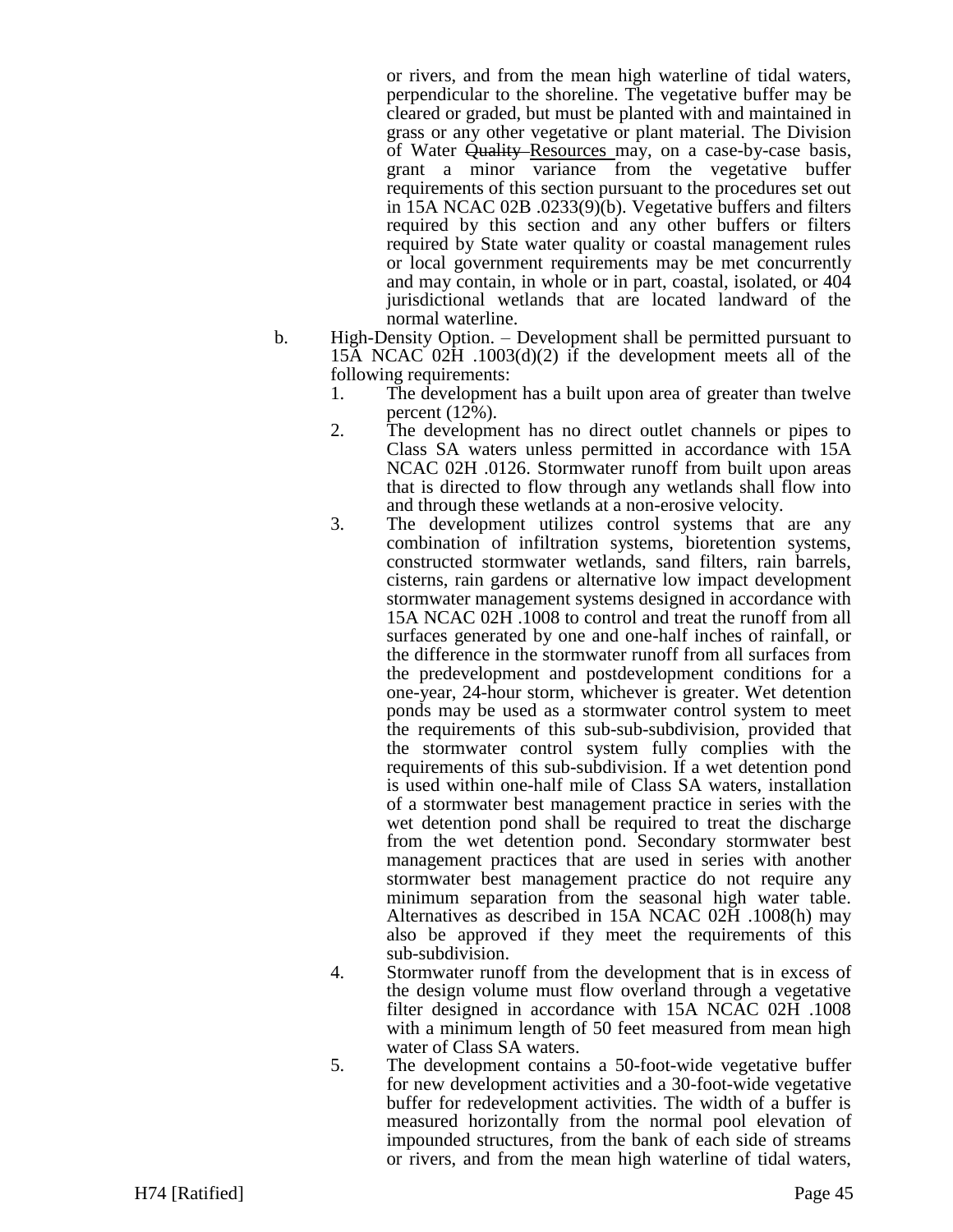perpendicular to the shoreline. The vegetative buffer may be cleared or graded, but must be planted with, and maintained in, grass or any other vegetative or plant material. Furthermore, stormwater control best management practices (BMPs), or stormwater control structures, with the exception of wet detention ponds, may be located within this vegetative buffer. The Division of Water Quality Resources may, on a case by case basis, grant a minor variance from the vegetative buffer requirements of this section pursuant to the procedures set out in 15A NCAC 02B .0233(9)(b). Vegetative buffers and filters required by this section and any other buffers or filters required by State water quality or coastal management rules or local government requirements may be met concurrently and may contain, in whole or in part, coastal, isolated, or 404 jurisdictional wetlands that are located landward of the normal waterline.

- c. Stormwater Discharges Prohibited. All development activities, including both low- and high-density projects, shall prohibit new points of stormwater discharge to Class SA waters or an increase in the volume of stormwater flow through conveyances or increase in capacity of conveyances of existing stormwater conveyance systems that drain to Class SA waters. Any modification or redesign of a stormwater conveyance system within the contributing drainage basin must not increase the net amount or rate of stormwater discharge through existing outfalls to Class SA waters. The following shall not be considered a direct point of stormwater discharge:
	- 1. Infiltration of the stormwater runoff from the design storm as described in sub-sub-subdivision 3. of sub-subdivision b. of subdivision (1) of this subsection.
	- 2. Diffuse flow of stormwater at a non-erosive velocity to a vegetated buffer or other natural area, that is capable of providing effective infiltration of the runoff from the design storm as described in sub-sub-subdivision 3. of sub-subdivision b. of subdivision (1) of this subsection. Notwithstanding the other requirements of this section, the infiltration mandated in this sub-sub-subdivision does not require a minimum separation from the seasonal high-water table.
	- 3. The discharge from a wet detention pond that is treated by a secondary stormwater best management practice, provided that both the wet detention pond and the secondary stormwater best management practice meet the requirements of this sub-subdivision.
- d. Limitation on the Density of Development. Development shall be limited to a built upon area of twenty-five percent (25%) or less.
- (2) Development Near Class SA Waters. Development activities within one-half mile of and draining to those waters classified by the Commission as Class SA waters or within one-half mile of waters classified by the Commission as Class SA waters and draining to unnamed freshwater tributaries to Class SA waters shall meet the requirements of sub-subdivisions a., b., and c. of subdivision (1) of this subsection. The extent of Class SA waters is limited to those waters that are determined to be at least an intermittent stream based on a site stream determination made in accordance with the procedures that are delineated in the Division of Water Quality's "Identification Methods for the Origin of Intermittent and Perennial Streams" prepared pursuant to Session Law 2001-404.
- (3) Other Coastal Development. Development activities within the Coastal Counties except those areas described in subdivisions (1) and (2) of this subsection shall meet all of the following requirements: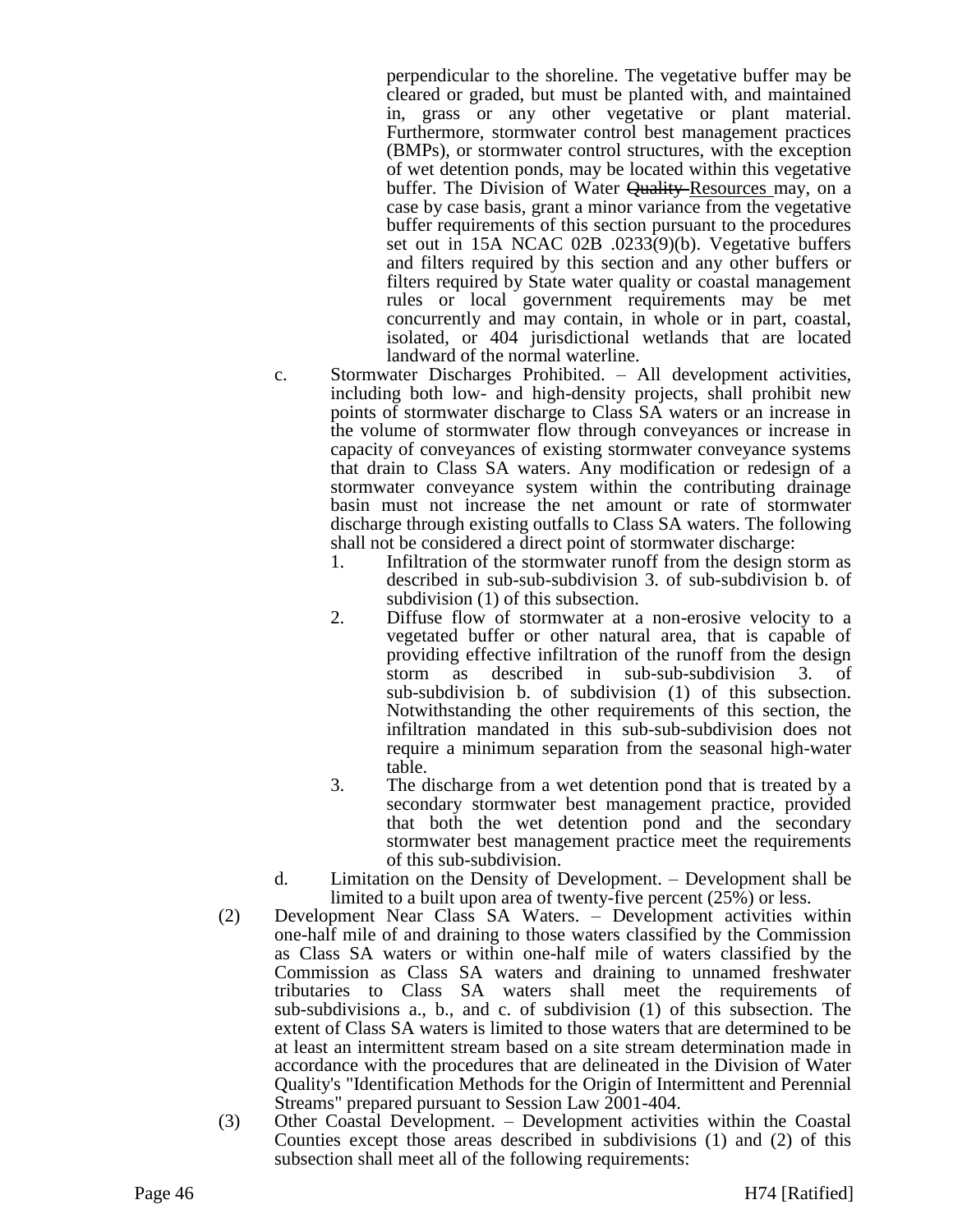- a. Low-Density Option: Development shall be permitted pursuant to 15A NCAC 02H .1003(d)(1) if the development meets all of the following requirements:
	- 1. The development has a built upon area of twenty-four percent (24%) or less. A development project with an overall density at or below the low-density threshold, but containing areas with a density greater than the overall project density, shall be considered low density as long as the project meets or exceeds the requirements for low-density development and locates the higher density in upland areas and away from surface waters and drainageways to the maximum extent practicable.
	- 2. Stormwater runoff from the development is transported primarily by vegetated conveyances. As used in this sub-sub-subdivision, "conveyance system" shall not include a stormwater collection system. Stormwater runoff from built upon areas that is directed to flow through any wetlands shall flow into and through these wetlands at a non-erosive velocity.
	- 3. The development contains a 50-foot-wide vegetative buffer for new development activities and a 30-foot-wide vegetative buffer for redevelopment activities. The width of a buffer is measured horizontally from the normal pool elevation of impounded structures, from the bank of each side of streams or rivers, and from the mean high waterline of tidal waters, perpendicular to the shoreline. The vegetative buffer may be cleared or graded, but must be planted with, and maintained in, grass or any other vegetative or plant material. The Division of Water Quality-Resources may, on a case-by-case basis, grant a minor variance from the vegetative buffer requirements of this section pursuant to the procedures set out in 15A NCAC 02B .0233(9)(b). Vegetative buffers and filters required by this section and any other buffers or filters required by State water quality or coastal management rules or local government requirements may be met concurrently and may contain, in whole or in part, coastal, isolated, or 404 jurisdictional wetlands that are located landward of the normal waterline.
- b. High-Density Option: Higher density developments shall be permitted pursuant to  $15A$  NCAC 02H  $.1003(d)(2)$  if the development meets all of the following requirements:
	- 1. The development has a built upon area of greater than twenty-four percent (24%).
	- 2. The development uses control systems that are any combination of infiltration systems, wet detention ponds, bioretention systems, constructed stormwater wetlands, sand filters, rain barrels, cisterns, rain gardens or alternative stormwater management systems designed in accordance with 15A NCAC 02H .1008.
	- 3. Control systems must be designed to store, control, and treat the stormwater runoff from all surfaces generated by one and one-half inch of rainfall.
	- 4. Stormwater runoff from built upon areas that is directed to flow through any wetlands shall flow into and through these wetlands at a non-erosive velocity.
	- 5. A 50-foot-wide vegetative buffer for new development activities and a 30-foot-wide vegetative buffer for redevelopment activities. The width of a buffer is measured horizontally from the normal pool elevation of impounded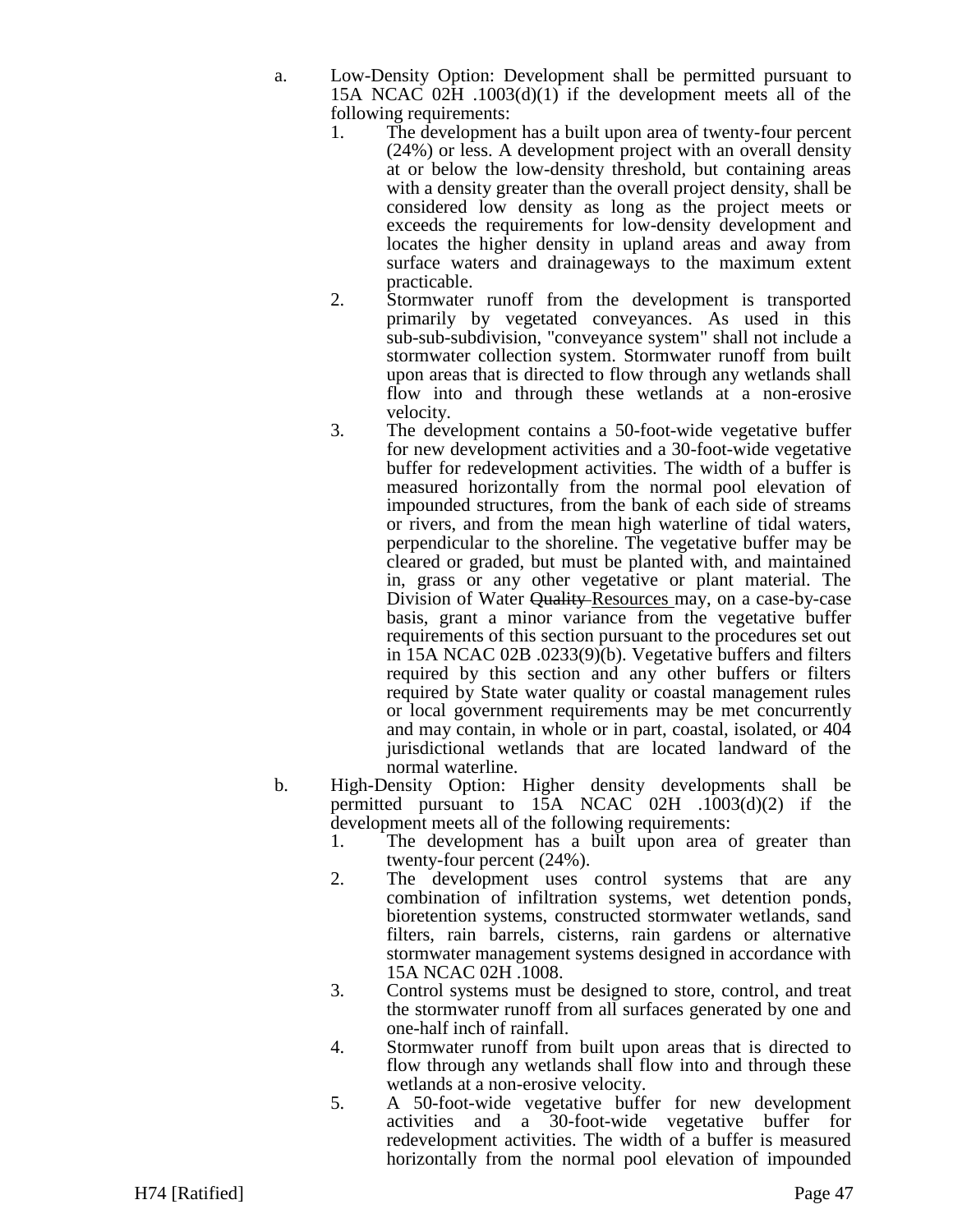structures, from the bank of each side of streams or rivers, and from the mean high waterline of tidal waters, perpendicular to the shoreline. The vegetative buffer may be cleared or graded, but must be planted with, and maintained in, grass or any other vegetative or plant material. Furthermore, stormwater control best management practices (BMPs), or stormwater control structures, with the exception of wet detention ponds, may be located within this vegetative buffer. The Division of Water <del>Quality Resources may, on a</del> case by case basis, grant a minor variance from the vegetative buffer requirements of this section pursuant to the procedures set out in 15A NCAC 02B .0233(9)(b). Vegetative buffers and filters required by this section and any other buffers or filters required by State water quality or coastal management rules or local government requirements may be met concurrently and may contain, in whole or in part, coastal, isolated, or 404 jurisdictional wetlands that are located landward of the normal waterline.

- (4) Requirements for Structural Stormwater Controls. Structural stormwater controls required under this section shall meet all of the following requirements:
	- a. Remove an eighty-five percent (85%) average annual amount of Total Suspended Solids.
	- b. For detention ponds, draw down the treatment volume no faster than 48 hours, but no slower than 120 hours.
	- c. Discharge the storage volume at a rate equal to or less than the predevelopment discharge rate for the one-year, 24-hour storm.
	- d. Meet the General Engineering Design Criteria set forth in 15A NCAC 02H .1008(c).
	- e. For structural stormwater controls that are required under this section and that require separation from the seasonal high-water table, a minimum separation of two feet is required. Where a separation of two feet from the seasonal highwater table is not practicable, the Division of Water Quality–Resources may grant relief from the separation requirement pursuant to the Alternative Design Criteria set out in 15A NCAC 02H .1008(h). No minimum separation from the seasonal highwater table is required for a secondary stormwater best management practice that is used in a series with another stormwater best management practice.
- (5) Certain Wetlands Excluded From Density Calculation. For the purposes of this section, areas defined as Coastal Wetlands under 15A NCAC 07H .0205, as measured landward from the normal high waterline, shall not be included in the overall project area to calculate impervious surface density. Wetlands that are not regulated as coastal wetlands pursuant to 15A NCAC 07H .0205 and that are located landward of the normal high waterline may be included in the overall project area to calculate impervious surface density.

"**SECTION 2.(c)** Requirements for Limited Residential Development in Coastal Counties. – For residential development activities within the 20 Coastal Counties that are located within one-half mile and draining to Class SA waters, that have a built upon area greater than twelve percent (12%), that do not require a stormwater management permit under subsection (b) of this section, and that will add more than 10,000 square feet of built upon area, a one-time, nonrenewable stormwater management permit shall be obtained. The permit shall require recorded deed restrictions or protective covenants to ensure that the plans and specifications approved in the permit are maintained. Under this permit, stormwater runoff shall be managed using any one or combination of the following practices:

(1) Install rain cisterns or rain barrels designed to collect all rooftop runoff from the first one and one-half inches of rain. Rain barrels and cisterns shall be installed in such a manner as to facilitate the reuse of the collected rain water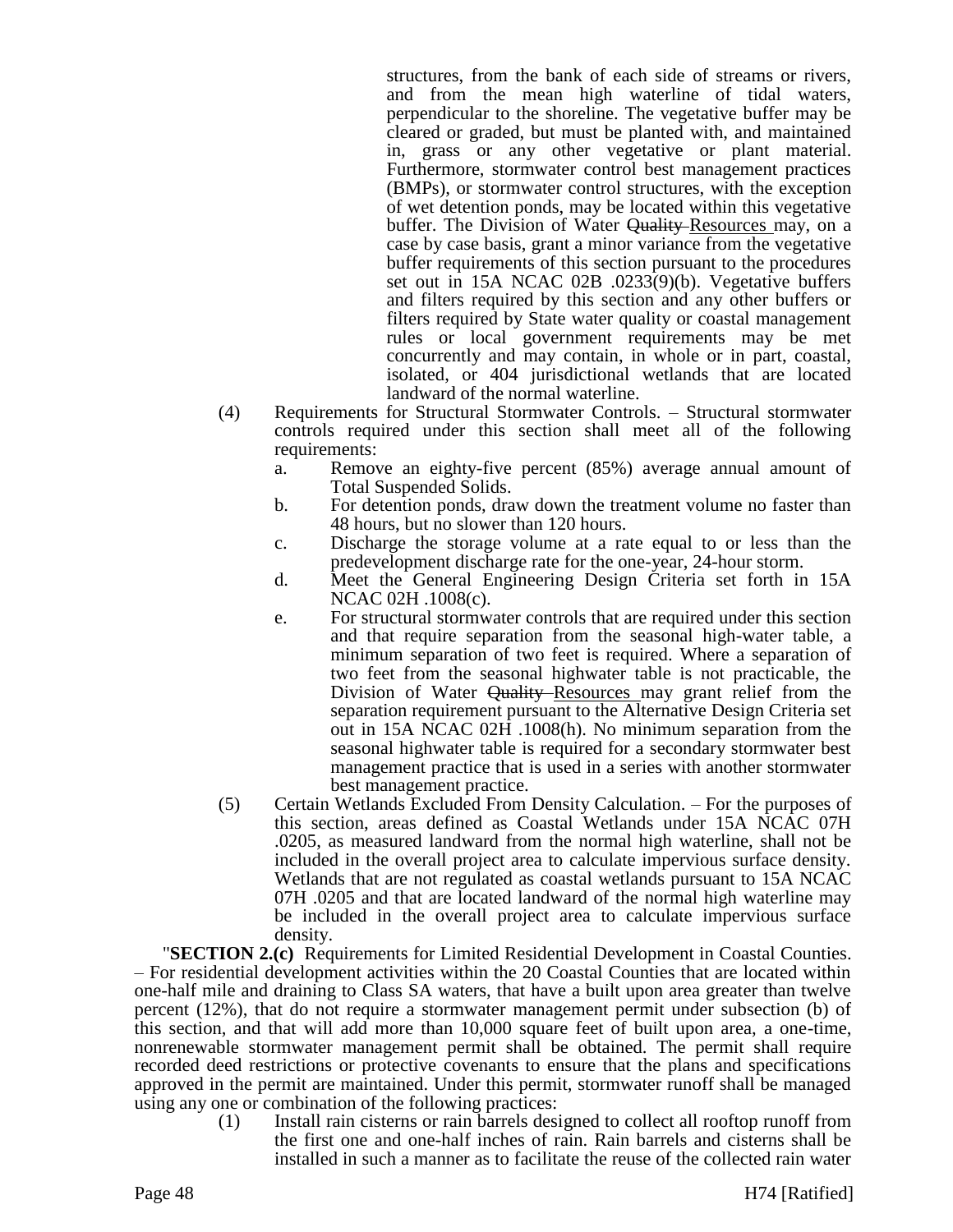on site and shall be installed in such a manner that any overflow from these devices is directed to a vegetated area in a diffuse flow. Construct all uncovered driveways, uncovered parking areas, uncovered walkways, and uncovered patios out of permeable pavement or other pervious materials.

- (2) Direct rooftop runoff from the first one and one-half inches of rain to an appropriately sized and designed rain garden. Construct all uncovered driveways, uncovered parking areas, uncovered walkways, and uncovered patios out of permeable pavement or other pervious materials.
- (3) Install any other stormwater best management practice that meets the requirements of 15A NCAC 02H .1008 to control and treat the stormwater runoff from all built upon areas of the site from the first one and one-half inches of rain.

"**SECTION 2.(d)** Exclusions. – The requirements of this section shall not apply to any of the following:

- (1) Activities of the North Carolina Department of Transportation that are regulated in accordance with the provisions of the Department's National Pollutant Discharge Elimination System (NPDES) Stormwater Permit.
- (2) Development activities that are conducted pursuant to and consistent with one of the following authorizations, or any timely renewal thereof, shall be regulated by those provisions and requirements of 15A NCAC 02H .1005 that were effective at the time of the original issuance of the following authorizations:
	- a. State Stormwater Permit issued under the provisions of 15A NCAC 02H .1005.
	- b. Stormwater Certification issued pursuant to 15A NCAC 02H .1000 prior to 1 December 1995.
	- c. A Coastal Area Management Act Major Permit.
	- d. 401 Certification that contains an approved Stormwater Management Plan.
	- e. A building permit pursuant to G.S. 153A-357 or G.S. 160A-417.
	- f. A site-specific development plan as defined by G.S. 153A-344.1(b)(5) and G.S. 160A-385.1(b)(5).
	- g. A phased development plan approved pursuant to G.S. 153A-344.1 or G.S. 160A-385.1 that shows:
		- 1. For the initial or first phase of development, the type and intensity of use for a specific parcel or parcels, including at a minimum, the boundaries of the project and a subdivision plan that has been approved pursuant to G.S. 153A-330 through G.S. 153A-335 or G.S. 160A-371 through G.S. 160A-376.
		- 2. For any subsequent phase of development, sufficient detail so that implementation of the requirements of this section to that phase of development would require a material change in that phase of the plan.
	- h. A vested right to the development pursuant to common law.
- (3) Redevelopment activities that result in no net increase in built upon area and provide stormwater control equal to the previous development.
- (4) Development activities for which a complete Stormwater Permit Application has been accepted by the Division of Water Quality Resources prior to the effective date of this act, shall be regulated by the provisions and requirements of 15A NCAC 02H .1005 that were effective at the time that this application was accepted as complete by the Division of Water Quality.Resources. For purposes of this subsection, a Stormwater Permit Application is deemed accepted as complete by the Division of Water Quality Resources when the application is assigned a permit number in the Division's Basinwide Information Management System.
- (5) Development activities for which only a minor modification of a State Stormwater Permit is required shall be regulated by the provisions and requirements of 15A NCAC 02H .1005 that were effective at the time of the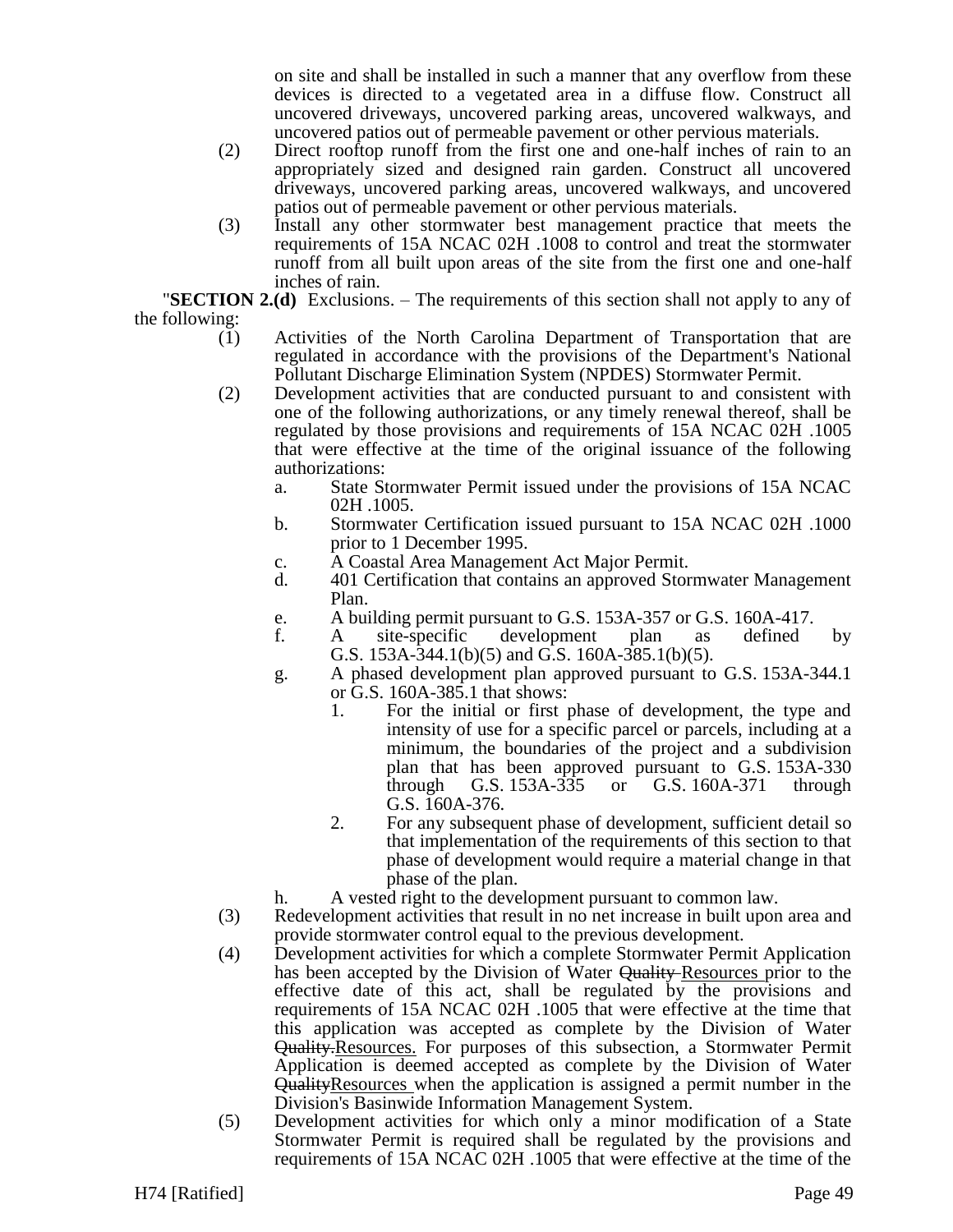original issuance of the State Stormwater Permit. For purposes of this subsection, a minor modification of a State Stormwater Permit is defined as a modification that does not increase the net area of built upon area within the project site or does not increase the overall size of the stormwater controls that have been previously approved for that development activity.

(6) Municipalities designated as a National Pollutant Discharge Elimination System (NPDES) Phase 2 municipality located within the 20 Coastal Counties until such time as the NPDES Phase 2 Stormwater Permit expires and is subject to renewal. Upon renewal of the NPDES Phase 2 Stormwater Permits for municipalities located within the 20 Coastal Counties, the Department shall review the permits to determine whether the permits should be amended to include the provisions of this section.

#### …." **SECTION 57.(bb)** S.L. 2009-322 reads as rewritten:

"**SECTION 1.(a)** The Department of Environment and Natural Resources shall establish standard stormwater control best management practices and standard process water treatment processes or equivalent performance standards for composting operations that are required to be permitted by the Division of Water Quality-Resources in the Department and the Division of Waste Management in the Department. These practices, processes, and standards shall be developed for the purpose of protecting water quality by controlling and containing stormwater that is associated with composting operations, by reducing the pollutant levels of process water from composting operations, and by reducing the opportunities for generation of such waters.

**"SECTION 1.(b)** The Division of Water Quality Resources shall clarify that stormwater is water that does not contact anything considered a feedstock, intermediate product, or final product of composting operations. The Division of Water Quality Resources shall clarify that wastewater is leachate and water that contacts feedstocks, intermediate products, or final product, of composting operations. The clarifications shall incorporate available scientifically valid information obtained from sampling and analyses of North Carolina composting facilities and from valid representative data from other states. In addition, the Division of Water Quality Resources shall establish threshold quantities of feedstocks, intermediate products, and final products above which water quality permitting will be required.

"**SECTION 1.(c)** The Department shall establish revised water quality permitting procedures for the composting industry. The revised permitting procedures shall identify the various circumstances that determine which water quality permit is required for various composting activities. The Department shall determine whether selected low-risk subsets of the composting industry may be suitable for expedited or reduced water quality permitting procedures. The determination shall include consideration of the economic impact of regulatory decisions.

"**SECTION 1.(d)** In developing the practices, processes, and standards and the revised water quality permitting procedures required by this section, the Department shall review practices, processes, and standards and permitting procedures adopted by other states and similar federal programs.

"**SECTION 1.(e)** The Department shall form a Compost Operation Stakeholder Advisory Group composed of representatives from the North Carolina Chapter of the United States Composting Council, the North Carolina Association of County Commissioners, the North Carolina League of Municipalities, the North Carolina State Agricultural Extension Service, the North Carolina Chapter of the American Water Works Association-Water Environment Federation, the North Carolina Pumper Group, the North Carolina Chapter of the Solid Waste Association of North America, the North Carolina Septic Tank Association, and any individual or group commenting to the Department on issues related to water quality at composting operations. The Compost Operation Stakeholder Advisory Group shall be convened periodically to provide input and assistance to the Department.

"**SECTION 1.(f)** The practices, processes, and standards and the revised permitting procedures shall address the site size of an operation, the nature of the feedstocks composted, the type of compost production method employed, the quantity and water quality of the stormwater or process water associated with composting facilities, the water quality of the receiving waters, as well as operation and maintenance requirements for the resulting standard stormwater control best management practices and standard process water treatment processes.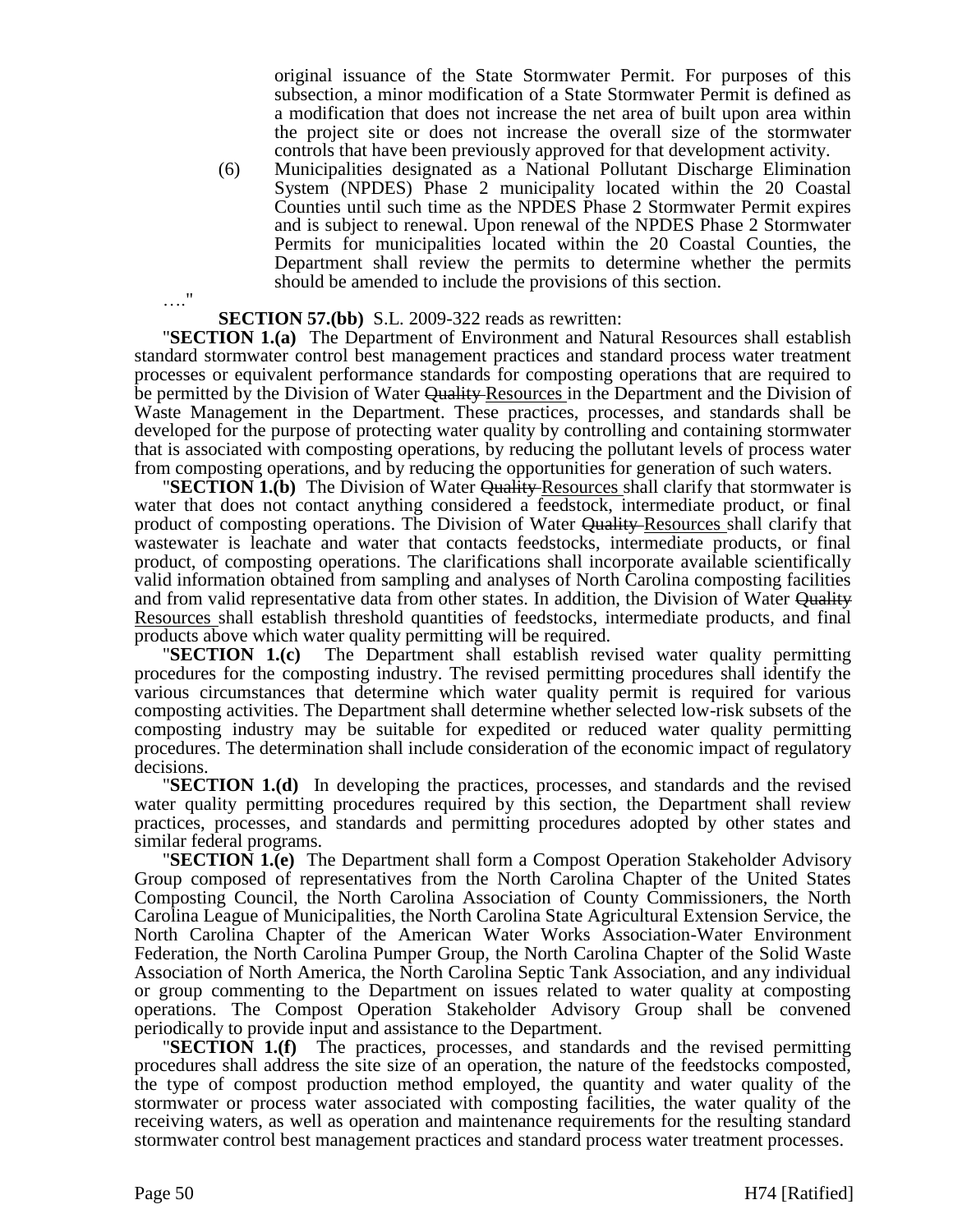"**SECTION 2.** Not later than December 31, 2009, the Department shall report to the Environmental Review Commission on the progress of the implementation of the provisions of this act and any recommendations from the Compost Operation Stakeholder Advisory Group and other commenters. The Department shall periodically make other progress reports as the Commission may subsequently direct.

"**SECTION 3.(a)** For the period of time between the effective date of this act and phase-in provided by Section 3(d) of this act, permits for composting facilities shall be handled as follows:

- (1) The Division of Water Quality Resources shall issue interim water quality permit extensions to all composting facilities applying for a water quality permit renewal until the revised final water quality permitting procedures are phased in, as provided in Section 3(d) of this act. The issuance of interim water quality permit extensions shall be contingent upon no significant changes to the existing quantities, feedstocks, and composting methods permitted by the Division of Waste Management. For any facility found to be causing or contributing to a violation of water quality standards, the Division of Water Quality-Resources may subsequently determine that the facility is ineligible for continued coverage under an interim water quality permit extension.
- (2) For facilities renewing permits issued by the Division of Waste Management prior to the phase-in provided in Section 3(d) of this act, but operating without the appropriate water quality permits, the Division of Water Quality Resources will work with those facilities on a case-by-case basis to establish appropriate permit coverage.
- (3) New water quality permit applications filed after July 1, 2009, shall be handled on a case-by-case basis.

"**SECTION 3.(b)** Not later than January 1, 2010, the Department shall request comments and recommendations from the Compost Operation Stakeholder Advisory Group as to standard stormwater control best management practices, standard process water treatment processes, and performance standards and the elements of the revised water quality permitting procedures.

"**SECTION 3.(c)** Not later than January 1, 2011, the Department shall establish standard stormwater control best management practices and standard process water treatment processes or performance standards, including standard methods for the reduction in volume for both of these waters.

"**SECTION 3.(d)** Not later than January 1, 2011, the Department shall begin the phase-in of the revised water quality permitting procedures for the composting industry. Complete phase in of the revised water quality permitting procedures shall be accomplished not later than October 1, 2012.

"**SECTION 3.(e)** Water quality permits for the composting industry shall include a reopener clause that may be used to revise permit conditions to reflect the results of the stakeholder process.

"**SECTION 4.** This act is effective when it becomes law."

**SECTION 57.(cc)** Section 4(b) of S.L. 2010-180 reads as rewritten:

"**SECTION 4.(b)** In implementing the Surface Water Identification Training and Certification Program established by G.S. 143-214.25A, as enacted by Section 4(a) of this act, the Division of Water Quality Resources of the Department of Environment and Natural Resources shall give priority to training and certifying the most highly qualified and experienced personnel in each agency. The Division of Water Quality Resources shall evaluate the effectiveness of the Surface Water Identification Training and Certification Program and shall submit an annual report of its findings and recommendations, if any, to the Environmental Review Commission on or before October 1 of each year. The Division of Water Quality Resources shall submit the first report required by this section on or before October 1, 2011."

**SECTION 57.(dd)** Section 4 of S.L. 2005-190, as amended by Section 31 of S.L. 2006-59 and Section 12 of S.L. 2010-180, reads as rewritten:

"**SECTION 4**. **Other drinking water supply reservoirs.** – The Environmental Management Commission shall not make any new or increased nutrient loading allocation to any person who is required to obtain a permit under G.S. 143-215 for an individual wastewater discharge directly or indirectly into any impaired drinking water supply reservoir for which the Division of Water Quality Resources of the Department of Environment and Natural Resources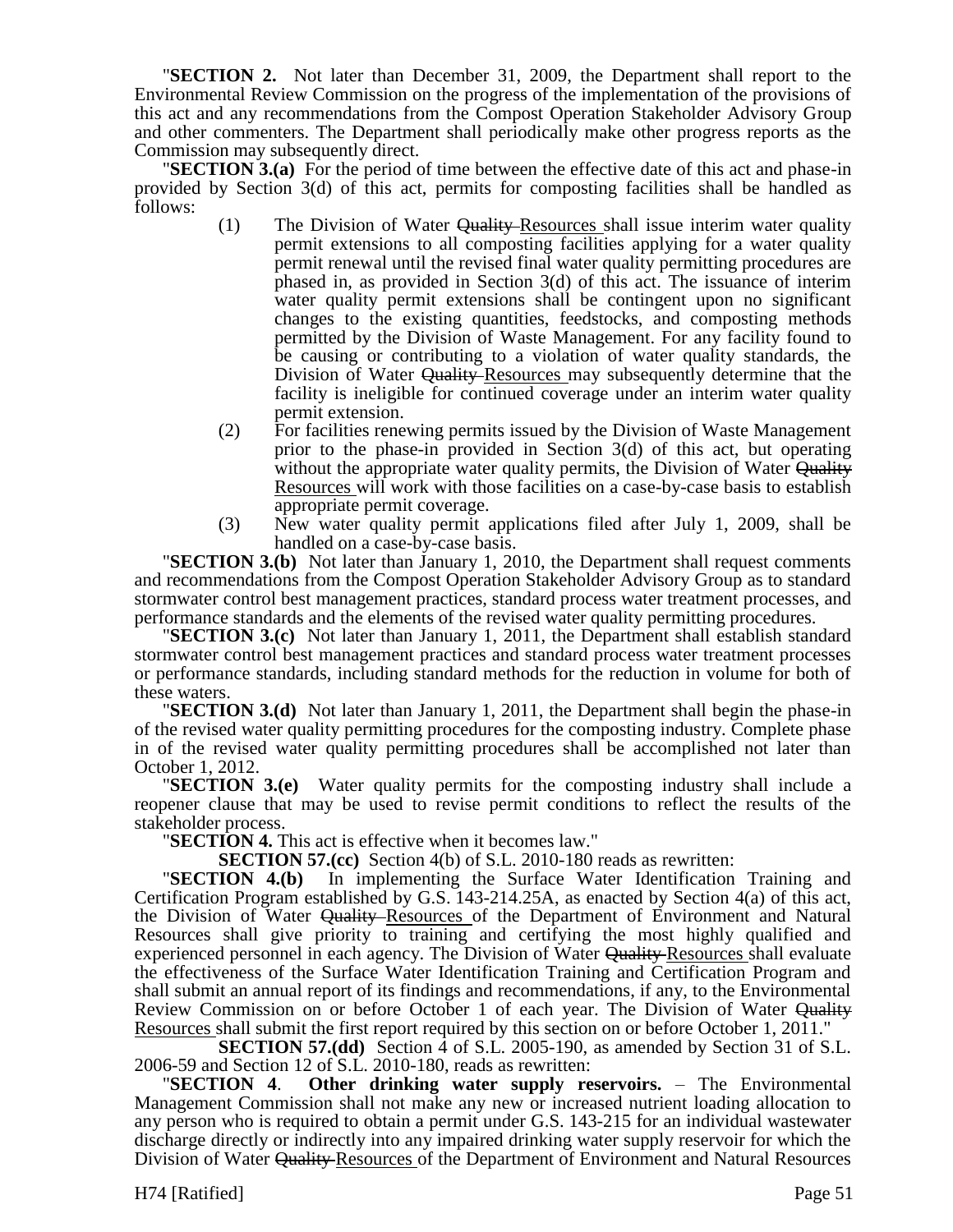has prepared or updated a calibrated nutrient response model since 1 July 2002 until permanent rules adopted by the Commission to implement the nutrient management strategy for that reservoir become effective. The Commission shall report its progress in developing and implementing nutrient management strategies for reservoirs to which this section applies to the Environmental Review Commission by 1 April of each year beginning 1 April 2006."

**SECTION 57.(ee)** Section 13.4(b) of S.L. 2011-145 reads as rewritten:

"**SECTION 13.4.(b)** During the 2011-2012 fiscal year and the 2012-2013 fiscal year, the Groundwater Investigation Unit of the Division of Water Quality-Resources of the Department of Environment and Natural Resources shall bid to contract to perform well drilling services for any division within the Department of Environment and Natural Resources that needs to have wells drilled to monitor groundwater, as part of remediating a contaminated site, or as part of any other division or program responsibility, except for a particular instance when this would be impracticable. The provisions of Article 3 of Chapter 143 of the General Statutes apply to any contract entered into under this section."

**SECTION 57.(ff)** Section 21 of Session Law 2011-394 reads as rewritten:

"**SECTION 21.** In order to ensure the ongoing delivery of services by the nonpoint source pollution control programs of the Division of Forest Resources and the Division of Soil and Water Conservation, the Division of Water Quality Resources in the Department of Environment and Natural Resources shall transfer Clean Water Act (CWA) Section 319 Nonpoint Source Management Program Base Grant funds to the Division of Forest Resources and Division of Soil and Water Conservation, where consistent with the federal grant program requirements, in an amount that is no less than the average annual amount of funding received by each of those two Divisions over the two most-recent fiscal bienniums. In the event that the level of Section 319 base grant funds received by the Department of Environment and Natural Resources by the United States Environmental Protection Agency is increased or decreased in any funding cycle, the level of funding received by the Division of Forest Resources and the Division of Soil and Water Conservation shall be adjusted proportionally. Section 319 Nonpoint Source Management Program Competitive Grant funds shall consider water quality benefit and be distributed in a fair and equitable manner based on the grant requirements and the benefit. The Division of Water Quality Resources will establish a Workgroup of Nonpoint Source Agencies, including the Division of Forest Resources and the Division of Soil and Water Conservation, which will consider the competitive grant project proposals. The Workgroup will be given full input to the project funding decisions."

**SECTION 57.(gg)** G.S. 143-215.10F, as amended by S.L. 2013-131, reads as rewritten:

# "**§ 143-215.10F. Inspections.**

(a) Except as provided in subsection (b) of this section, the Division shall conduct inspections of all animal operations that are subject to a permit under G.S. 143-215.10C at least once a year to determine whether the system is causing a violation of water quality standards and whether the system is in compliance with its animal waste management plan or any other condition of the permit.

(b) As an alternative to the inspection program set forth in subsection (a) of this section, the Division of Soil and Water Conservation of the Department of Agriculture and Consumer Services shall conduct inspections of all animal operations that are subject to a permit under G.S. 143-215.10C at least once a year to determine whether the system is causing a violation of water quality standards and whether the system is in compliance with its animal waste management plan or any other condition of the permit. The alternative inspection program shall be located in up to four counties selected using the criteria set forth in Section 15.4(a) of S.L. 1997-443, as amended, as it existed prior to its expiration. The Department of Agriculture and Consumer Services shall establish procedures whereby resources within the local Soil and Water Conservation Districts serving the counties are used for quick response to complaints and reported problems previously referred only to the Division of Water Quality.Resources."

# **DEPARTMENT OF ENVIRONMENT AND NATURAL RESOURCES, ENVIRONMENTAL REVIEW COMMISSION, AND OTHERS TO STUDY REVIEW OF ENGINEERING WORK**

**SECTION 58.(a)** The Department of Environment and Natural Resources, in conjunction with the Departments of Transportation and Health and Human Services, and local governments operating delegated permitting programs on behalf of the departments, shall study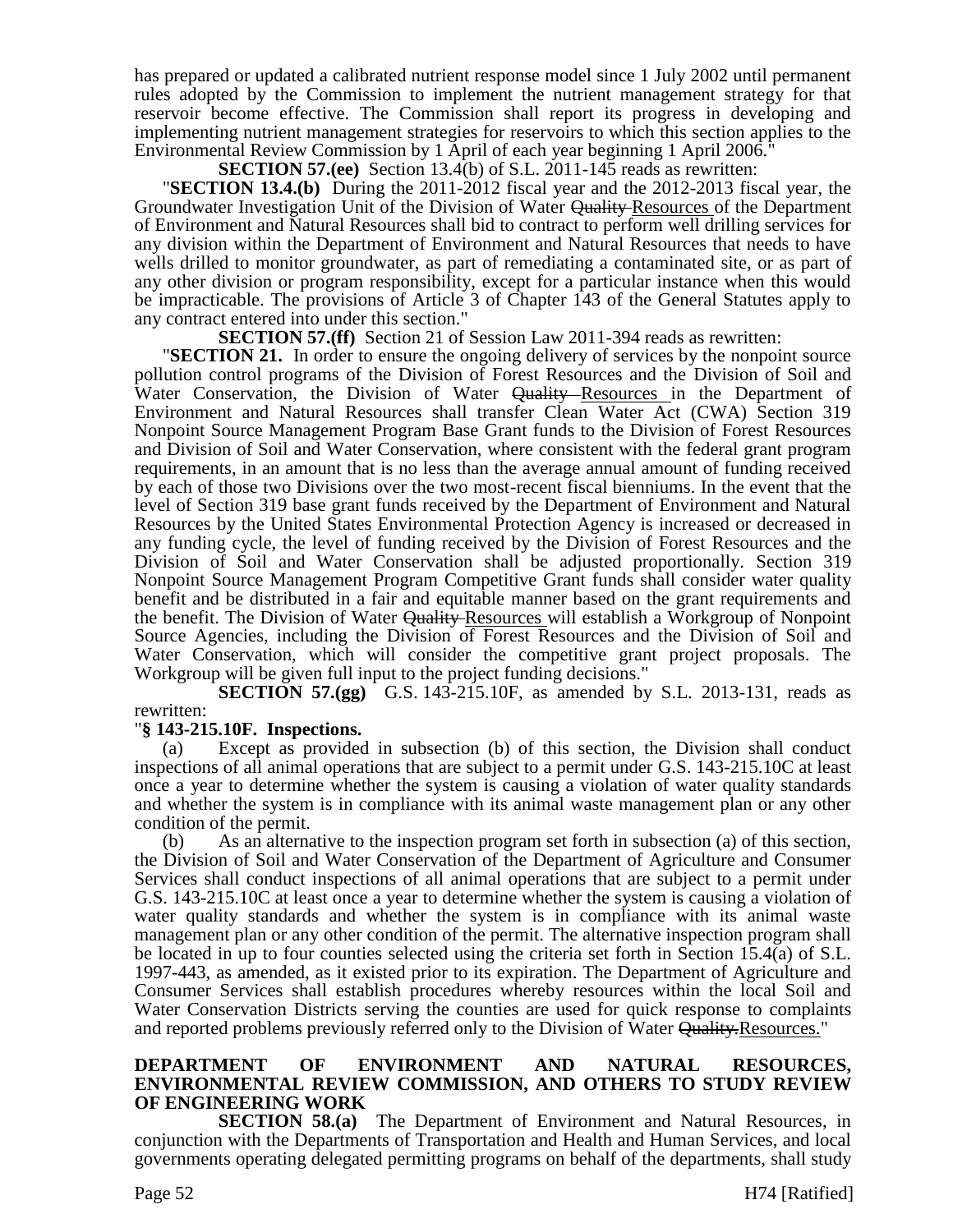their internal processes for review of applications and plans submitted for approval. In particular, the departments, and local governments as applicable, shall examine: (i) standard processes for each environmental permit program with respect to evaluation of applications and plans submitted for approval, including the role professional engineers play in each permit program in terms of direct review of applications or plans, or supervisory responsibilities for review of applications and plans by other staff; (ii) mechanisms in place to ensure that staff who are not professional engineers are not engaged in the unauthorized practice of engineering; (iii) the standard scope of review within each permit program, including whether staff are reviewing applications or plans solely on the basis of the application or plan's ability to satisfy the requirements of the statute, rule, standard, or criterion against which the application or plan is being evaluated, or whether staff are requiring revisions that exceed statutory or rulemaking requirements when evaluating such permits or plans; (iv) opportunities to eliminate unnecessary or superfluous revisions that may have resulted in the past from review processes that exceeded requirements under law, and opportunities to otherwise streamline and improve the review process for applications and plans submitted for approval.

**SECTION 58.(b)** The Department of Environment and Natural Resources, in conjunction with the Departments of Transportation and Health and Human Services, and local governments operating delegated permitting programs on behalf of the departments, shall report their findings and recommendations to the Environmental Review Commission no later than January 1, 2014.

**SECTION 58.(c)** The Environmental Review Commission shall study the matter, with the assistance of the departments, applicable local governments, the North Carolina State Board of Examiners for Engineers and Surveyors, and the Professional Engineers of North Carolina, and report its findings and recommendations on the matter, including any legislative proposals, to the 2014 General Assembly upon its convening.

# **PART VI. SOLID WASTE REFORM PROVISIONS**

#### **MODIFICATION TO THE DEPARTMENT OF ENVIRONMENT AND NATURAL RESOURCES' AUTHORITY TO ISSUE PERMITS FOR SOLID WASTE MANAGEMENT FACILITIES**

**SECTION 59.(a)** G.S. 130A-294 reads as rewritten:

#### "**§ 130A-294. Solid waste management program.**

(a) The Department is authorized and directed to engage in research, conduct investigations and surveys, make inspections and establish a statewide solid waste management program. In establishing a program, the Department shall have authority to:

…  $(4)$  …

…."

c. The Department shall deny an application for a permit for a solid waste management facility if the Department finds that:

…

9. The cumulative impact of the proposed facility, when considered in relation to other similar impacts of facilities located or proposed in the community, would have a disproportionate adverse impact on a minority or low-income community protected by Title VI of the federal Civil Rights Act of 1964. This subdivision shall apply only to the extent required by federal law.

# **MODIFICATIONS TO CERTAIN REQUIREMENTS GOVERNING SANITARY LANDFILLS INCLUDING: ENVIRONMENTAL IMPACT STUDIES, APPLICABLE BUFFERS, CLEANING AND INSPECTION OF LEACHATE COLLECTION LINES, ALTERNATIVE DAILY COVER, AND REQUIRED STUDIES FOR CERTAIN LANDFILL OWNERS AND OPERATORS**

# **SECTION 59.1** G.S. 130A-295.6 reads as rewritten:

"**§ 130A-295.6. Additional requirements for sanitary landfills.**

The applicant for a proposed sanitary landfill shall contract with a qualified third party, approved by the Department, Department shall to conduct a study of the environmental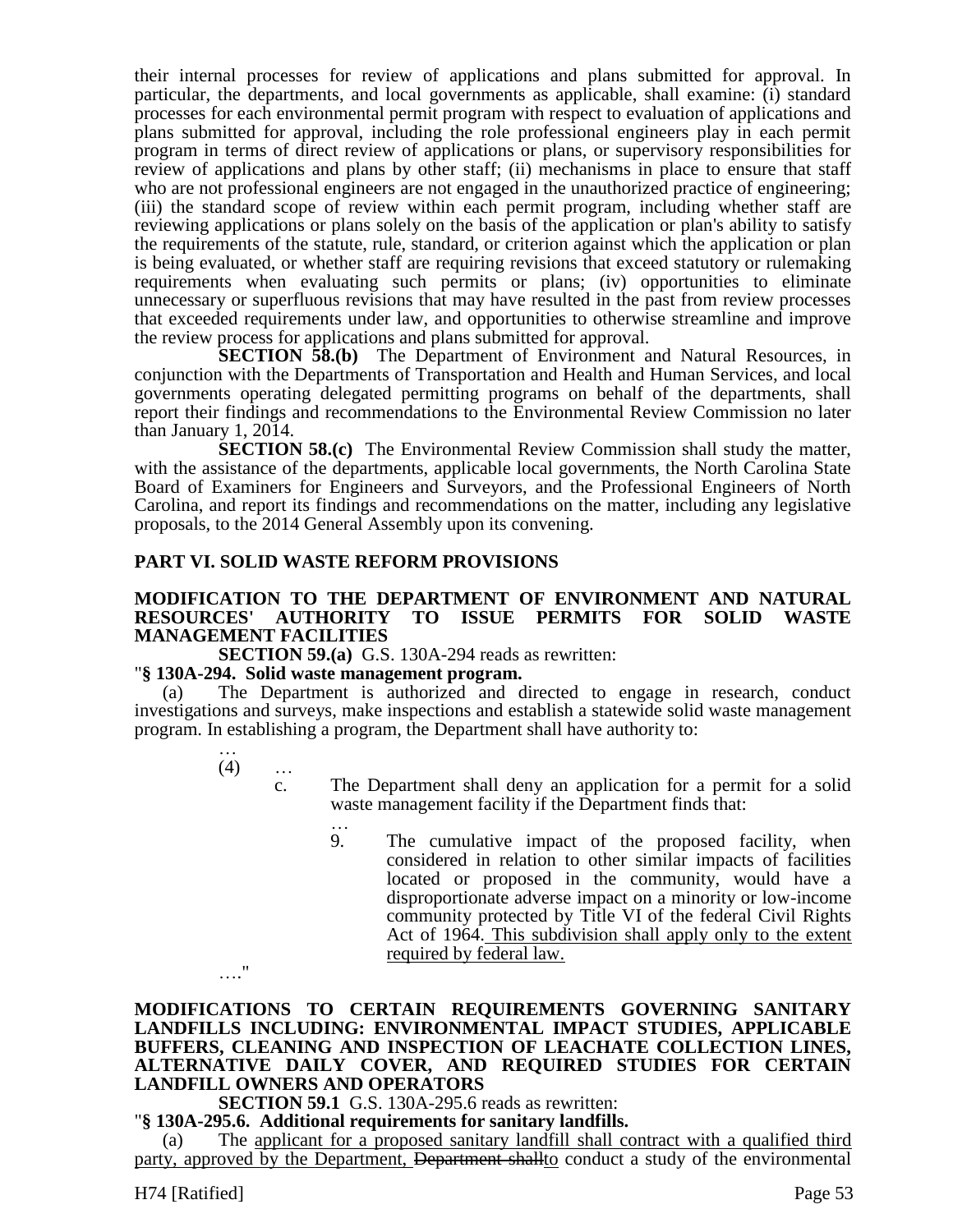impacts of any proposed sanitary landfill. landfill, in conjunction with its application for a new permit as defined in sub-subdivisions a. through d. of subdivision (1) of subsection (b) of G.S. 130A-295.8. The study shall meet all of the requirements set forth in G.S. 113A-4 and rules adopted pursuant to G.S. 113A-4. If an environmental impact statement is required, the Department shall publish notice of the draft environmental impact statement and shall hold a public hearing in the county where the landfill will be located no sooner than 30 days following the public notice. The Department shall consider the study of environmental impacts and any mitigation measures proposed by the applicant in deciding whether to issue or deny a permit. An applicant for a permit for a sanitary landfill shall pay all costs incurred by the Department to comply with the public notice and public hearing requirements of this subsection. this subsection including the costs of any special studies that may be required.

… (d) The Department shall not issue a permit to construct any disposal unit of a sanitary landfill if, at the earlier of (i) the acquisition by the applicant or permit holder of the land or of an option to purchase the land on which the waste disposal unit will be located, (ii) the application by the applicant or permit holder for a franchise agreement, or (iii) at the time of the application for a permit, any portion of the proposed waste disposal unit would be located within:

- (1) Five miles of the outermost boundary of a National Wildlife Refuge.
- (2) One mile of the outermost boundary of a State gameland owned, leased, or managed by the Wildlife Resources Commission pursuant to G.S. 113-306, prior to July 1, 2013, except as provided in subdivision (2a) of this subsection.
- (2a) Five hundred feet of the outermost boundary of a State gameland owned, leased, or managed by the Wildlife Resources Commission pursuant to G.S. 113-306, prior to July 1, 2013, when all of the following conditions apply:
	- a. The waste disposal unit will only be permitted to accept construction and demolition debris waste.
	- b. The disposal unit is located within the primary corporate limits of a municipality located in a county with a population of less than 15,000.
	- c. All portions of the gameland within one mile of the disposal unit are separated from the disposal unit by a primary highway designated by the Federal Highway Administration as a U.S. Highway.
- (3) Two miles of the outermost boundary of a component of the State Parks System.

… (h) The following requirements apply to any sanitary landfill for which a liner is required:

- (1) A geomembrane base liner system shall be tested for leaks and damage by methods approved by the Department that ensure that the entire liner is evaluated.
- (2) A leachate collection system shall be designed to return the head of the liner to 30 centimeters or less within 72 hours. The design shall be based on the precipitation that would fall on an empty cell of the sanitary landfill as a result of a 25-year-24-hour storm event. The leachate collection system shall maintain a head of less than 30 centimeters at all times during leachate recirculation. The Department may require the operator to monitor the head of the liner to demonstrate that the head is being maintained in accordance with this subdivision and any applicable rules.
- (3) All leachate collection lines shall be designed and constructed to permanently allow cleaning and remote camera inspection. Remote camera inspections of the leachate collection lines shall occur upon completion of the construction and at least once every five years. Cleaning of leachate collection lines found necessary for proper functioning and to address buildup of leachate over the liner shall occur. All leachate collection lines shall be cleaned at least once a year, except that the Department may allow leachate collection lines to be cleaned once every two years if: (i) the facility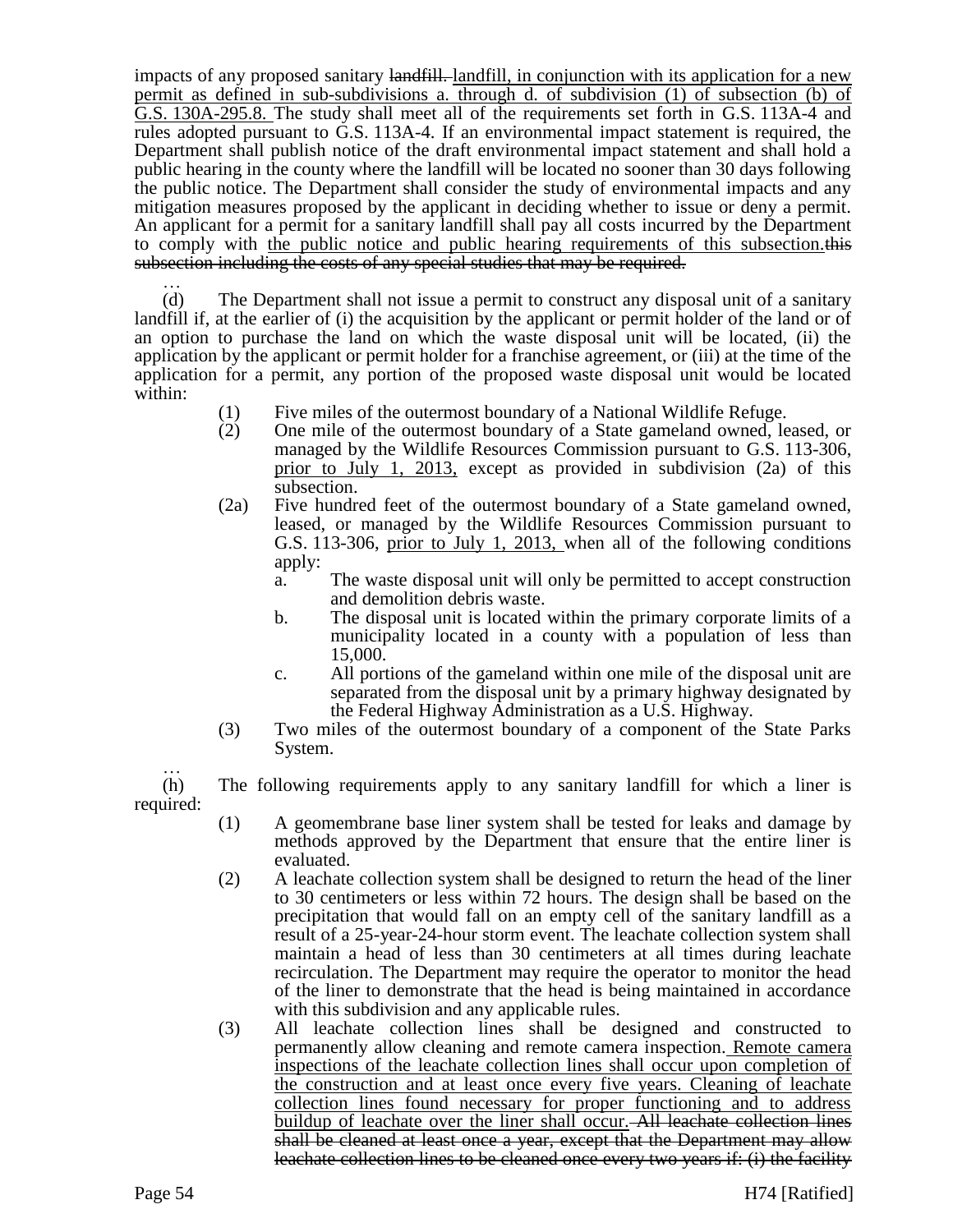has continuous flow monitoring; and (ii) the permit holder demonstrates to the Department that the leachate collection lines are clear and functional based on at least three consecutive annual cleanings. Remote camera inspections of the leachate collection lines shall occur upon completion of construction, at least once every five years thereafter, and following the clearing of blockages.

(4) Any pipes used to transmit leachate shall provide dual containment outside of the disposal unit. The bottom liner of a sanitary landfill shall be constructed without pipe penetrations.

(h1) With respect to requirements for daily cover at sanitary landfills, once the Department has approved use of an alternative method of daily cover for use at any sanitary landfill, that alternative method of daily cover shall be approved for use at all sanitary landfills located within the State.

(h2) Studies and research and development pertaining to alternative disposal techniques and waste-to-energy matters shall be conducted by certain sanitary landfills as follows:

- (1) The owner or operator of any sanitary landfill permitted to receive more than 240,000 tons of waste per year shall research the development of alternative disposal technologies. In addition, the owner or operator shall allow access to nonproprietary information and provide site resources for individual research and development projects related to alternative disposal techniques for the purpose of studies that may be conducted by local community or State colleges and universities or other third-party developers or consultants. The owner or operator shall report on research and development activities conducted pursuant to this subdivision, and any results of these activities, to the Department annually on or before July 1.
- (2) The owner or operator of any sanitary landfill permitted to receive more than 240,000 tons of waste per year shall perform a feasibility study of landfill gas-to-energy, or other waste-to-energy technology, to determine opportunities for production of renewable energy from landfills in order to promote economic development and job creation in the State. The owner or operator shall initiate the study when sufficient waste is in place at the landfill to produce gas, as determined by the United States Environmental Protection Agency's Landfill Gas Emissions Model (LandGEM), and may consult and coordinate with other entities to facilitate conduct of the study, including local and State government agencies, economic development organizations, consultants, and third-party developers. The study shall specifically examine opportunities for returning a portion of the benefits derived from energy produced from the landfill to the jurisdiction within which the landfill is located in the form of direct supply of energy to the local government and its citizens, or through revenue sharing with the local government from sale of the energy, with revenues owing to the local government credited to a fund specifically designated for economic development within the jurisdiction. The owner or operator shall report on its activities associated with the study, and any results of the study, to the Department annually on or before July 1.

…."

#### **AMEND THE RULE GOVERNING COLLECTION AND TRANSPORT OF SOLID WASTE TO REQUIRE THAT CONTAINERS BE "LEAK-RESISTANT" RATHER THAN "LEAK-PROOF,**" **AND AMEND A STATUTE THAT REQUIRES VEHICLES TO BE CONSTRUCTED AND LOADED TO PREVENT LEAKAGE**

**SECTION 59.2(a)** Definitions. – "Collection and Transport Rule" means 15A NCAC 13B .0105 (Collection and Transportation of Solid Waste) for purposes of this section and its implementation.

**SECTION 59.2(b)** Collection and Transport Rule. – Until the effective date of the revised permanent rule that the Commission for Public Health is required to adopt pursuant to Section 59.2(d) of this act, the Commission and the Department of Environment and Natural Resources shall implement the Collection and Transport Rule, as provided in Section 59.2(c) of this act.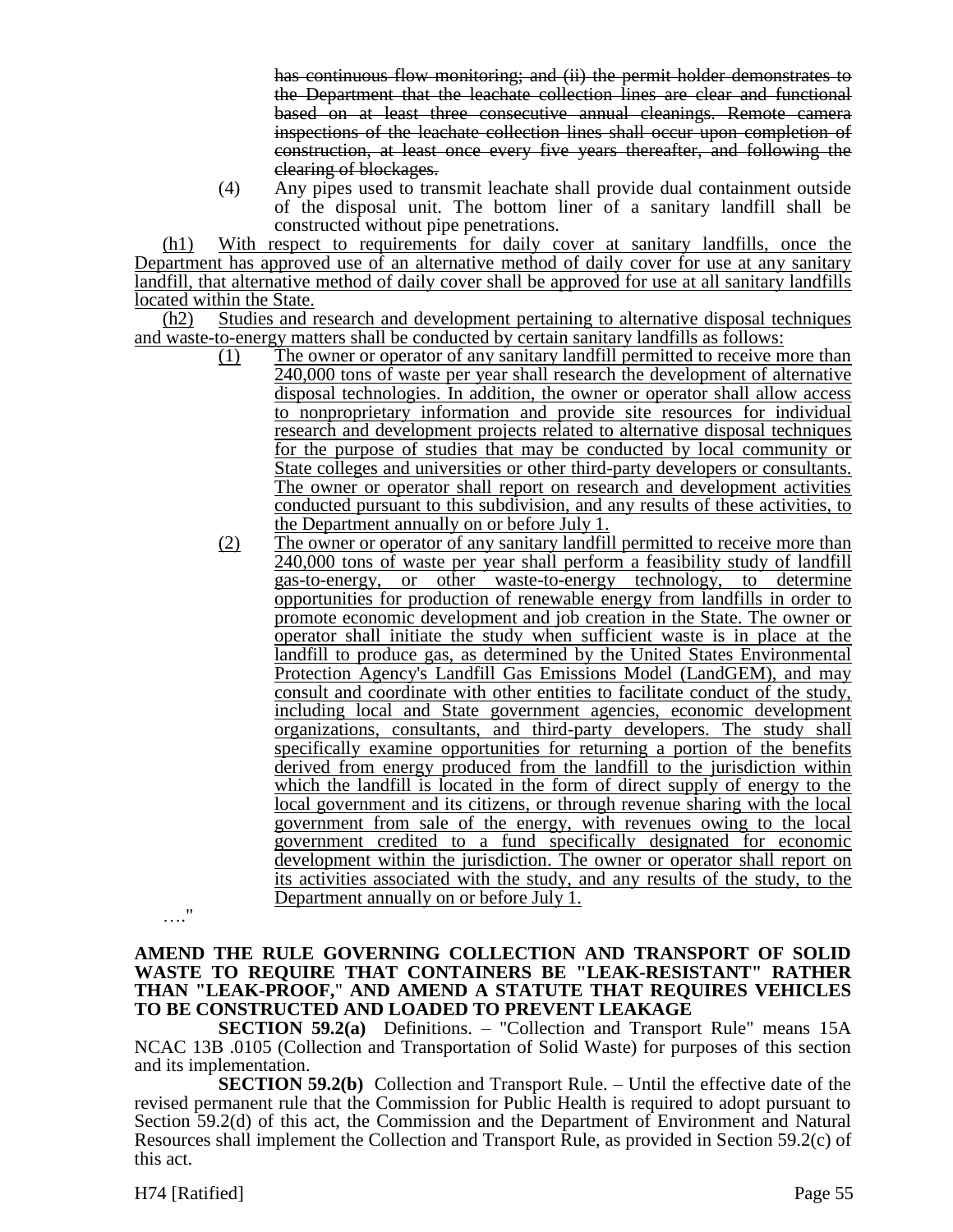**SECTION 59.2(c)** Implementation. – Notwithstanding any provision of the Collection and Transport Rule, the Commission shall not require vehicles or containers used for the collection and transportation of solid waste to be leak-proof; however, they may require that these containers be designed and maintained to be leak-resistant in accordance with industry standards.

**SECTION 59.2(d)** Additional Rule-Making Authority. – The Commission shall adopt a rule to replace the Collection and Transport Rule. Notwithstanding G.S. 150B-19(4), the rule adopted by the Commission pursuant to this section shall be substantively identical to the provisions of Section 59.2(c) of this act. Rules adopted pursuant to this section are not subject to G.S. 150B-21.9 through G.S. 150B-21.14. The rule adopted pursuant to this section shall become effective, as provided in G.S. 150B-21.3(b1), as though 10 or more written objections had been received, as provided by G.S. 150B-21.3(b2).

**SECTION 59.2(e)** Effective Date. – Section 59.2(c) of this act expires when permanent rules to replace Section 59.2(c) of this act have become effective, as provided by Section 59.2(d) of this act.

**SECTION 59.2(f)** G.S. 20-116(g)(1) reads as rewritten:

# "**§ 20-116. Size of vehicles and loads.**

… (g) (1) No vehicle shall be driven or moved on any highway unless the vehicle is constructed and loaded to prevent any of its load from falling, blowing, dropping, sifting, leaking, or otherwise escaping therefrom, and the vehicle shall not contain any holes, cracks, or openings through which any of its load may escape. However, sand may be dropped for the purpose of securing traction, or water or other substance may be sprinkled, dumped, or spread on a roadway in cleaning or maintaining the roadway. For purposes of this subsection, load the terms "load" and "leaking" does do not include water accumulated from precipitation."

#### **AMEND THE DEFINITION OF "LEACHATE" TO EXCLUDE LIQUID ADHERING TO TIRES OF VEHICLES LEAVING SANITARY LANDFILLS AND TRANSFER STATIONS**

**SECTION 59.3** G.S. 130A-290 is amended by adding a new subdivision to read:

"(16a) "Leachate" means a liquid that has passed through or emerged from solid waste and contains soluble, suspended, or miscible materials removed from such waste. The term "leachate" does not include liquid adhering to tires of vehicles leaving a sanitary landfill and transfer stations."

# **AUTHORIZE: (1) CITIES AND COUNTIES THAT ACCEPT SOLID WASTE FROM OTHER LOCAL GOVERNMENTS TO LEVY A SURCHARGE ON FEES FOR USE OF THEIR DISPOSAL FACILITIES, AND (2) APPROPRIATIONS FROM A UTILITY OR PUBLIC SERVICE ENTERPRISE FUND USED FOR OPERATION OF A LANDFILL TO THE JURISDICTION'S GENERAL FUND IN CERTAIN CIRCUMSTANCES**

**SECTION 59.4.(a)** G.S. 153A-292(b) reads as rewritten:

"(b) The board of county commissioners may impose a fee for the collection of solid waste. The fee may not exceed the costs of collection.

The board of county commissioners may impose a fee for the use of a disposal facility provided by the county. The Except as provided in this subsection, the fee for use may not exceed the cost of operating the facility and may be imposed only on those who use the facility. The fee may exceed those costs if the county enters into a contract with another local government located within the State to accept the other local government's solid waste and the county by ordinance levies a surcharge on the fee. The fee authorized by this paragraph may only be used to cover the costs of operating the facility. The surcharge authorized by this paragraph may be used for any purpose for which the county may appropriate funds. A fee under this paragraph may be imposed only on those who use the facility. The fee for use may vary based on the amount, characteristics, and form of recyclable materials present in solid waste brought to the facility for disposal. A county may not impose a fee for the use of a disposal facility on a city located in the county or a contractor or resident of the city unless the fee is based on a schedule that applies uniformly throughout the county.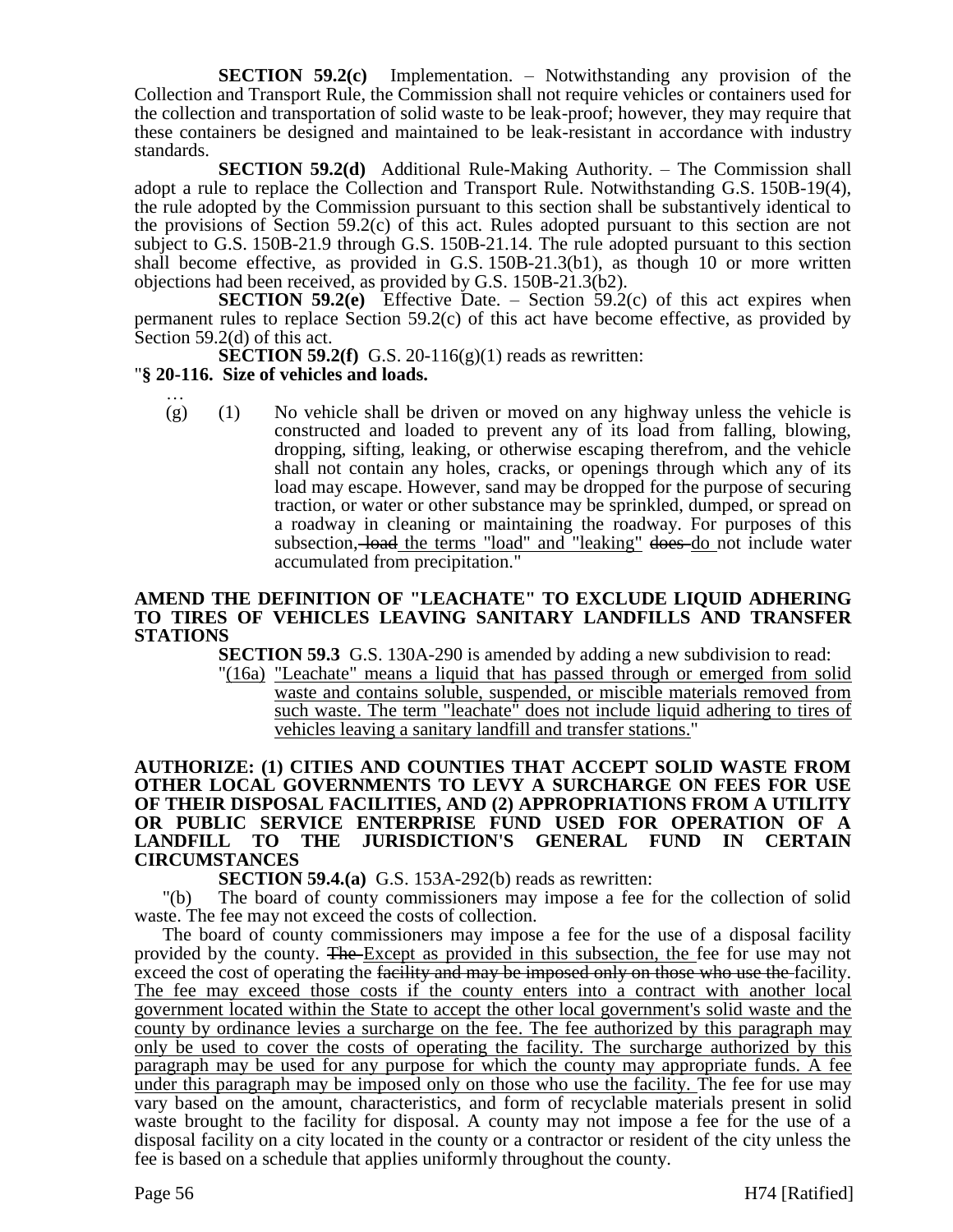The board of county commissioners may impose a fee for the availability of a disposal facility provided by the county. A fee for availability may not exceed the cost of providing the facility and may be imposed on all improved property in the county that benefits from the availability of the facility. A county may not impose an availability fee on property whose solid waste is collected by a county, a city, or a private contractor for a fee if the fee imposed by a county, a city, or a private contractor for the collection of solid waste includes a charge for the availability and use of a disposal facility provided by the county. Property served by a private contractor who disposes of solid waste collected from the property in a disposal facility provided by a private contractor that provides the same services as those provided by the county disposal facility is not considered to benefit from a disposal facility provided by the county and is not subject to a fee imposed by the county for the availability of a disposal facility provided by the county. To the extent that the services provided by the county disposal facility differ from the services provided by the disposal facility provided by a private contractor in the same county, the county may charge an availability fee to cover the costs of the additional services provided by the county disposal facility.

In determining the costs of providing and operating a disposal facility, a county may consider solid waste management costs incidental to a county's handling and disposal of solid waste at its disposal facility, including the costs of the methods of solid waste management specified in G.S. 130A-309.04(a) of the Solid Waste Management Act of 1989. A fee for the availability or use of a disposal facility may be based on the combined costs of the different disposal facilities provided by the county."

**SECTION 59.4.(b)** G.S. 159-13(b)(14) reads as rewritten:

"(b) The following directions and limitations shall bind the governing board in adopting the budget ordinance:

> … (14) No appropriation may be made from a utility or public service enterprise fund to any other fund than the appropriate debt service fund unless the total of all other appropriations in the fund equal or exceed the amount that will be required during the fiscal year, as shown by the budget ordinance, to meet operating expenses, capital outlay, and debt service on outstanding utility or enterprise bonds or notes. A county may, upon a finding that a fund balance in a utility or public service enterprise fund used for operation of a landfill exceeds the requirements for funding the operation of that fund, including closure and post-closure expenditures, transfer excess funds accruing due to imposition of a surcharge imposed on another local government located within the State for use of the disposal facility, as authorized by G.S. 153A-292(b), to support the other services supported by the county's general fund."

**SECTION 59.4.(c)** G.S. 160A-314.1 reads as rewritten:

"**§ 160A-314.1. Availability fees for solid waste disposal facilities; collection of any solid waste fees.**

(a) A city may impose a fee for the collection of solid waste. The fee may not exceed the costs of collection.

A city may impose a fee for the use of a disposal facility provided by the city. Except as provided in this subsection, the fee for use may not exceed the cost of operating the facility. The fee may exceed those costs if the city enters into a contract with another local government located within the State to accept the other local government's solid waste and the city by ordinance levies a surcharge on the fee. The fee authorized by this paragraph may only be used to cover the costs of operating the facility. The surcharge authorized by this paragraph may be used for any purpose for which the city may appropriate funds. A fee under this paragraph may be imposed only on those who use the facility. The fee for use may vary based on the amount, characteristics, and form of recyclable materials present in solid waste brought to the facility for disposal.

(a1) In addition to a fee that a city may impose for collecting solid waste or for using a disposal facility, a city may impose a fee for the availability of a disposal facility provided by the city. A fee for availability may not exceed the cost of providing the facility and may be imposed on all improved property in the city that benefits from the availability of the facility. A city may not impose an availability fee on property whose solid waste is collected by a county, a city, or a private contractor for a fee if the fee imposed by a county, a city, or a private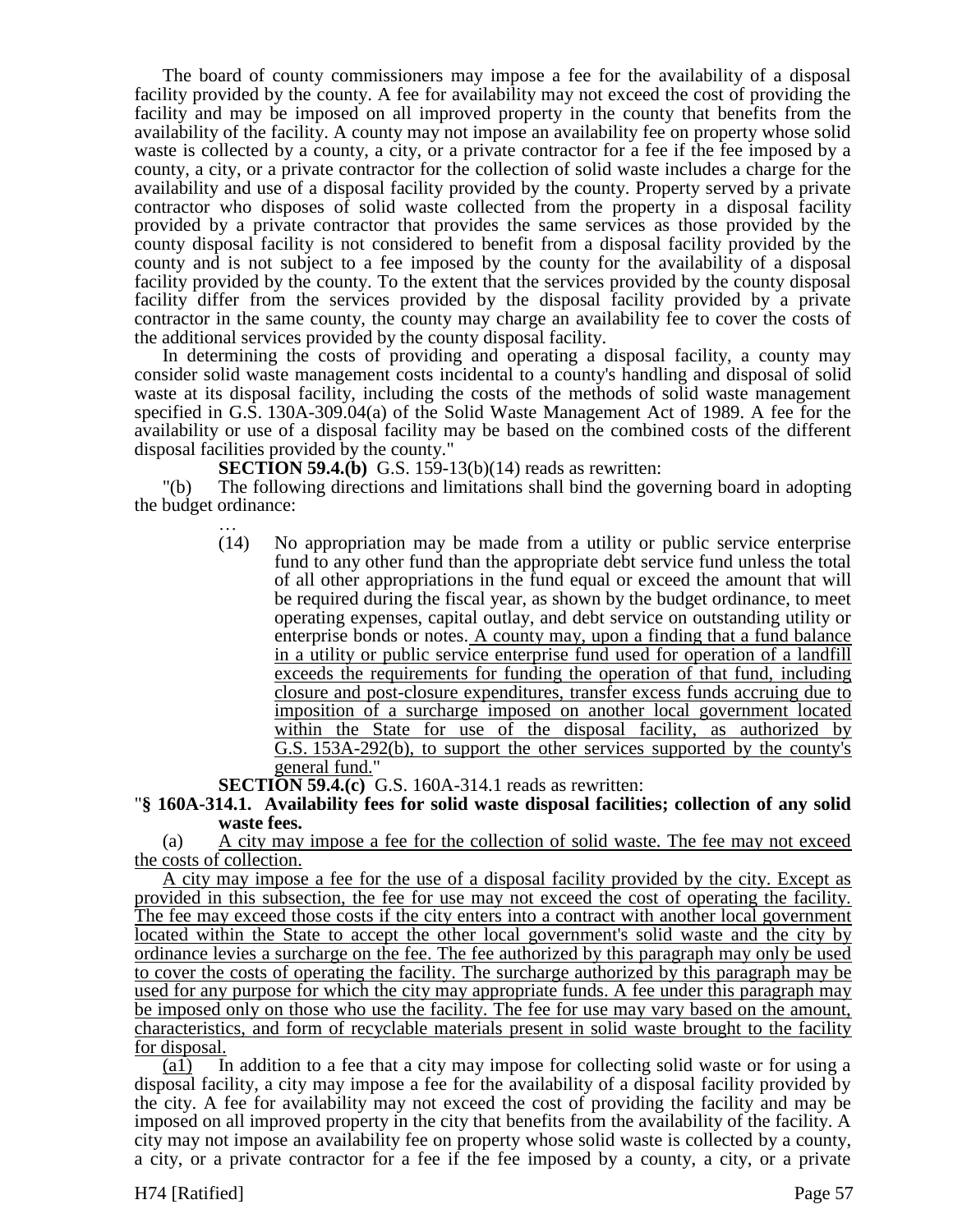contractor for the collection of solid waste includes a charge for the availability and use of a disposal facility provided by the city. Property served by a private contractor who disposes of solid waste collected from the property in a disposal facility provided by a private contractor that provides the same services as those provided by the city disposal facility is not considered to benefit from a disposal facility provided by the city and is not subject to a fee imposed by the city for the availability of a disposal facility provided by the city. To the extent that the services provided by the city disposal facility differ from the services provided by the disposal facility provided by a private contractor in the same city, the city may charge an availability fee to cover the costs of the additional services provided by the city disposal facility.

In determining the costs of providing and operating a disposal facility, a city may consider solid waste management costs incidental to a city's handling and disposal of solid waste at its disposal facility. A fee for the availability or use of a disposal facility may be based on the combined costs of the different disposal facilities provided by the city.

(b) A city may adopt an ordinance providing that any fee imposed under subsection (a) or under G.S. 160A-314 for collecting or disposing of solid waste may be billed with property taxes, may be payable in the same manner as property taxes, and, in the case of nonpayment, may be collected in any manner by which delinquent personal or real property taxes can be collected. If an ordinance states that delinquent fees can be collected in the same manner as delinquent real property taxes, the fees are a lien on the real property described on the bill that includes the fee."

**SECTION 59.4(d)** G.S. 160A-314(a2) reads as rewritten: "**§ 160A-314. Authority to fix and enforce rates.**

… (a2) A fee for the use of a disposal facility provided by the city may vary based on the amount, characteristics, and form of recyclable materials present in solid waste brought to the facility for disposal. This section does not prohibit a city from providing aid to low-income persons to pay all or part of the cost of solid waste management services for those persons. A city may, upon a finding that a fund balance in a utility or public service enterprise fund used for operation of a landfill exceeds the requirements for funding the operation of that fund, including closure and post-closure expenditures, transfer excess funds accruing due to imposition of a surcharge imposed on another local government located within the State for use of the disposal facility, as authorized by G.S. 160A-314.1, to be used to support the other services supported by the city's general fund.

.…"

**SECTION 59.4.(e)** G.S. 130A-294(b1) is amended by adding a new subdivision to

read:

"(2b) A local government may elect to include as part of a franchise agreement a surcharge on waste disposed of in its jurisdiction by other local governments located within the State. Funds collected by a local government pursuant to such a surcharge may be used to support any services supported by the local government's general fund"

**SECTION 59.4.(f)** This section becomes effective August 1, 2013, and Section 59.4(e) is applicable to franchise agreements executed on or after that date.

# **PART VII. INDUSTRIAL COMMISSION**

**SECTION 60.(a)** G.S. 97-78(b) reads as rewritten:

"(b) The Commission may appoint an administrator whose duties shall be prescribed by the Commission, and who shall be subject to the State Personnel System.Commission. The Commission may appoint an executive secretary whose duties shall be prescribed by the Commission, and who shall be subject to the State Personnel System and who, upon entering upon his duties, shall give bond in such sum as may be fixed by the Commission. The Commission may also employ such clerical or other assistance as it may deem necessary, and fix the compensation of its staff, except that the salaries of the administrator and the executive secretary shall be fixed by subsection (b1) of this section. The compensation of Commission staff shall be in keeping with the compensation paid to the persons employed to do similar work in other State departments."

**SECTION 60.(b)** G.S. 97-79(b) reads as rewritten:

The Commission may appoint deputies who shall have the same power as members of the Commission pursuant to G.S. 97-80 and the same power to take evidence, and enter